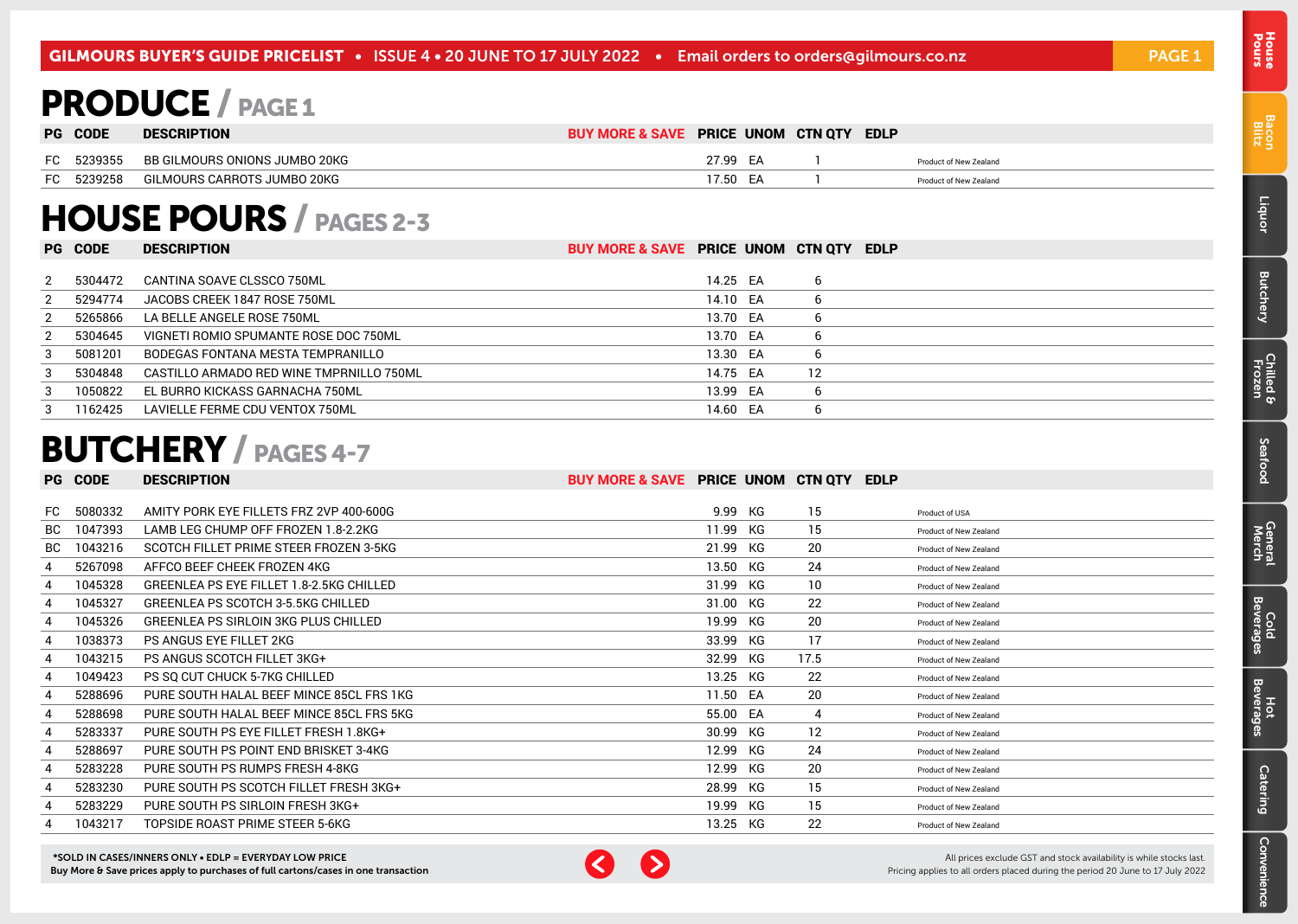|                |                | GILMOURS BUYER'S GUIDE PRICELIST . ISSUE 4 . 20 JUNE TO 17 JULY 2022 . Email orders to orders@gilmours.co.nz |                                         |            |            |                   |                                                                                                                                                                                             | <b>PAGE 2</b> |
|----------------|----------------|--------------------------------------------------------------------------------------------------------------|-----------------------------------------|------------|------------|-------------------|---------------------------------------------------------------------------------------------------------------------------------------------------------------------------------------------|---------------|
|                | <b>PG CODE</b> | <b>DESCRIPTION</b>                                                                                           | BUY MORE & SAVE PRICE UNOM CTN QTY EDLP |            |            |                   |                                                                                                                                                                                             |               |
| 5              | 1350800        | (P) TEGEL CHICKEN WINGS 10KG                                                                                 |                                         | 50.00 CTN  |            | $\mathbf{1}$      | Product of New Zealand                                                                                                                                                                      |               |
| 5              | 5275862        | BIRD BARROW CHKN F/RNG NIBL ATM PK 5KG                                                                       |                                         | 39.00 EA   |            | $\mathbf{1}$      | Product of New Zealand                                                                                                                                                                      |               |
| 5              | 5275869        | BIRD BARRW CHKN F/RNG BRST SKNLS ATM 5KG                                                                     |                                         | 55.00 EA   |            | $\mathbf{1}$      | Product of New Zealand                                                                                                                                                                      |               |
| 5              | 5275877        | BIRD BARW CHKN F/RNGE THGH SKNLS ATM 5KG                                                                     |                                         | 79.50 EA   |            | $\mathbf{1}$      | Product of New Zealand                                                                                                                                                                      |               |
| 5              | 5243700        | BRINKS CHICKEN BREAST SKINLESS 12KG AP                                                                       |                                         | 114.00     | <b>CTN</b> | $\mathbf{1}$      | Product of New Zealand                                                                                                                                                                      |               |
| 5              | 5243724        | BRINKS CHICKEN THIGH FILLET SO 12KG AP                                                                       |                                         | 160.00     | CTN        | $\mathbf{1}$      | Product of New Zealand                                                                                                                                                                      |               |
| 5              | 5243734        | BRINKS CHICKEN THIGH SKINLESS BL 12KG AP                                                                     |                                         | 175.00     | CTN        | 1                 | Product of New Zealand                                                                                                                                                                      |               |
| 5              | 5230016        | GILMOURS FROZEN CHICKEN WHOLE 2.7KG                                                                          |                                         | 13.50 EA   |            | 4                 | Product of New Zealand                                                                                                                                                                      |               |
| 5              | 1341287        | INGHAM FRESH CHICKEN NIBBLES 12KG CTN                                                                        |                                         | 58.00      | CTN        | $\mathbf{1}$      | Product of New Zealand                                                                                                                                                                      |               |
| 5              | 5255813        | INGHAMS FRESH CHICKEN BREAST FLT SL 12KG                                                                     |                                         | 114.00 CTN |            | $\mathbf{1}$      | Product of New Zealand                                                                                                                                                                      |               |
| 5              | 1033660        | INGHAMS FRESH CHICKEN DRUMSTICKS 12KG                                                                        |                                         | 45.00      | CTN        | $\mathbf{1}$      | Product of New Zealand                                                                                                                                                                      |               |
| 5              | 5255811        | INGHAMS FRESH CHICKEN TENDERLOINS 12KG                                                                       |                                         | 129.00 CTN |            | $\mathbf{1}$      | Product of New Zealand                                                                                                                                                                      |               |
| 5              | 5304452        | INGHAMS WHL CHICKEN XL FRZ 4X 2.8-3.2KG                                                                      |                                         | 2.50       | КG         | 10                | <b>Product of New Zealand</b>                                                                                                                                                               |               |
| 5              | 5224593        | QUACK A DUCK DUCK WHOLE DUCK 1.9KG                                                                           |                                         | 17.95      | EA         | 10                | Product of New Zealand                                                                                                                                                                      |               |
| 5              | 5224594        | QUACK A DUCK WHOLE DUCK 2.4KG                                                                                |                                         | 22.50      | EA         | 8                 | Product of New Zealand                                                                                                                                                                      |               |
| 5              | 1048967        | TEGEL FRESH CHICKEN BREAST BL SL 10KG                                                                        |                                         | 95.00      | CTN        | $\mathbf{1}$      | Product of New Zealand                                                                                                                                                                      |               |
| 5              | 1011259        | TEGEL FROZEN CHICKEN SIZE 22/2.1KG                                                                           |                                         | 12.00      | EA         | 5                 | Product of New Zealand                                                                                                                                                                      |               |
| 6              | 5203305        | AMITY PORK EYE LOIN BL RL IW FRZ 2.5-3KG                                                                     |                                         | 7.99       | КG         | 15                | Product of USA                                                                                                                                                                              |               |
| 6              | 1339957        | BAUCELLS BL PORK SHLDR MEAT FZ 1.5-2.5KG                                                                     |                                         | 6.89       | КG         | 18                | Product of Spain                                                                                                                                                                            |               |
| 6              | 5274463        | BAUCELLS BL SL PORK LEG FZ 1-3KG/VP 16KG                                                                     |                                         | 7.50       | КG         | 16                | Product of Spain                                                                                                                                                                            |               |
| 6              | 5285004        | BAUCELLS PORK BELLY 1/2 CUT BL/RL FZ 3KG                                                                     |                                         | 7.25       | КG         | 21                | Product of Spain                                                                                                                                                                            |               |
| 6              | 5285009        | DANISH CROWN PRK BLY 1/2 CUT R/ON BL 3KG                                                                     |                                         | 8.50       | КG         | 24                | Product of Germany                                                                                                                                                                          |               |
| 6              | 1336573        | FROZEN LAMB SHANK CKD RSMRY MINT 17-19KG                                                                     |                                         | 18.75      | KG         | 18                | Product of New Zealand                                                                                                                                                                      |               |
| 6              | 5299564        | HK PORK BELLY WHOLE BL R/ON FRZ 20-21KG                                                                      |                                         | 8.99       | КG         | 20                | Product of Finland                                                                                                                                                                          |               |
| 6              | 1312858        | LAMB FORESHANK LAYER PACKED 22-24KG FRZ                                                                      |                                         | 15.50 KG   |            | 24                | Product of New Zealand                                                                                                                                                                      |               |
| 6              | 1045966        | LAMB FRENCHED RACKS FROZEN 350G-800G                                                                         |                                         | 39.99      | КG         | 14                | Product of New Zealand                                                                                                                                                                      |               |
| 6              | 5088102        | LAMB HIND SHANKS 2 VP 850GM FRZ                                                                              |                                         | 16.50      | КG         | 10                | Product of New Zealand                                                                                                                                                                      |               |
| 6              | 1047871        | LAMB LEGS BONED ROLLED/TIED FRZ1.6-2.2KG                                                                     |                                         | 22.50 KG   |            | $12 \overline{ }$ | <b>Product of Australia</b>                                                                                                                                                                 |               |
| 6              | 5283227        | PURE SOUTH LAMB LEG ROAST CKT FRS 1.8KG+                                                                     |                                         | 13.75 KG   |            | 14                | Product of New Zealand                                                                                                                                                                      |               |
| 6              | 5085598        | PURE SOUTH MUTTON LEG B/LESS FRESH 3-6KG                                                                     |                                         | 18.75 KG   |            | $\overline{1}$    | Product of New Zealand                                                                                                                                                                      |               |
| 6              | 5288139        | SNELLMAN PORK BELLY WHOLE RL BL FRZ 20KG                                                                     |                                         | 10.50      | КG         | 20                | Product of Finland                                                                                                                                                                          |               |
| $\overline{7}$ | 5301020        | BAUCELLS PORK BABY BACK RIBS FROZEN 10KG                                                                     |                                         | 125.00     | <b>CTN</b> | -1                | Product of Spain                                                                                                                                                                            |               |
| $\overline{7}$ | 5289059        | DANISH CROWN PORK SPARERIB FRZ 1-1.25KG                                                                      |                                         | 7.75 KG    |            | 10                | Product of Germany                                                                                                                                                                          |               |
| $\overline{7}$ | 5289860        | DUNBIA LAMB FLAP LAYER PACKED FROZN 20KG                                                                     |                                         | 8.99       | <b>CTN</b> | 20                | Product of Ireland                                                                                                                                                                          |               |
| $\overline{7}$ | 5094653        | BUY 20+ @ \$12.85 p/unit   10-19 @ \$13.45 p/unit<br>HELLERS STREAKY BACON PLAIN PACK 1KG                    |                                         | 14.55      | EA         | 10                | Made in New Zealand with pork raised in any one or more of the following countries:<br>Finland, Denmark, Poland, Germany, Spain plus other imported and local ingredients                   |               |
| -7             | 5283329        | HK SCAN PORK SPARE RIBS FROZEN IW 20KG                                                                       |                                         | 140.00     | CTN        | -1                | <b>Product of Finland</b>                                                                                                                                                                   |               |
| 7              | 5222351        | HOBSONS BACON SEMI-CKD RINDLSS MIDL 1KG                                                                      |                                         | 16.99 EA   |            | 10                | Made in New Zealand with pork from throughout Europe, (Denmark, Finland, Poland,<br>Spain, Germany), or New Zealand. Country of origin may vary depending on availability.                  |               |
| 7              | 5222352        | HOBSONS SEMI-COOKED SHOULDER BACON 1KG                                                                       |                                         | 12.99 EA   |            | 10                | Made in New Zealand with pork from New Zealand, Australia, Denmark, USA,<br>Netherlands, Spain, Germany, Ireland, Poland or Canada. Country of origin may vary<br>denending on availability |               |



[Bacon](#page-2-0) Blitz

[Liquor](#page-23-0)

**[Butchery](#page-0-0)** 

[Chilled & Frozen](#page-3-0)

[Seafood](#page-6-0)

**Seafood** 

[General](#page-7-0) Cold<br>Merch Beverages

Cold<br>Beverages

General<br>Merch

Hot<br>Beverages

**[Catering](#page-16-0)** 

[Convenience](#page-11-0)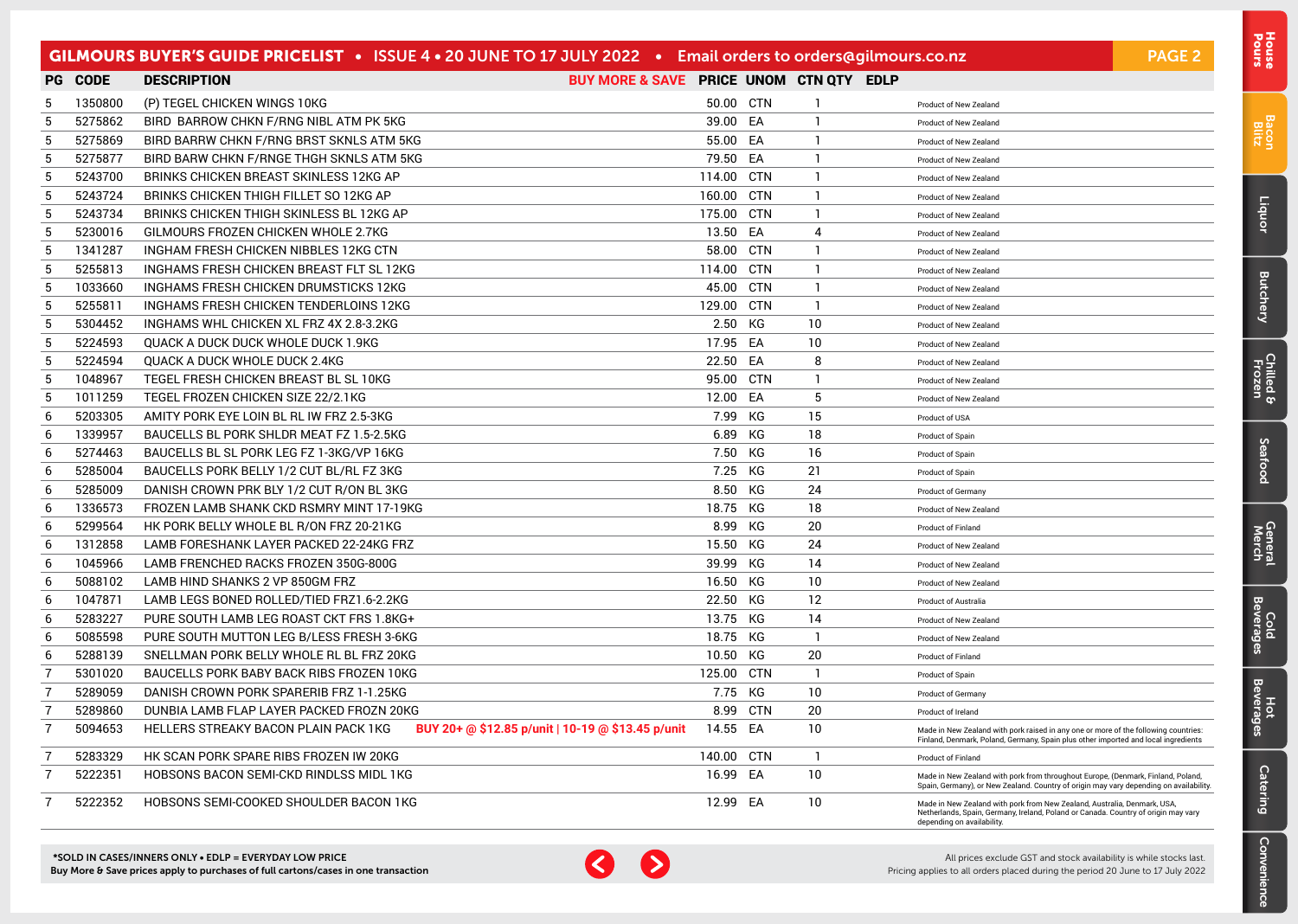### <span id="page-2-0"></span>GILMOURS BUYER'S GUIDE PRICELIST • ISSUE 4 • 20 JUNE TO 17 JULY 2022 • Email orders to [orders@gilmours.co.nz](mailto:orders%40gilmours.co.nz?subject=) PAGE 3

| PG | <b>CODE</b> | <b>DESCRIPTION</b>                       | BUY MORE & SAVE PRICE UNOM CTN QTY EDLP |            |     |                                             |
|----|-------------|------------------------------------------|-----------------------------------------|------------|-----|---------------------------------------------|
|    | 5298014     | NZ VENISON STRIPLOINS DESKINNED KG       |                                         | 35.00 KG   |     | Product of New Zealand                      |
|    | 5298012     | NZ WILD VENISON 8 RIB FRENCH RACKS KG    |                                         | 29.95 KG   |     | Product of New Zealand                      |
|    | 5298011     | NZ WILD VENISON TENDERLOINS KG           |                                         | 35.00 KG   |     | Product of New Zealand                      |
|    | 1050083     | PORK SHOULDER BONED ROLLED VP FRZ 4-6KG  |                                         | 7.75 KG    | 12. | <b>Product of Australia</b>                 |
|    | 5271329     | PRAIRIE PORK ST LOUIS RIB FRZ 1.3-1.45KG |                                         | 13.99 KG   | 15  | Product of USA                              |
|    | 1044066     | SNELLMAN PORK SPARE RIBS 13.6KG FROZEN   |                                         | 105.00 CTN |     | <b>Product of Finland</b>                   |
|    | 5246660     | SWIFT ST LOUIS STYLE PORK SPARERIB FZ VP |                                         | 14.50 KG   | 18  | Product of USA                              |
|    | 1181821     | WHB PREMIUM SMOKED BACON HOCKS VP KG     |                                         | 6.99 KG    | 18  | Countries of origin New Zealand & Australia |
|    | 1346832     | HELLERS SAUSAGES BREAKFAST PRECOOKED 3KG |                                         | 20.79 EA   | 3   |                                             |

### BACON BLITZ / PAGE 8

| PG.       | <b>CODE</b> | <b>DESCRIPTION</b>                             | <b>BUY MORE &amp; SAVE PRICE UNOM CTN OTY EDLP</b> |          |    |    |             |                                                                                                                                                                                                                              |
|-----------|-------------|------------------------------------------------|----------------------------------------------------|----------|----|----|-------------|------------------------------------------------------------------------------------------------------------------------------------------------------------------------------------------------------------------------------|
| FC.       | 328736      | BEEHIVE RINDLESS STREAKY BACON MAP 1.0KG       | BUY 8+ @ \$14.45 p/unit                            | 15.15 EA |    | 8  |             | Made in New Zealand using pork from pigs raised in one or more of the countries:<br>Australia, Belgium, Denmark, Finland, France, Germany, Ireland, Netherlands, Poland,<br>UK, Spain, Sweden.                               |
| <b>BC</b> | 1012253     | GILMOURS FRIES STRAIGHT CUT 10MM 5KG           |                                                    | 10.50    | EA | 3  | <b>EDLP</b> |                                                                                                                                                                                                                              |
| ВC        | 1017504     | GILMOURS FRIES STRAIGHT CUT 13MM 5KG           |                                                    | 10.50    | EA | 3  | <b>EDLP</b> |                                                                                                                                                                                                                              |
| ВC        | 5304620     | GOLDNCRISPY SPRING ROLL CRY BF 160G 30PK       |                                                    | 42.30 EA |    |    | <b>EDLP</b> |                                                                                                                                                                                                                              |
| BC.       | 5304626     | GOLDNCRISPY SPRING ROLL L BF 160G 30PK         |                                                    | 42.30    | EA |    | <b>EDLP</b> |                                                                                                                                                                                                                              |
| <b>BC</b> | 5304625     | GOLDNCRISPY SPRING ROLL VEGTRN 160G 30PK       |                                                    | 42.30 EA |    |    | <b>EDLP</b> |                                                                                                                                                                                                                              |
| 8         | 5254136     | FARMLAND FOODS STREAKY BACON 1KG               | BUY 12+ @ \$13.70 p/unit                           | 14.10    | EA | 12 |             | Made in New Zealand from imported and local ingredients. Pork raised in the following<br>countries may have been used in the production of this product: Belgium, Denmark,<br>Finland, Germany, Netherlands, Poland, Sweden. |
| 8         | 5087075     | HELLERS BACON FREE RANGE DNSH STRKY 1KG        |                                                    | 16.49    | EA | 5  |             | Made in New Zealand with pork raised in Denmark plus other imported and local<br>ingredients.                                                                                                                                |
| 8         | 1044100     | <b>HELLERS BACON MIDDLE RINDLESS P/CKD 1KG</b> | BUY 9+ @ \$11.79 p/unit                            | 12.19    | EA | 9  |             | Made in New Zealand with pork raised in any one or more of the following<br>countries:Denmark, Germany, Spain plus other local and imported ingredients.                                                                     |
| 8         | 1044415     | HELLERS BACON SHOULDER RINDLESS PRE 1KG        | BUY 12+ @ \$8.40 p/unit                            | 8.90     | EA | 12 |             | Made in New Zealand with pork raised in any one or more of the following<br>countries:Denmark, Germany, Spain, USA plus other local and imported ingredients                                                                 |
| 8         | 5222350     | HOBSONS BACON SEMI-COOKED STREAKY 1KG          | BUY 10+ @ \$11.80 p/unit                           | 12.15 EA |    | 10 |             | Made in New Zealand with pork from throughout Europe, (Denmark, Finland, Poland,<br>Spain, Germany), or New Zealand. Country of origin may vary depending on availability.                                                   |
| 8         | 1041666     | LEONARDS GOURMET GOLD BACON STREAKY 1KG        | BUY 10+ @ \$13.15 p/unit                           | 14.10    | EA |    |             | Made in New Zealand with pork slaughtered in any one or more of the following<br>countries: USA, Germany, Canada, Finland, Ireland, Australia, Spain, Mexico, New<br><b>Zealand</b>                                          |
| 8         | 1040542     | PREMIER BACON MIDDLE RINDLESS 2KG              | BUY 8+ @ \$24.49 p/unit                            | 25.49    | EA | 4  |             | Made in New Zealand using pork from pigs raised in one or more of the countries:<br>Australia, Belgium, Denmark, Finland, France, Germany, Ireland, Netherlands, Poland,<br>UK. Spain, Sweden                                |
| 8         | 1043809     | PREMIER BACON MIDDLE ROLLD R/LESS MAP1KG       | BUY 10+ @ \$11.49 p/unit                           | 11.99    | EA | -5 |             | Made in New Zealand using pork from pigs raised in one or more of the countries:<br>Australia, Belgium, Denmark, Finland, France, Germany, Ireland, Netherlands, Poland,<br>UK, Spain, Sweden.                               |
| 8         | 1170662     | PREMIER BACON STREAKY 1KG                      | BUY 10+ @ \$12.10 p/unit                           | 12.70    | EA | 10 |             | Made in New Zealand using pork from pigs raised in one or more of the countries:<br>Australia, Belgium, Denmark, Finland, France, Germany, Ireland, Netherlands, Poland,<br>UK, Spain, Sweden.                               |



Bacon Blitz

[Liquor](#page-23-0)

**[Butchery](#page-0-0)** 

[Chilled & Frozen](#page-3-0)

[Seafood](#page-6-0)

Seafood

[General](#page-7-0) Cold<br>Merch Beverages

Cold<br>Beverages

General<br>Merch

Hot<br>Beverages

[Catering](#page-16-0)

[Convenience](#page-11-0)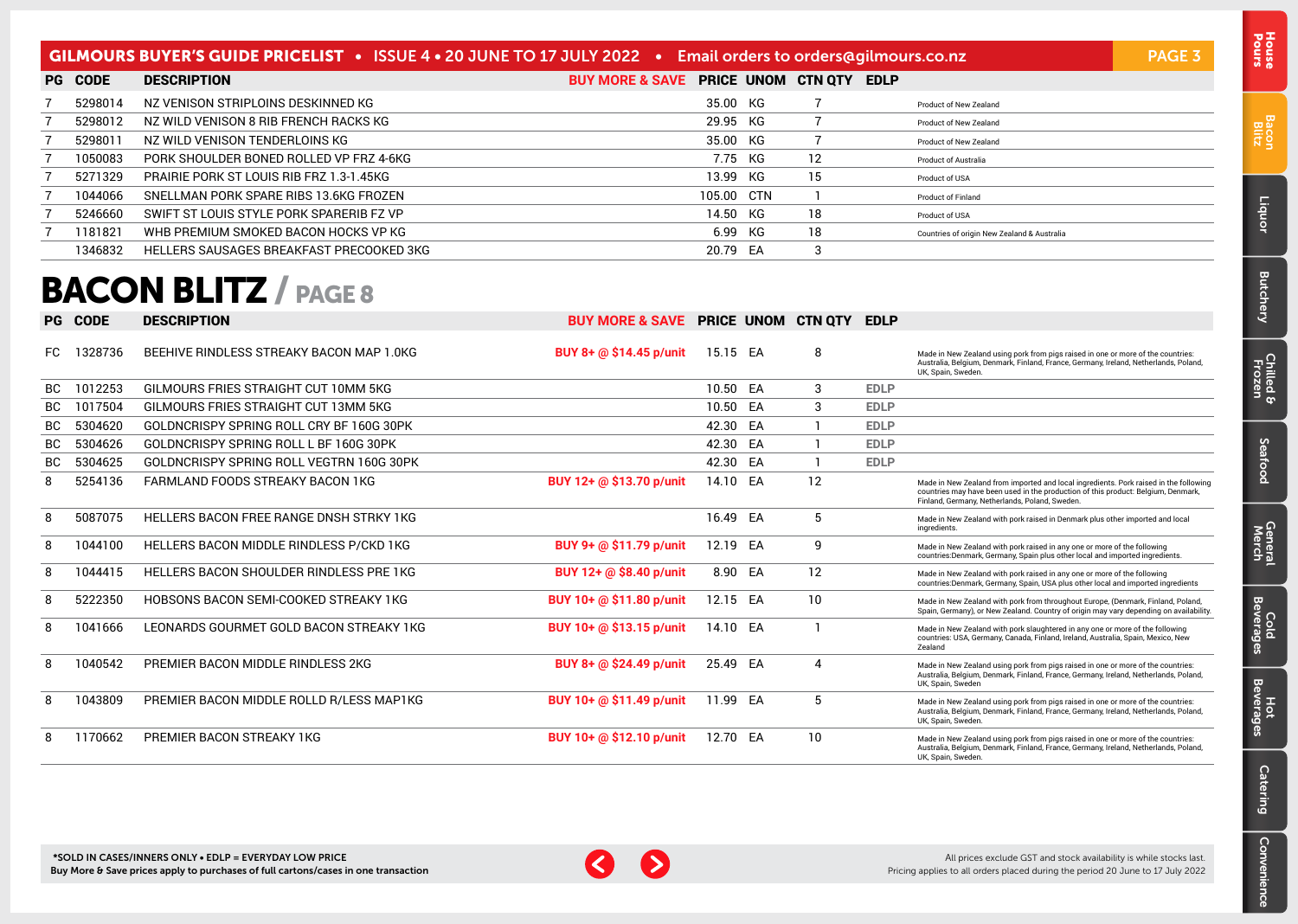## <span id="page-3-0"></span>CHILLED & FROZEN / PAGES 9-11

|                 | <b>PG CODE</b> | <b>DESCRIPTION</b>                       | BUY MORE & SAVE PRICE UNOM CTN QTY EDLP |           |            |                |             |                        |
|-----------------|----------------|------------------------------------------|-----------------------------------------|-----------|------------|----------------|-------------|------------------------|
| -9              | 1045572        | ALPINE CHEESE BRIE WHEEL 900G            |                                         | 24.99 EA  |            | 2              |             |                        |
| -9              | 1045570        | ALPINE CHEESE CAMEMBERT BRICK 900G       |                                         | 24.99 EA  |            | $\overline{2}$ |             |                        |
| 9               | 1044165        | ALPINE NATURAL CHEESE COLBY SLICES 1KG   |                                         | 17.29 EA  |            | 4              |             |                        |
| 9               | 1044164        | ALPINE NATURAL CHEESE EDAM SLICES 1KG    |                                         | 17.29 EA  |            | $\overline{4}$ |             |                        |
| 9               | 5091540        | ANCHOR CHEESE BURGER SLICES 1.04KG       |                                         | 15.99 EA  |            | 10             |             |                        |
| -9              | 1048599        | ANCHOR SOUR CREAM ORIGINAL 4KG           |                                         | 29.95 EA  |            | $\overline{2}$ | <b>EDLP</b> |                        |
| 9               | 1022072        | <b>CHOICE SPREAD 4KG</b>                 | BUY 3+ @ \$12.25 p/unit                 | 13.33 EA  |            | 4              | <b>EDLP</b> |                        |
| 9               | 1023461        | CRAIGS BUTTER PCU 9G 100S                |                                         | 15.49 EA  |            | 6              |             |                        |
| 9               | 5259252        | FOODSNOB CHEESE CYPRIOT HALLOUMI 750G    |                                         | 17.99 EA  |            | 8              |             |                        |
| 9               | 5292774        | MERCHANT KITCHEN DANISH COMBI FETA 950G  |                                         | 9.99 EA   |            | 8              |             |                        |
| 9               | 1336386        | <b>GENOESE PESTO BASIL PRONTO 900G</b>   |                                         | 22.99 EA  |            | 6              |             |                        |
| 9               | 1034434        | GILMOURS CANOLA SPREAD 4KG               |                                         | 10.69 EA  |            | 3              | <b>EDLP</b> |                        |
| 9               | 5297744        | GILMOURS EGGS BARN SIZE 6 90EA           |                                         | 28.50 EA  |            |                | <b>EDLP</b> |                        |
| 9               | 5297741        | GILMOURS EGGS BARN SIZE 7 90EA           |                                         | 29.50 EA  |            | -1             | <b>EDLP</b> |                        |
| 9               | 5297746        | GILMOURS EGGS FREE RANGE SIZE 6 90EA     |                                         | 37.50 EA  |            | -1             | <b>EDLP</b> |                        |
| 9               | 5297743        | GILMOURS EGGS FREE RANGE SIZE 7 90EA     |                                         | 38.50 EA  |            | $\mathbf{1}$   | <b>EDLP</b> |                        |
| 9               | 5241886        | GKCC BUDGET BLEND GRATED CHEESE 5KG      |                                         | 61.20 EA  |            | 2              | <b>EDLP</b> |                        |
| 9               | 1018480        | KAPITI CHEESE KIKORANGI 1KG              |                                         | 57.10 EA  |            | $\mathbf{1}$   | <b>EDLP</b> |                        |
| 9               | 1027527        | NATURALEA YOGHURT PLAIN UNSWEETENED 1KG  |                                         | 3.89 EA   |            | 12             |             |                        |
| -9              | 1145965        | PAMS BUTTER 500G                         |                                         | 6.49 EA   |            | 20             |             |                        |
| 9               | 1332716        | TATUA CRM WHIPPING BAG N BOX UHT 2X5L    |                                         | 58.50 EA  |            | -1             |             |                        |
| 9               | 1030216        | TATUA MASCARPONE 1KG                     |                                         | 13.50 EA  |            | 12             |             |                        |
| 9               | 1036696        | TATUA SOUR CREAM 1KG                     |                                         | 5.99 EA   |            | 12             |             |                        |
| 9               | 1024861        | UNSWEETENED DAIRY WHIP PRIDE CREAM 500G  |                                         | 5.99 EA   |            | 12             |             |                        |
| 9               | 1038526        | VALUMETRIC CHEESE GRATED 5KG             |                                         | 62.71 EA  |            | 2              | <b>EDLP</b> |                        |
| 10              | 5299228        | ANCHOR MOZARELA CHEESE SHREDDED IQF 12KG |                                         | 155.00 EA |            | -1             |             |                        |
| 10              | 5298824        | COTTAGE LANE BRIOCHE SEED BUN 70G 4PK    |                                         |           | 11.50 CASE | $\mathbf{1}$   |             |                        |
| 10              | 5297288        | COTTAGE LANE BUN BRIOCHE 12PK 400G       |                                         | 12.50 EA  |            | $\mathbf{1}$   |             |                        |
| 10              | 5297275        | COTTAGE LANE BUN MILK 4PK 2316C 440G     |                                         | 16.00 EA  |            | $\mathbf{1}$   |             |                        |
| 10              | 5304764        | COTTAGE LANE ROLL MINI 30G X 60PK        |                                         | 18.00 EA  |            | -1             |             |                        |
| 10              | 5297289        | COTTAGE LANE SOURDH HAMBURGER 4PK 400G   |                                         | 12.50 EA  |            | -1             |             |                        |
| 10              | 1031585        | GILMOURS BEANS GREEN CROSS CUT 5KG       |                                         | 10.69 EA  |            | 3              | <b>EDLP</b> |                        |
| 10 <sup>°</sup> | 1010068        | GILMOURS BLACKBERRIES 1KG                |                                         | 7.15 EA   |            | 10             |             |                        |
| 10 <sup>°</sup> | 1010067        | GILMOURS BLUEBERRIES 1KG                 |                                         | 9.40 EA   |            | 10             | <b>EDLP</b> |                        |
| 10              | 5292575        | GILMOURS FROZEN FRIES CRINKLE CUT 5KG    |                                         | 11.59 EA  |            | 3              |             |                        |
| 10              | 1031578        | GILMOURS MIXED VEGETABLES 5KG            |                                         | 10.39 EA  |            | 3              |             |                        |
| 10              | 1031577        | GILMOURS PEAS GARDEN 5KG                 |                                         | 11.19 EA  |            | 3              | <b>EDLP</b> | Product of New Zealand |



All prices exclude GST and stock availability is while stocks last. Pricing applies to all orders placed during the period 20 June to 17 July 2022

[Bacon](#page-2-0) Blitz

Pours [House](#page-0-0)

[Liquor](#page-23-0)

**[Butchery](#page-0-0)** 

Chilled & Frozen

[Seafood](#page-6-0)

Seafood

[General](#page-7-0) Cold<br>Merch Beverages

Cold<br>Beverages

General<br>Merch

Hot<br>Beverages

**[Catering](#page-16-0)** 

[Convenience](#page-11-0)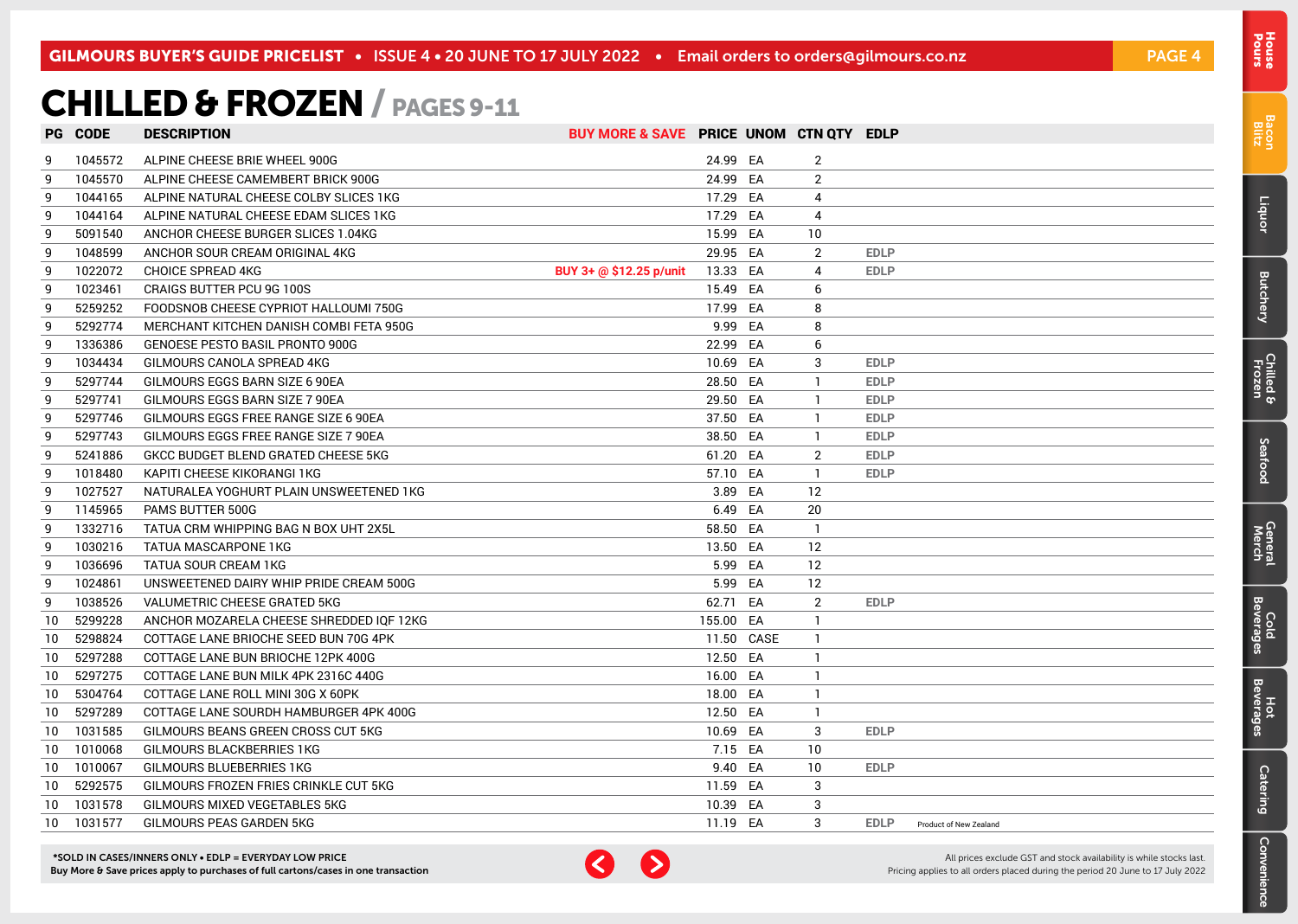### GILMOURS BUYER'S GUIDE PRICELIST • ISSUE 4 • 20 JUNE TO 17 JULY 2022 • Email orders to [orders@gilmours.co.nz](mailto:orders%40gilmours.co.nz?subject=) PAGE 5

|      | <b>PG CODE</b> | <b>DESCRIPTION</b>                       | BUY MORE & SAVE PRICE UNOM CTN QTY EDLP |          |    |  |
|------|----------------|------------------------------------------|-----------------------------------------|----------|----|--|
|      | 10 5295653     | GILMOURS WEDGES SEASONED 2KG             |                                         | 6.59 EA  |    |  |
| 10   | 1167609        | LEADER BACON CHEESE TOPPA 135G X 30S     |                                         | 38.99 EA |    |  |
| 10   | 1049511        | LEADER CHICKEN TOPPA BUTTR CHKN 24S      |                                         | 36.99 EA |    |  |
| 10 I | 1350644        | LEADER LASAGNE TOPPA 143G X 24S          |                                         | 29.99 EA |    |  |
| 10   | 5090578        | LEADER MAC N CHEESE TOPPA 145G X 24S     |                                         | 28.99 EA |    |  |
|      | 10 1310491     | PROFITEROLE CREAM PUFFS CHOC DIPPED 600G |                                         | 12.99 EA |    |  |
| 10 I | 5292279        | RICHMOND FC SAUSAGE ROLLS ORIGINAL 800G  |                                         | 6.79 EA  | 12 |  |
| 10   | 5291025        | RICHMOND FOODS SSG ROLLS PRECUT 70MM 5KG |                                         | 34.99 EA |    |  |

#### **More Chilled & Frozen not featured in this Buyer's Guide. Come instore or shop online www.gilmours.co.nz**

| 1045497 | ALPINE BUTTER UNSALTED 25KG              |                         | 315.74 EA |                |             |                                                                                                                   |
|---------|------------------------------------------|-------------------------|-----------|----------------|-------------|-------------------------------------------------------------------------------------------------------------------|
| 1043298 | ALPINE CHEESE BAKERY BLEND GRATED 5KG    | BUY 6+ @ \$61.50 p/unit | 63.80 EA  | $\overline{2}$ | <b>EDLP</b> |                                                                                                                   |
| 1044161 | ALPINE CHEESE PIZZA BLEND GRATED 5KG     |                         | 64.99 EA  | $\overline{2}$ |             |                                                                                                                   |
| 5091506 | ANCHOR CHEESE SWISS SLICES 1.04KG        |                         | 16.99 EA  | 10             |             |                                                                                                                   |
| 5085379 | BEEHIVE MINI CHEESE KRANSKY MAP 1KG      |                         | 13.59 EA  | 5              |             | Product of New Zealand                                                                                            |
| 1026990 | COLONIAL HAM DICED PIZZA 2.5KG           |                         | 23.99 EA  | 5              |             | Made in New Zealand with Pork raised in any one or more of the following countries:<br>Denmark, Spain and Poland. |
| 1005235 | DE WINKEL YOGHURT PLAIN 4KG              |                         | 21.99 EA  | 2              |             |                                                                                                                   |
| 5285626 | EDGELL AVOCADO PULP FROZEN 454G          |                         | 7.80 EA   | 8              | <b>EDLP</b> | Product of Mexico                                                                                                 |
| 1034231 | EDGELL FRIES BEER BATTERED BAD BOYS 2KG  |                         | 8.73 EA   | 6              | <b>EDLP</b> |                                                                                                                   |
| 5232655 | EDGELL FRIES BEER SIDEWINDERS 2KG        |                         | 11.53 EA  | 6              | <b>EDLP</b> |                                                                                                                   |
| 5232068 | EDGELL FRIES CLASSIC 13MM 3.75KG         |                         | 9.44 EA   | 4              | <b>EDLP</b> |                                                                                                                   |
| 5273092 | EDGELL FRIES CRINKLECUT 13MM 3KG         |                         | 7.85 EA   | 4              | <b>EDLP</b> |                                                                                                                   |
| 1031754 | <b>EDGELL FRIES SHOESTRINGS 3KG</b>      |                         | 8.47 EA   | 4              | <b>EDLP</b> |                                                                                                                   |
| 5232071 | EDGELL FRIES ULTRAFAST 10MM 3.5KG        |                         | 8.94 EA   | 4              | <b>EDLP</b> |                                                                                                                   |
| 1034377 | EDGELL HASHBROWN OVALS 2KG               |                         | 8.99 EA   | 6              | <b>EDLP</b> |                                                                                                                   |
| 1031672 | EDGELL HASHBROWN TRIANGLES 2KG           |                         | 8.99 EA   | 6              | <b>EDLP</b> |                                                                                                                   |
| 5137496 | <b>EDGELL POTATO GEMS 2KG</b>            |                         | 8.73 EA   | 6              | <b>EDLP</b> |                                                                                                                   |
| 5277570 | EDGELL SUPACRUNCH FRIES CLASSIC 13MM 2KG |                         | 8.30 EA   | 6              | <b>EDLP</b> |                                                                                                                   |
| 5117115 | EDGELL SUPACRUNCH FRIES STEAKHOUSE 2KG   |                         | 8.30 EA   | 6              | <b>EDLP</b> |                                                                                                                   |
| 5248366 | EDGELL SUPACRUNCH FRIES ULTRAFAST 2KG    |                         | 8.30 EA   | 6              | <b>EDLP</b> |                                                                                                                   |
| 5277567 | EDGELL SUPACRUNCH FRIES ULTRAFAST SO 2KG |                         | 8.62 EA   | 6              | <b>EDLP</b> |                                                                                                                   |
| 5277569 | EDGELL SUPACRUNCH SHOESTRING 7MM 2KG     |                         | 8.30 EA   | 6              | <b>EDLP</b> |                                                                                                                   |
| 1031671 | EDGELL WEDGES SEASONED 2KG               |                         | 7.61 EA   | 6              | <b>EDLP</b> |                                                                                                                   |
| 1048004 | FLORENTINES SLICE CUSTARD 15PC 1.8KG     |                         | 39.00 EA  | 6              |             |                                                                                                                   |
| 1011726 | FLORS CAKE MISSISSIPPI MUD 9IN 1.4KG     |                         | 27.50 EA  | 6              |             |                                                                                                                   |
| 1041760 | GILMOURS BURGER PATTIES BEEF 72S         |                         | 33.49 EA  | $\mathbf{1}$   | <b>EDLP</b> |                                                                                                                   |
| 1012259 | GILMOURS FRIES SHOESTRING 7MM 3KG        |                         | 8.36 EA   | 4              | <b>EDLP</b> |                                                                                                                   |
| 1041761 | GILMOURS HOTDOGS 30S                     |                         | 29.99 EA  |                |             |                                                                                                                   |
| 1031066 | GILMOURS PASTRY FETHER FLAKE ROLL 9KG    |                         | 29.99 EA  |                | <b>EDLP</b> |                                                                                                                   |

\*SOLD IN CASES/INNERS ONLY • EDLP = EVERYDAY LOW PRICE Buy More & Save prices apply to purchases of full cartons/cases in one transaction



All prices exclude GST and stock availability is while stocks last. Pricing applies to all orders placed during the period 20 June to 17 July 2022

Pours [House](#page-0-0)

[Bacon](#page-2-0) Blitz

[Liquor](#page-23-0)

[Butchery](#page-0-0)

[Chilled & Frozen](#page-3-0)

Seafood [Seafood](#page-6-0)

General<br>Merch

[General](#page-7-0) Cold<br>Merch Beverages Cold<br>Beverag

[Convenience](#page-11-0)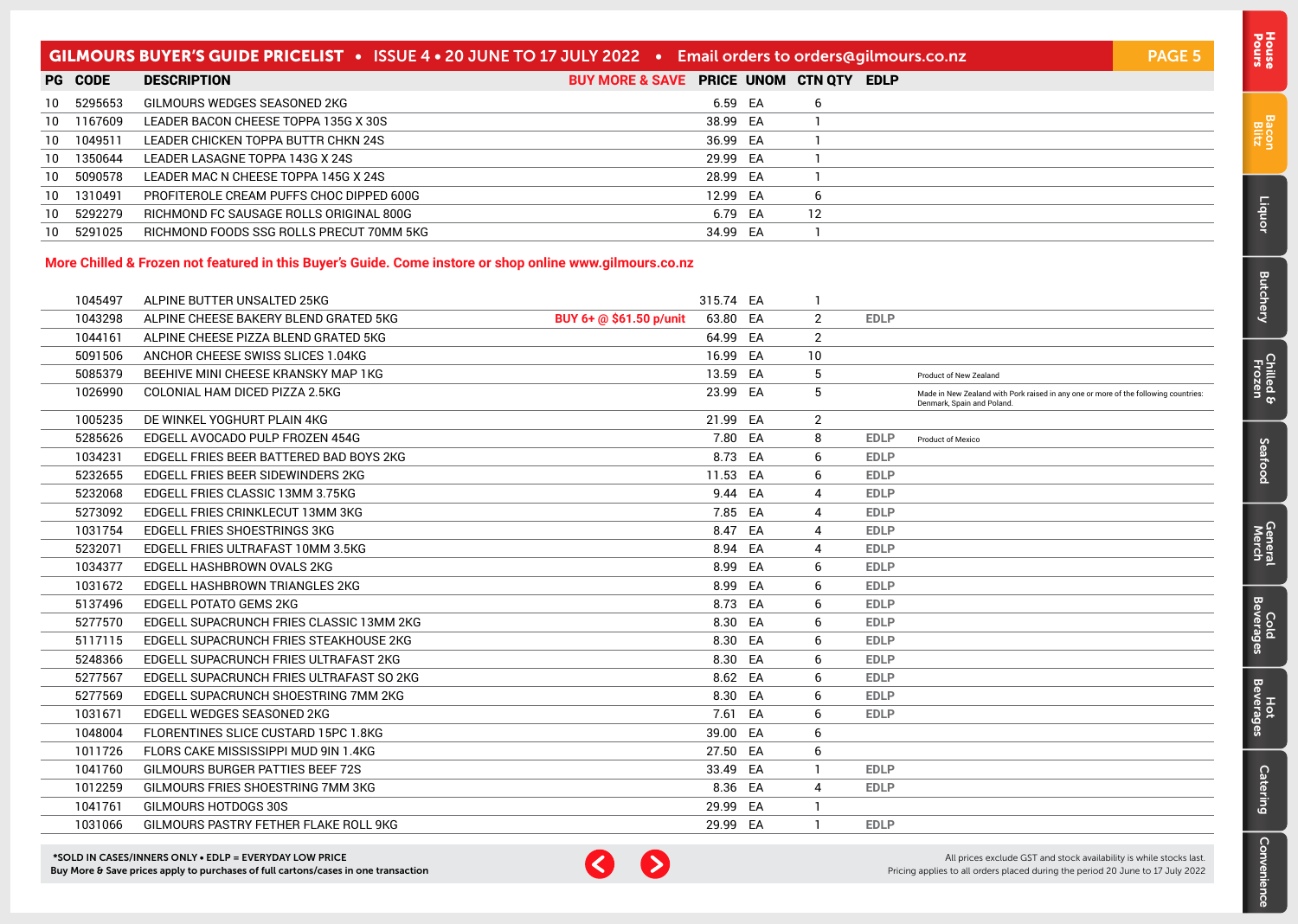|         | GILMOURS BUYER'S GUIDE PRICELIST • ISSUE 4 • 20 JUNE TO 17 JULY 2022 • Email orders to orders@gilmours.co.nz |          |    |                |             |                                                                                                                                                                                                                                | PAGE 6 |
|---------|--------------------------------------------------------------------------------------------------------------|----------|----|----------------|-------------|--------------------------------------------------------------------------------------------------------------------------------------------------------------------------------------------------------------------------------|--------|
| PG CODE | BUY MORE & SAVE PRICE UNOM CTN QTY EDLP<br><b>DESCRIPTION</b>                                                |          |    |                |             |                                                                                                                                                                                                                                |        |
| 1031069 | GILMOURS PASTRY SAVOURY ROLL 9KG                                                                             | 29.99 EA |    | -1             | <b>EDLP</b> |                                                                                                                                                                                                                                |        |
| 1026742 | GILMOURS SLICED LEG HAM RINDLESS 1KG                                                                         | 9.97 EA  |    | 15             | <b>EDLP</b> | Made in New Zealand with pork slaughtered in any one or more of the following<br>countries: USA, Germany, Canada, Finland, Ireland, Australia, Spain, New<br>Zealand.?Country of raising may differ from country of slaughter. |        |
| 1044146 | HELLERS BACON STREAKY P/CKD 1KG<br>BUY 5+ @ \$13.80 p/unit                                                   | 13.99 EA |    | 10             | <b>EDLP</b> | Made in New Zealand from imported and local ingredients                                                                                                                                                                        |        |
| 1046038 | <b>HELLERS COCKTAIL SAUSAGES 3KG</b>                                                                         | 22.90 EA |    | 3              |             |                                                                                                                                                                                                                                |        |
| 1346747 | <b>HELLERS GRILL MARK SAUSAGES 5KG</b>                                                                       | 30.99    | EA | 4              |             |                                                                                                                                                                                                                                |        |
| 1044102 | HELLERS MID/EYE MANUKA SMOKED BACON 1KGBUY 18+ @ \$13.79 p/unit   9-17 @ \$14.45 p/unit                      | 15.58 EA |    | 9              |             | Made in New Zealand with pork raised in USA and/or Canada plus other imported and<br>local ingredients.                                                                                                                        |        |
| 5081275 | HELLERS PEPPERONI SALAMI 1KG                                                                                 | 17.24 EA |    | 6              |             | Product of New Zealand                                                                                                                                                                                                         |        |
| 5268647 | <b>HELLERS PRECOOKED RASHER BACON 1KG</b><br>BUY 20+ @ \$10.99 p/unit   10-19 @ \$11.29 p/unit               | 11.99    | EA | 10             |             | Made in New Zealand from imported and local ingredients                                                                                                                                                                        |        |
| 1161074 | <b>HELLERS PRECOOKED SAUSAGES 4KG</b>                                                                        | 27.25 EA |    | $\overline{4}$ |             |                                                                                                                                                                                                                                |        |
| 1048199 | LAMB WESTON EURO STR CUT 11MM F/C 10KG<br>BUY 8+ @ \$21.99 p/unit   4-8 @ \$22.99 p/unit                     | 23.99 EA |    | -1             | <b>EDLP</b> |                                                                                                                                                                                                                                |        |
| 1048198 | LAMB WESTON EURO STR CUT 13MM F/C 10KG<br>BUY 8+ @ \$21.99 p/unit   4-8 @ \$22.99 p/unit                     | 23.99    | EA | 1              |             |                                                                                                                                                                                                                                |        |
| 5086169 | LEADER PRODUCTS FISH CAKES 100G 32S                                                                          | 28.99    | EA | $\mathbf{1}$   |             |                                                                                                                                                                                                                                |        |
| 1022247 | MAGIC PANDA WON TONS PRECOOK PORK 100S                                                                       | 47.50 EA |    | $\mathbf{1}$   |             |                                                                                                                                                                                                                                |        |
| 5084692 | MAGIC PANDAS DUMPLING CHKN LEMNGRAS 100S                                                                     | 57.99 EA |    | $\mathbf{1}$   |             | Product of New Zealand                                                                                                                                                                                                         |        |
| 1022809 | MAINLAND BUTTER UNSALTED 500G                                                                                | 7.16 EA  |    | 20             | <b>EDLP</b> |                                                                                                                                                                                                                                |        |
| 1012095 | MAINLAND CHEESE MILD BLEND GRATED 5KG                                                                        | 75.00    | EA | $\overline{2}$ | <b>EDLP</b> |                                                                                                                                                                                                                                |        |
| 1046707 | ORIG FOODS DONUTS AMERICAN 60G 60S                                                                           | 25.99    | EA | -1             |             |                                                                                                                                                                                                                                |        |
| 1008774 | PHILADELPHIA CREAM CHEESE 2KG                                                                                | 20.99 EA |    | 8              |             |                                                                                                                                                                                                                                |        |
| 1040543 | RIVIERA SHAVED LEG HAM 1KG                                                                                   | 10.16 EA |    | 4              |             | Made in New Zealand using pork from pigs raised in one or more of the countries:<br>Australia, Belgium, Canada, Denmark, Finland, France, Germany, Ireland, Netherlands,<br>Poland, UK, Spain, Sweden, USA,                    |        |
| 1034743 | ROLLING MEADOW BUTTER 500G<br>BUY 20+ @ \$7.60 p/unit                                                        | 7.85 EA  |    | 20             | <b>EDLP</b> |                                                                                                                                                                                                                                |        |
| 5211993 | <b>SB ONION SLICED 1KG</b>                                                                                   | 3.49     | EA | 10             |             |                                                                                                                                                                                                                                |        |
| 5238832 | TGKCC PIZZA BLEND GRATED CHEESE 5KG                                                                          | 65.36 EA |    | $\overline{2}$ | <b>EDLP</b> |                                                                                                                                                                                                                                |        |
| 5087388 | THREE FAT PIGS STREAKY BACON FROZEN 1KG BUY 20+ @ \$12.99 p/unit   10-19 @ \$13.99 p/unit                    | 14.99    | EA | 10             |             |                                                                                                                                                                                                                                |        |
| 5220279 | UNITED FOOD COCKTAIL SPRING ROLLS 80PK                                                                       | 4.75     | EA | 10             |             |                                                                                                                                                                                                                                |        |
| 5220280 | UNITED FOOD COCKTAIL VEGE SAMOSA 80S 1KG                                                                     | 4.75     | EA | 10             |             |                                                                                                                                                                                                                                |        |
| 5248328 | <b>VERKERKS CHORIZO 500G</b>                                                                                 | 9.65     | EA | 8              |             |                                                                                                                                                                                                                                |        |
| 1315099 | <b>VERKERKS SALAMI PIZZA 750G</b>                                                                            | 10.50    | EA | 12             |             |                                                                                                                                                                                                                                |        |
| 1009990 | <b>WATTIES BABY CARROTS 2KG</b>                                                                              | 7.99     | EA | 6              |             |                                                                                                                                                                                                                                |        |
| 1009999 | WATTIES BEANS GREEN WHOLE 2KG                                                                                | 6.99     | EA | 6              |             | Product of New Zealand                                                                                                                                                                                                         |        |
| 1009991 | WATTIES CORN WHOLE KERNEL 2KG                                                                                | 6.99     | EA | 6              |             |                                                                                                                                                                                                                                |        |
| 1009993 | WATTIES STIR FRY MIX ASIAN STYLE 2KG                                                                         | 8.99     | EA | 6              |             |                                                                                                                                                                                                                                |        |
| 1009994 | WATTIES STIR FRY MIX TRADITIONAL 2KG                                                                         | 7.99     | EA | 6              |             |                                                                                                                                                                                                                                |        |
| 1043409 | WATTIES WEDGES SEASONED POTATO 2KG                                                                           | 7.99 EA  |    | 6              |             |                                                                                                                                                                                                                                |        |



[Bacon](#page-2-0) Blitz

[Liquor](#page-23-0)

**[Butchery](#page-0-0)** 

[Chilled & Frozen](#page-3-0)

[Seafood](#page-6-0)

**Seafood** 

[General](#page-7-0) Cold<br>Merch Beverages

Cold<br>Beverages

General<br>Merch

Hot<br>Beverages

**[Catering](#page-16-0)** 

[Convenience](#page-11-0)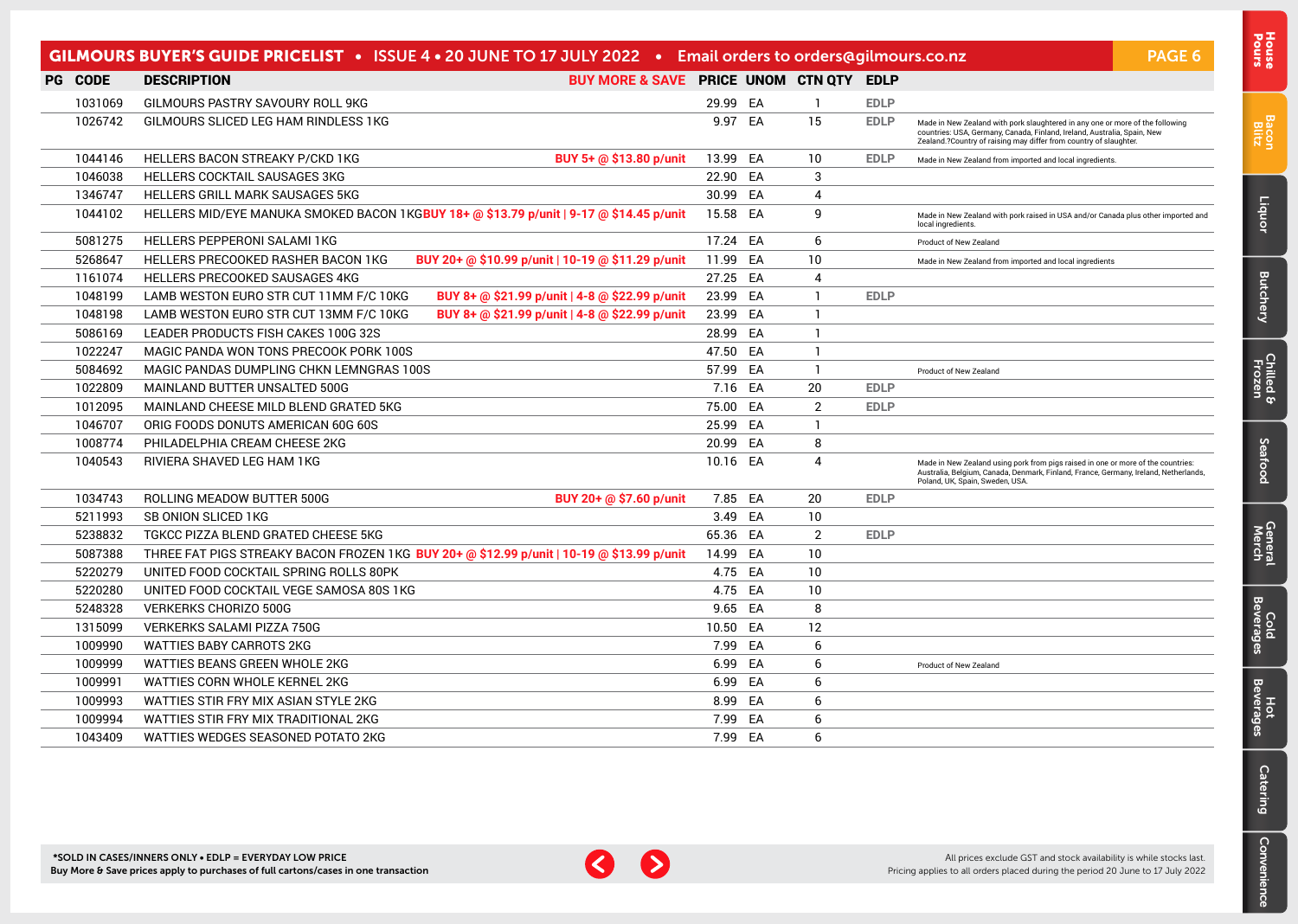### <span id="page-6-0"></span>SEAFOOD / PAGE 11

|     | <b>PG CODE</b> | <b>DESCRIPTION</b>                       | BUY MORE & SAVE PRICE UNOM CTN QTY EDLP |           |    |                                      |
|-----|----------------|------------------------------------------|-----------------------------------------|-----------|----|--------------------------------------|
| FC. | 1040973        | SHORE MARINER PRAWN MEAT RAW BR 60/801KG |                                         | 13.99 EA  | 10 |                                      |
| -11 | 1320451        | CLVDON CST HALF SHELL OYSTER PRM 5DZ FRZ |                                         | 107.45 EA | 3  |                                      |
|     | 1337747        | FRZ PS COLD SMOKED SALMON SLICES 500G    |                                         | 24.99 EA  | 10 |                                      |
|     | 1323671        | MARKWELL BATTERED FISH FILLET30PK 3.45KG |                                         | 38.50 EA  |    |                                      |
|     | 1034429        | SEA CUISINE PRAWNS RAW WHOLE 21/25 800G  |                                         | 19.50 EA  | 10 |                                      |
| -11 | 1036185        | SEA CUISINE PRAWNS RW CUTL W/T 26/30 1KG |                                         | 23.99 EA  | 10 |                                      |
| -11 | 1040345        | SEA CUISINE SQUID TUBE U10 5KG           |                                         | 59.25 EA  |    |                                      |
| -11 | 1009777        | SHORE MARINER PRAWN 31/40 VAN RAW 1KG    |                                         | 19.50 EA  | 10 |                                      |
|     | 1042558        | SHORE MARINER PRAWN CUTLET VAN 16/20 1KG |                                         | 26.95 EA  | 10 | Product of China or India or Vietnam |
| -11 | 1009792        | SHORE MARINER SALAD MIX 1KG              |                                         | 6.25 EA   | 10 |                                      |
|     | 1022277        | SHORE MARINER SHRIMPS 100/200 C/P LG 1KG |                                         | 18.50 EA  | 10 |                                      |
| -11 | 1329073        | SHORE MARINER WH RAW 26/30 BLK TIGR 800G |                                         | 15.99 EA  | 10 | Product of India                     |
|     | 1049005        | SM FISH FILLET CRUMBED 30PS 3.5KG        |                                         | 38.50 EA  |    |                                      |
|     | 1049004        | SM FISH GOUJON CRUMBED 1KG               |                                         | 10.50 EA  | 5  |                                      |
|     | 5222912        | UFC ASIAN KITCHEN PRAWN HARGOW 24PK      |                                         | 16.65 EA  | 10 |                                      |
| -11 | 5222913        | UFC ASIAN KITCHEN PRAWN SHAOMAI 24PK     |                                         | 16.65 EA  | 10 |                                      |
|     | 5222907        | UFC ASIAN KTCHN PRAWN DUMPLING GNGR 24PK |                                         | 16.65 EA  | 10 |                                      |
|     | 5222917        | UFC JAPNSE KTCHN SHRMP N CHVE GYOZA 840G |                                         | 16.65 EA  | 10 |                                      |
| -11 | 5201549        | UNITED FISH CO CALAMARI RINGS CRMBD 1KG  |                                         | 8.35 EA   | 5  |                                      |
|     | 5300304        | UNITED FISH CO TANGYANG CRISPY SOUID 1KG |                                         | 17.55 EA  | 5  |                                      |

#### **More Seafood not featured in this Buyer's Guide. Come instore or shop online www.gilmours.co.nz**

| 1042005 | SEA CUISINE ARROW TUBE SOUID U/10 1KG    | 11.50 EA | 10 |                           |
|---------|------------------------------------------|----------|----|---------------------------|
| 1035596 | SEA CUISINE PRAWN MEAT SUPERMIX RAW 1KG  | 15.45 EA | 10 | <b>Product of Vietnam</b> |
| 1022278 | SHORE MARINER SHRIMPS 60/90 1KG          | 21.50 EA | 10 |                           |
| 1011013 | SHORE MARINER SPRING ROLLS VEGE MINI 1KG | 5.89 EA  | 10 |                           |
| 1329076 | SM SHRIMP COOKED / PEELED SUP PURP 1KG   | 16.25 EA | 10 |                           |
| 5262315 | UFL GURNARD FILLETS 5KG                  | 90.50 EA |    |                           |
| 1341699 | VALUE PACK NZ FISH BITES 1KG             | 6.60 EA  |    |                           |

Pours [House](#page-0-0)

[Liquor](#page-23-0)



All prices exclude GST and stock availability is while stocks last. Pricing applies to all orders placed during the period 20 June to 17 July 2022 Convenience [Convenience](#page-11-0)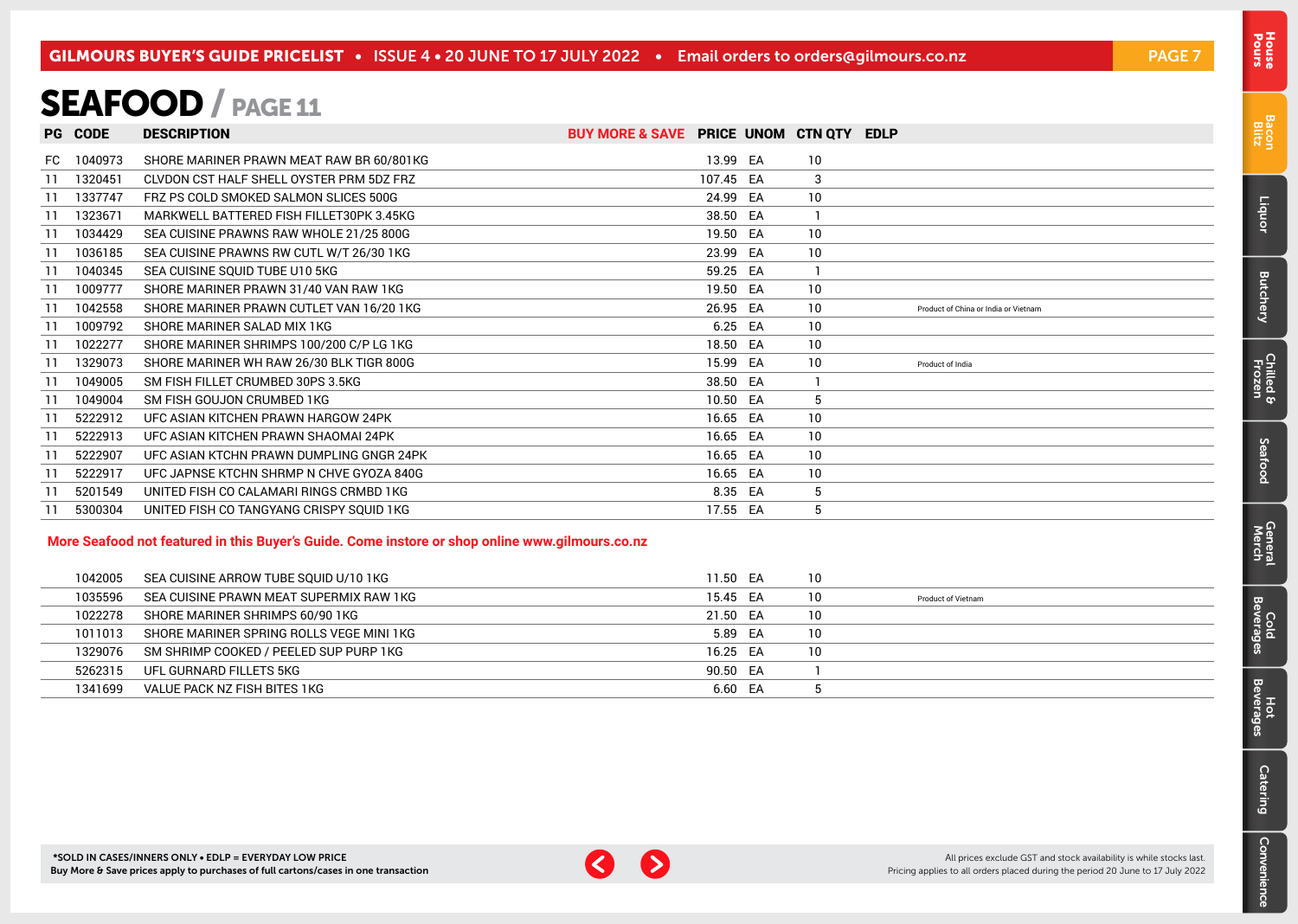### <span id="page-7-0"></span>GENERAL MERCH / PAGES 12-14

|    | <b>PG CODE</b> | <b>DESCRIPTION</b>                       | BUY MORE & SAVE PRICE UNOM CTN QTY EDLP |          |              |  |
|----|----------------|------------------------------------------|-----------------------------------------|----------|--------------|--|
|    | 12 1044867     | BONSON CLEAR PLASTIC CONT 900ML 100S     |                                         | 16.70 EA | 5            |  |
|    | 12 1018941     | BONSON CONTAINER RECTANGULAR 700ML 100S  |                                         | 18.50 EA | 5            |  |
|    | 12 1048734     | BONSON CONTAINER RECTANGULAR 980ML 100S  |                                         | 19.90 EA | 5            |  |
|    | 12 1018172     | BONSON FLAT LID BS-850D/900/980 50S      |                                         | 7.30 EA  | 10           |  |
|    | 12 5216364     | BONSON LID FOR SOUP BOWL CLR 50PK        |                                         | 8.95 EA  | 8            |  |
|    | 12 1018940     | BONSON LID RAISED BS-850/1000B 50S       |                                         | 8.50 EA  | 10           |  |
| 12 | 5216366        | BONSON SOUP BOWL BLACK 1000ML 50EA       |                                         | 12.80 EA | 8            |  |
| 12 | 5216367        | BONSON SOUP BOWL WHITE 1000ML 50EA       |                                         | 12.30 EA | 8            |  |
| 12 | 5262320        | GILMOURS CMP BWL NAT PLNT FIBR 18CM 50PK |                                         | 4.28 EA  | 8            |  |
| 12 | 5262319        | GILMOURS DIN NAT PLT FB/BAGSSE 23CM 50PK |                                         | 7.98 EA  | 8            |  |
| 12 | 5262321        | GILMOURS SIDE PLTES NAT PLT FB 17CM 50PK |                                         | 3.68 EA  | 8            |  |
| 12 | 5224680        | GOBAKE 2MM CAKE DISC RND SLVR 11IN 50EA  |                                         | 27.48 EA | 2            |  |
| 12 | 5224669        | GOBAKE 2MM CAKE DISC RND SLVR 9IN 50EA   |                                         | 17.98 EA | 4            |  |
| 12 | 1040482        | HUHT BOX DIVIDED BIOWARE 1000ML 25S      |                                         | 9.82 EA  | 12           |  |
| 12 | 1050778        | HUHT CUP PORTN PLAS CLEAR/LID 26ML 200PK |                                         | 13.13 EA | 10           |  |
| 12 | 5261131        | HUHT F/F WOODEN FORK CMPST 100PK         |                                         | 4.37 EA  | 10           |  |
| 12 | 5261130        | HUHT F/F WOODEN KNIFE CMPST 100PK        |                                         | 4.37 EA  | 10           |  |
| 12 | 5261132        | HUHT F/F WOODEN SPOON CMPST 100PK        |                                         | 4.37 EA  | 10           |  |
| 12 | 5261889        | HUHT S/CANE 8X8 SMALL DINNER CMPST 50PK  |                                         | 16.78 EA | 4            |  |
| 12 | 5261887        | HUHT S/CANE 9X9 3COMP CNTNR CMPST 50PK   |                                         | 19.13 EA | 4            |  |
| 12 | 5301695        | HUHTAMAKI SUGRANE 6X6 BRGR CLAM 480ML 50 |                                         | 8.15 EA  | 10           |  |
|    | 12 1329834     | TORK BLACK DINNER QUILTED 8 FOLD 80PK    |                                         | 6.50 EA  | 12           |  |
|    | 12 1329871     | TORK LINSTYLE DINNER NAPK 8 FLD WHT 50PK |                                         | 8.99 EA  | 12           |  |
|    | 12 1030865     | TORK N4 UNVRSL NAPKIN XPRSSNAP NTRL 500S |                                         | 5.99 EA  | 12           |  |
|    | 12 1030864     | TORK XPRESSNAP WHITE N4 DINNER NAP 500PK |                                         | 5.99 EA  | 12           |  |
| 13 | 1011773        | CONFOIL FOIL ROASTING PAN 2S             |                                         | 3.99 EA  | 10           |  |
| 13 | 1023212        | CONFOIL SERVING PLATTER MEDIUM           |                                         | 2.39 EA  | 20           |  |
| 13 | 1035575        | CONFOIL SUPA ROASTING TRAY               |                                         | 2.49 EA  | 20           |  |
| 13 | 5263258        | DETPAK CARY BAG BRWN 275X280X150MM 50PK  |                                         | 23.69 EA | 4            |  |
| 13 | 1040786        | DETPAK FLAT BROWN BAG #11 396X310MM 250S |                                         | 15.93 EA | $\mathbf{1}$ |  |
| 13 | 1040774        | DETPAK FLAT BROWN BAG #3 212X175MM 500S  |                                         | 8.33 EA  | -1           |  |
| 13 | 1040778        | DETPAK FLAT BROWN BAG #5 269X241MM 500PK |                                         | 13.53 EA | -1           |  |
| 13 | 1040807        | DETPAK G/PRF F/BAG WHT #2 187X165MM 500S |                                         | 16.07 EA | -1           |  |
| 13 | 1040809        | DETPAK G/PRF F/BAG WHT #4 238X200MM 500S |                                         | 25.10 EA | $\mathbf{1}$ |  |
| 13 | 5257440        | DETPAK SOS BAG RETAIL 305X215X121MM 250S |                                         | 25.25 EA | 4            |  |
| 13 | 1338056        | GILMOURS BAKING PAPER REFILL 100M X 45CM |                                         | 26.98 EA | 6            |  |
| 13 | 1016770        | GILMOURS CATERERS FOIL 440MMX150M        |                                         | 18.98 EA | 6            |  |

\*SOLD IN CASES/INNERS ONLY • EDLP = EVERYDAY LOW PRICE Buy More & Save prices apply to purchases of full cartons/cases in one transaction



All prices exclude GST and stock availability is while stocks last. Pricing applies to all orders placed during the period 20 June to 17 July 2022

[Bacon](#page-2-0) Blitz

Pours [House](#page-0-0)

[Liquor](#page-23-0)

**[Butchery](#page-0-0)** 

[Chilled & Frozen](#page-3-0)

[Seafood](#page-6-0)

Seafood

General Cold<br>Merch Beverages

Cold<br>Beverages

General<br>Merch

Hot<br>Beverages

**[Catering](#page-16-0)** 

[Convenience](#page-11-0)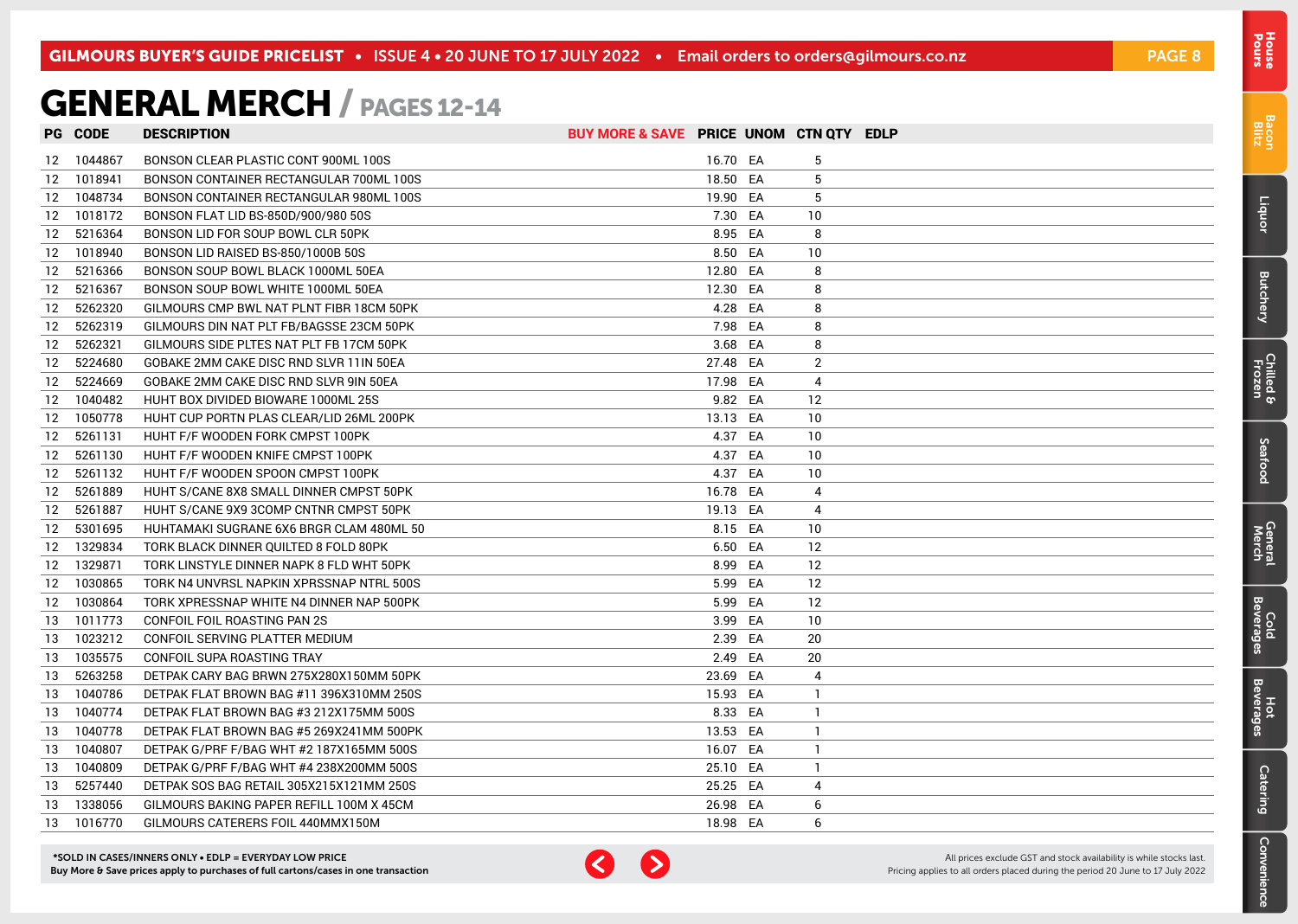|    |                | GILMOURS BUYER'S GUIDE PRICELIST • ISSUE 4 • 20 JUNE TO 17 JULY 2022 • Email orders to orders@gilmours.co.nz |                                         |          |                |             | <b>PAGE 9</b> |
|----|----------------|--------------------------------------------------------------------------------------------------------------|-----------------------------------------|----------|----------------|-------------|---------------|
|    | <b>PG CODE</b> | <b>DESCRIPTION</b>                                                                                           | BUY MORE & SAVE PRICE UNOM CTN QTY EDLP |          |                |             |               |
| 13 | 1020619        | GILMOURS CLING WRAP 380MMX300M                                                                               | 11.98 EA                                |          | 12             |             |               |
| 13 | 1023432        | GILMOURS FOIL 440MM 90M                                                                                      | 12.98 EA                                |          | 6              |             |               |
| 13 | 1032540        | GILMOURS NEWSPRINT 510MM X 380MM 10KG                                                                        | 36.98 EA                                |          | -1             |             |               |
| 13 | 5262317        | GILMOURS PAP CUP SINGLE WALL 495ML 25PK                                                                      | 3.18 EA                                 |          | 15             |             |               |
| 13 | 5262316        | GILMOURS PAP CUPS SINGLE WALL 400ML 25PK                                                                     | 2.38 EA                                 |          | 20             |             |               |
| 13 | 1024261        | HUHT CUP MILKSHAKE 800ML DPE24040 25S                                                                        | 4.04 EA                                 |          | 20             |             |               |
| 13 | 1312919        | HUHT HOT CUPS PAPER KIWIANA 285ML 30PK                                                                       | 4.58 EA                                 |          | 20             |             |               |
| 13 | 1312920        | HUHT HOT CUPS PAPER KIWIANA 400ML 50PK                                                                       | 7.52 EA                                 |          | 20             |             |               |
| 13 | 5222105        | HUHT MIXED PAPER STRAW 6X190MM 250PK                                                                         | 8.72 EA                                 |          | 20             |             |               |
| 13 | 5256027        | HUHT PLASTIC COLD CUP WHT 170ML 50PK                                                                         | 3.65 EA                                 |          | 20             |             |               |
| 13 | 5253290        | HUHT PLASTIC COLD CUP WHT 230ML 50PK                                                                         | 3.70 EA                                 |          | 20             |             |               |
| 13 | 5254161        | HUHT STRAW SLOT LID MILKSHAKE CUP 100S                                                                       | 5.44 EA                                 |          | 10             |             |               |
| 13 | 1015023        | HUHT TRAY PULP 4 CUP TDP25 19009 25S                                                                         | 4.89 EA                                 |          | 12             |             |               |
| 14 | 1028215        | BIG BLACKSACKS RUBBISH BAGS D/STRG XL 5S                                                                     | 2.09 EA                                 |          | 30             |             |               |
|    | 14 1331572     | <b>BLUE WRINGER BUCKET 16L</b>                                                                               | 40.78 EA                                |          | $\overline{2}$ |             |               |
| 14 | 1037918        | CHUX CLOTHS HEAVY DUTY BLUE ROLL 30CM                                                                        | 39.99 EA                                |          | 6              |             |               |
| 14 | 5253280        | COASTAL PAPER TOWELS BLUE 6PK                                                                                | 63.00 EA                                |          | -1.            |             |               |
| 14 | 5240124        | COASTAL PAPER TOWELS VIRGIN 200S                                                                             | 2.77 EA                                 |          | 20             | <b>EDLP</b> |               |
| 14 | 5265824        | COASTAL PRM SFLD VIRGIN PAPER TOWEL 200S                                                                     | 2.66 EA                                 |          | 20             | <b>EDLP</b> |               |
| 14 | 1091219        | HANDEE P/T WHITE TWIN                                                                                        | 5.99 EA                                 |          | 6              |             |               |
| 14 | 5275829        | HELIX ULT COMMERCIAL BLEACH 5% 5L                                                                            | 8.48 EA                                 |          | 3              |             |               |
| 14 | 5275827        | HELIX ULT DISHBRT DISHWASH LIQ LEMON 5L                                                                      | 11.48 EA                                |          | 3              |             |               |
| 14 | 5275808        | HELIX ULT MLT SPY/WP DISINFECT CITRS 5L                                                                      | 11.98 EA                                |          | 3              |             |               |
| 14 | 5275818        | HELIX ULT SANIPLUS DISFECT CLEANER 5L                                                                        | 19.98 EA                                |          | 3              |             |               |
| 14 | 5227781        | IKON I-WIPES HD GREEN 300X45M                                                                                | 13.50 EA                                |          | 4              |             |               |
| 14 | 5274777        | IKON RUBBISH BAGS BOX BLACK 82L 100PK                                                                        | 14.57 EA                                |          | 3              |             |               |
| 14 | 5226854        | IKON WIPES HD ANTI BCT BLUE 300X45M                                                                          | 13.50 EA                                |          | 4              |             |               |
| 14 | 5257255        | IKONPACK GARBAGE BAG HDBLACK 82L 25PK                                                                        | 5.00 EA                                 |          | 10             |             |               |
| 14 | 1050950        | OPTIMO LAUNDRY LIQUID 5L                                                                                     | 28.24 EA                                |          | 2              |             |               |
| 14 | 1050390        | OPTIMO LAUNDRY POWDER 5KG                                                                                    | 13.09 EA                                |          | 3              |             |               |
| 14 | 1010356        | PALMOLIVE DISHWASH FRESH GREEN 5L                                                                            | 15.48 EA                                |          | $\overline{2}$ |             |               |
|    | 14 1017232     | RAVEN MOP REFILL COTTON NO 20 350G                                                                           | 8.98 EA                                 |          | 6              |             |               |
| 14 | 1035297        | RAVEN MOP REFILL COTTON NO 24 450G                                                                           | 9.98 EA                                 |          | 6              |             |               |
| 14 | 1048484        | TORK H3 ADV H/TOWEL ZIGZAG FOLD 250S X15                                                                     |                                         | 4.50 *EA | 15             |             |               |
| 14 | 1040918        | TORK T2 ADVANCE TOILET PAP MIN JBO2PL200                                                                     | 3.99 EA                                 |          | 12             |             |               |
| 14 | 5245890        | FILTA BOTTLE AND TRIGGER SET RED                                                                             | 4.58 EA                                 |          | 25             |             |               |
| 14 | 5226236        | FILTA MICROFIBRE CLNG CLTH ASST COL 10PK                                                                     | 17.98 EA                                |          | 20             |             |               |
|    | 14 5253211     | FILTA MICROFIBRE CLOTH BOX BLUE 50EA                                                                         | 26.78 EA                                |          | 8              |             |               |



[Bacon](#page-2-0) Blitz

[Liquor](#page-23-0)

**[Butchery](#page-0-0)** 

[Chilled & Frozen](#page-3-0)

[Seafood](#page-6-0)

Seafood

[General](#page-7-0) Cold<br>Merch Beverages

Cold<br>Beverages

General<br>Merch

Hot<br>Beverages

**[Catering](#page-16-0)** 

[Convenience](#page-11-0)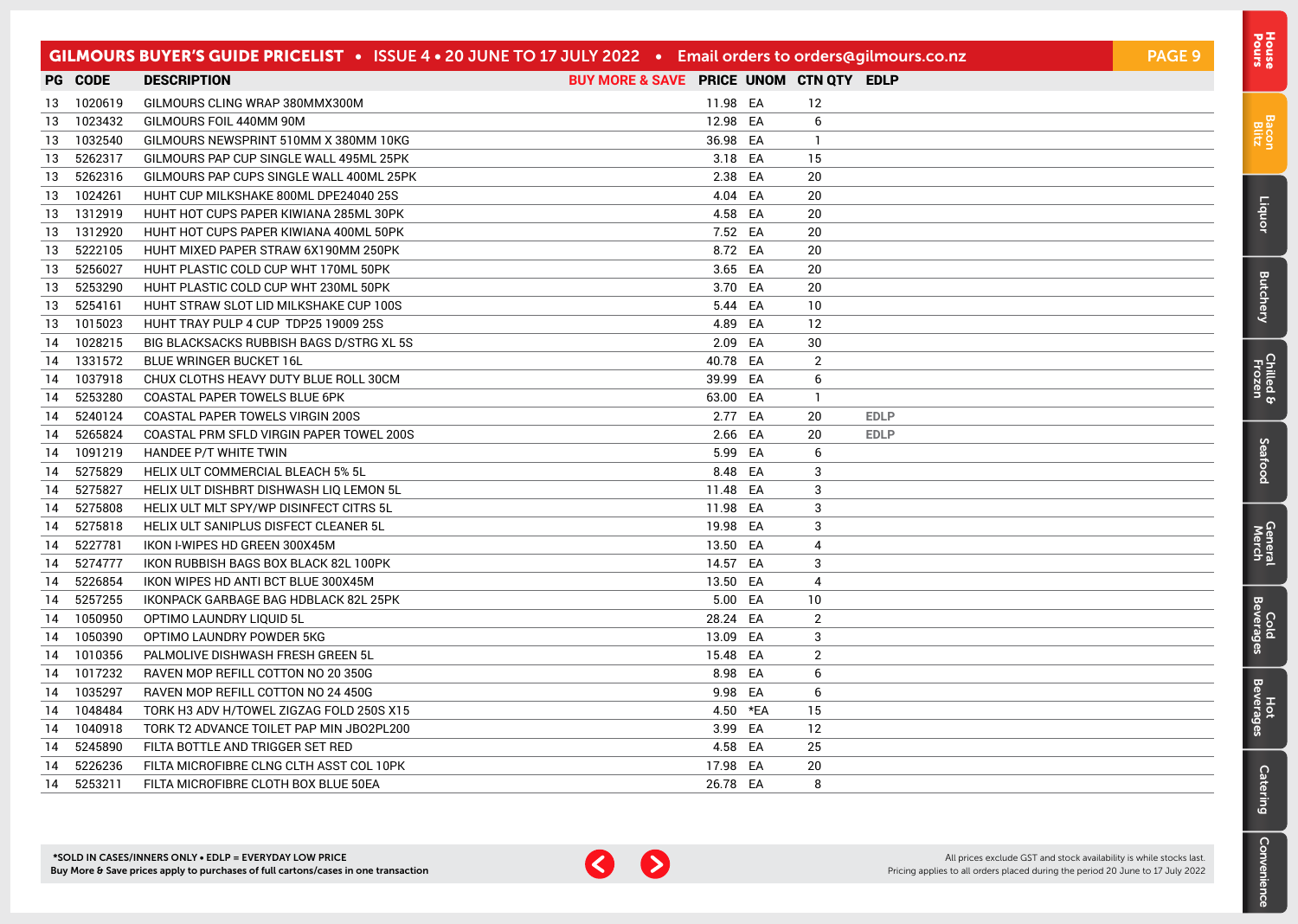### GILMOURS BUYER'S GUIDE PRICELIST • ISSUE 4 • 20 JUNE TO 17 JULY 2022 • Email orders to [orders@gilmours.co.nz](mailto:orders%40gilmours.co.nz?subject=) PAGE 10

 BIOCHOICE PORTION CUP 60ML 100E 7.10 CM 7.10 EA 20 BIOCHOICE SUGARCANE 3 COMP PLATE 50PK 13.30 CA 10 BIOCHOICE SUGARCANE BOWL 400ML 50PK 6.70 CA 6.70 EA 20 BIOCHOICE SUGARCANE HLID BOX 1200ML 25PK 15.50 CA 3 8 15.50 EA 8 BIOCHOICE SUGARCANE MEAL BOX 600ML 50PK 10.50 FA 10.50 EA 10.50 FA BIOCHOICE SUGARCANE OVAL PLATE 320MM 50S 17.70 17.70 EA 10 BIOCHOICE SUGARCANE PLATE 180MM 50PK 5.50 CA 5.50 EA 20 BIOCHOICE SUGARCANE PLATE 230MM 50PK 9.30 EA 10 BIODEGRADABLE BURGER SGRCN 450ML 50S 12.95 EA 10 CHUX CLOTHS HEAVY DUTY GREEN ROLL 30CM 39.99 SA 39.99 EA 6 CRAFTWARE WHT PAPER HOTDOG TRAY 50PK 10.50 CRA 10.50 EA 10.50 LA CRAFTWARE WHT PAPER TRAY MED 260Z 50PK 10.50 CM 10.50 EA 8 CRAFTWARE WHT PAPER TRAY SML 130Z 50PK 6.95 CONSUMING A 20 CONSUMING A 20 DETPAK FLAT BROWN BAG #2 187X165MM 500S 7 7.65 EA 1

**More General Merch not featured in this Buyer's Guide. Come instore or shop online www.gilmours.co.nz**

 GILMOURS RUBBISH SACKS 800X1000MM 100S 15.98 EA 1 GILMOURS SERVIETTES DINNER 2PLY RED 50S 2.28 EA 24 GILMOURS SERVIETTES DINNER 2PLY WHT 50S 1.78 EA 24

PG CODE DESCRIPTION **BUY MORE & SAVE** PRICE UNOM CTN QTY EDLP

[Bacon](#page-2-0) Blitz

Pours [House](#page-0-0)

| *SOLD IN CASES/INNERS ONLY • EDLP = EVERYDAY LOW PRICE                             |
|------------------------------------------------------------------------------------|
| Buy More & Save prices apply to purchases of full cartons/cases in one transaction |



All prices exclude GST and stock availability is while stocks last. Pricing applies to all orders placed during the period 20 June to 17 July 2022

#### DETPAK FLAT BROWN BAG #4 238X200MM 500S 10.43 CA 10.43 EA 1 DETPAK FLAT BROWN BAG #6 295X241MM 500S 15.26 EA 1 DETPAK FLAT WHITE BAG #2 187X165MM 500S 11.16 CA 1 DETPAK FLAT WHITE BAG #3 212X175MM 500S 14.98 EA 1 DETPAK FLAT WHITE BAG #4 238X200MM 500S 17.00 CA 1 17.00 EA 1 DETPAK FOIL BAG LARGE 340X180X75MM 250S 49.44 EA 1 DETPAK G/PRF F/BAG WHT #1 187X150MM 500S 14.31 EA 1 DETPAK G/PRF F/BAG WHT #3 212X175MM 500S 20.03 EA 1 DETPAK SATCHEL CLEAR BAG #5 100S 19.06 EA 10 DETPAK SATCHEL CLEAR BAG #6 100S 23.20 EA 10 FILTA COMMERCIAL BIB APRON BLK W POCKET 10.98 CA 50 GILMOURS BAKINGPAPER DSPENSER 200MX450MM 54.98 FA 54.98 EA 4 GILMOURS BLACK PAPER STRAWS 20CM 250PK 5.28 CA 5.28 EA 40 GILMOURS CLING WRAP 380MMX600M DISP 24.98 EA 6 GILMOURS CUPS BEER PLASTIC 425ML 25S 2.78 EA 40 GILMOURS KITCHEN TIDY LINERS LARGE 100S 7.48 EA 8 GILMOURS KITCHEN TIDY LINERS XLRG 100S 8.48 BA 8.48 BA 8.48 BA 8.48 BA GILMOURS LOLLY BAGS 100 X 130MM 100PK 1.48 EA 100 GILMOURS LOLLY BAGS 100 X 155MM 100PK 1.58 EA 100 GILMOURS LOLLY BAGS 75 X 130MM 100PK 1.28 EA 100 GILMOURS LUNCH SERVIETTES 1PLY WHT 200S 1.78 EA 12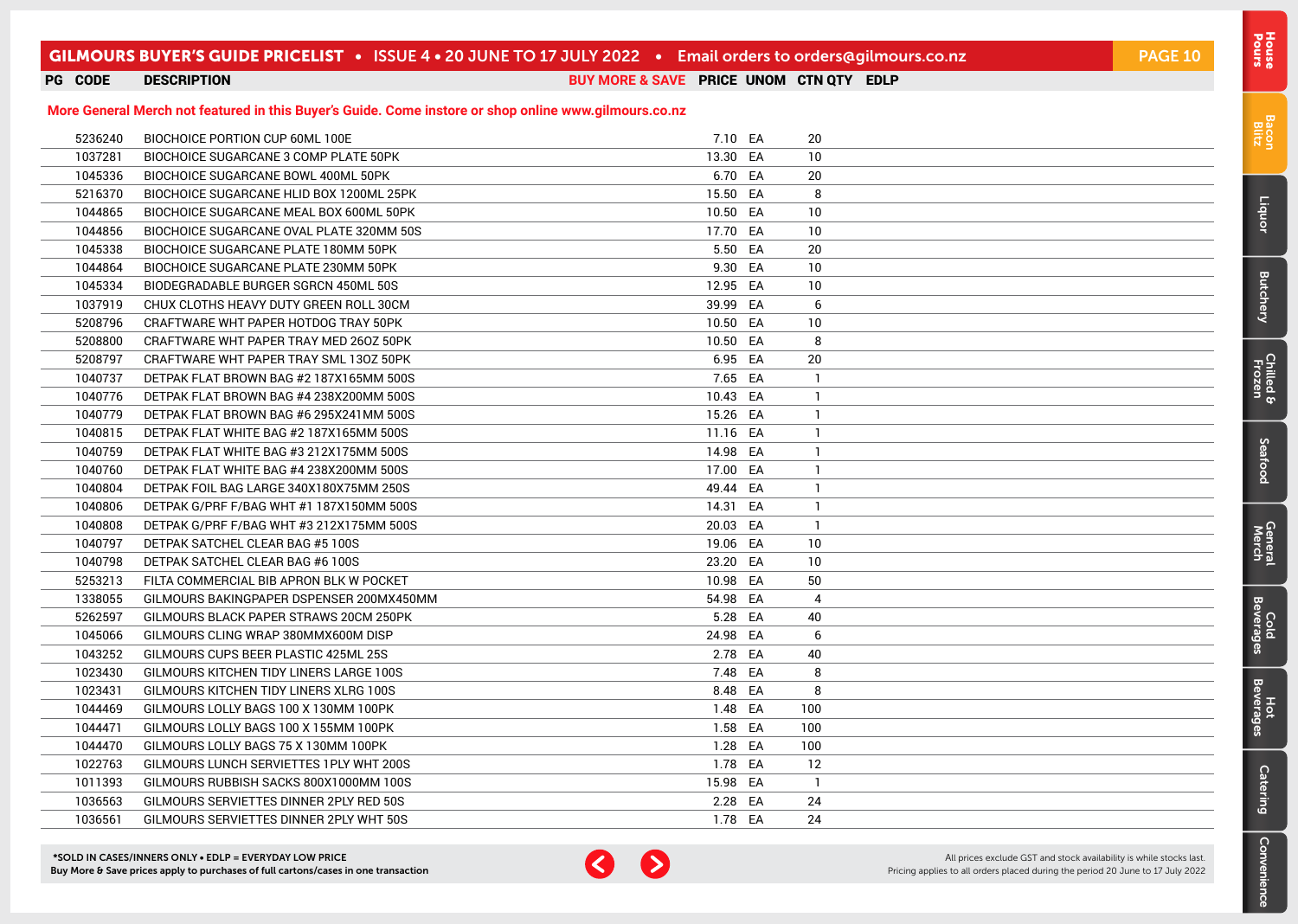|                | GILMOURS BUYER'S GUIDE PRICELIST . ISSUE 4 . 20 JUNE TO 17 JULY 2022 . Email orders to orders@gilmours.co.nz |                                         |                | <b>PAGE 11</b> |
|----------------|--------------------------------------------------------------------------------------------------------------|-----------------------------------------|----------------|----------------|
| <b>PG CODE</b> | <b>DESCRIPTION</b>                                                                                           | BUY MORE & SAVE PRICE UNOM CTN QTY EDLP |                |                |
| 5262596        | GILMOURS SERVIETTES LNCH 1PLY KRFT 200PK                                                                     | 1.78 EA                                 | 12             |                |
| 1036559        | GILMOURS SERVIETTES LUNCH 2PLY BLUE 100S                                                                     | 2.58 EA                                 | 30             |                |
| 1036560        | GILMOURS SERVIETTES LUNCH 2PLY RED 100S                                                                      | 2.58 EA                                 | 30             |                |
| 5262595        | GILMOURS SERVIETTES LUNCH 2PLY WHT 100PK                                                                     | 1.78 EA                                 | 30             |                |
| 5262598        | GILMOURS WHITE PAPER STRAWS                                                                                  | 5.28 EA                                 | 40             |                |
| 5224671        | GOBAKE 2MM CAKE DISC RND SLVR 10IN 50EA                                                                      | 22.69 EA                                | 4              |                |
| 5224667        | GOBAKE 2MM CAKE DISC RND SLVR 8IN 50EA                                                                       | 15.48 EA                                | 4              |                |
| 1091235        | HANDY ANDY CLEANER ALL PURPOSE PINE 5L                                                                       | 24.99 EA                                | $\overline{2}$ |                |
| 5275793        | HELIX ULT CONQST DISHWASH DETERGENT 5L                                                                       | 13.98 EA                                | 3              |                |
| 5275792        | HELIX ULT TITAN CLEANER NEUTRAL FLR 5L                                                                       | 14.48 EA                                | 3              |                |
| 5280470        | HELIX ULTIMA GRILL CLEANER PLUS HD 5L                                                                        | 24.98 EA                                | 3              |                |
| 5261850        | HUHT CMPSTBLE PLATE 3CMPRT 9IN 50PK                                                                          | 7.02 EA                                 | 10             |                |
| 5261849        | HUHT CMPSTBLE PLATE OVAL 12.5IN 50PK                                                                         | 11.52 EA                                | 10             |                |
| 1024503        | HUHT CNTR PLAS 550ML 500CP001 13026 50S                                                                      | 15.44 EA                                | 12             |                |
| 1024504        | HUHT CONT PLAST 50M 850CP001 13027 50S                                                                       | 19.10 EA                                | 12             |                |
| 5261134        | HUHT F/F WOODEN SPORK CMPST 100PK                                                                            | 5.48 EA                                 | 10             |                |
| 5261133        | HUHT F/F WOODN TEASPOON CMPST 100PK                                                                          | 2.99 EA                                 | 10             |                |
| 1024505        | HUHT LID ROUND PLASTIC 118D LCP001 50S                                                                       | 9.24 EA                                 | 12             |                |
| 5262713        | HUHT PET 120Z DOMED LID RCYCL 50P                                                                            | 8.46 EA                                 | 20             |                |
| 5262712        | HUHT PET 180Z DOMED LID RCYCL 50PK                                                                           | 9.71 EA                                 | 4              |                |
| 5262731        | HUHT PET 240Z OVAL LID RCYCL 50PK                                                                            | 14.29 EA                                | 6              |                |
| 5261848        | HUHT S/CANE 100Z 3COMP PLATE CMPST 50PK                                                                      | 8.09 EA                                 | 10             |                |
| 5257256        | IKONPACK GARBAGE BAGS BLK HD 120L 25PK                                                                       | 7.50 EA                                 | 8              |                |
| 5257513        | SAVPAC PET LID FR BIO PRT CUP 60ML 100EA                                                                     | 4.30 EA                                 | 20             |                |
| 1040892        | SHARP CLASSIC JUMBO T/TISSUE 2PLY 300M                                                                       | 5.45 EA                                 | 12             |                |
| 1040894        | SHARP GOLD LINE HAND TOWEL N3 1PLY 200S                                                                      | 2.70 EA                                 | 20             |                |
| 1040896        | SHARP GOLD LINE HAND TOWEL V2 1PLY 200S                                                                      | 2.71 EA                                 | 20             |                |
| 1042998        | SHARP HAND TOWEL CENTRE FD ROLL 310 300M                                                                     | 10.85 EA                                | 6              |                |
| 1019863        | SUN DISHWASH LIQUID LEMON 5L                                                                                 | 17.10 EA                                | 2              |                |
| 5295517        | SUN PLATINUM ECO-DISHWASHER TABS 70S                                                                         | 19.99 EA                                | 5              |                |
| 5266296        | TORK LINSTYLE DINNER NAPK 8 FLD BLK 50PK                                                                     | 12.00 EA                                | 12             |                |
| 5266297        | TORK LINSTYLE DINNER NAPK 8 FLD BSC 50PK                                                                     | 12.00 EA                                | 12             |                |
| 1046533        | TORK S4 SOAP FOAM MILD PREMIUM                                                                               | 15.00 EA                                | 6              |                |
| 1011418        | TORK T4 TOILET PAPER PREM ROLL 2PLY                                                                          | 0.79 EA                                 | 48             |                |
| 5273965        | TRASH BAG 120L RECYCLED BIN LINER 50PK                                                                       | 11.98 EA                                | 10             |                |
| 5273961        | TRASH BAG 60L BIN LINER RECYCLED 50PK                                                                        | 8.98 EA                                 | 10             |                |
| 5273963        | TRASH BAG 80L BIN LINER RECYCLED 100EA                                                                       | 29.98 EA                                | $\overline{2}$ |                |



[Bacon](#page-2-0) Blitz

[Liquor](#page-23-0)

**[Butchery](#page-0-0)** 

[Chilled & Frozen](#page-3-0)

[Seafood](#page-6-0)

Seafood

[General](#page-7-0) Cold<br>Merch Beverages

Cold<br>Beverages

General<br>Merch

Hot<br>Beverages

**[Catering](#page-16-0)** 

[Convenience](#page-11-0)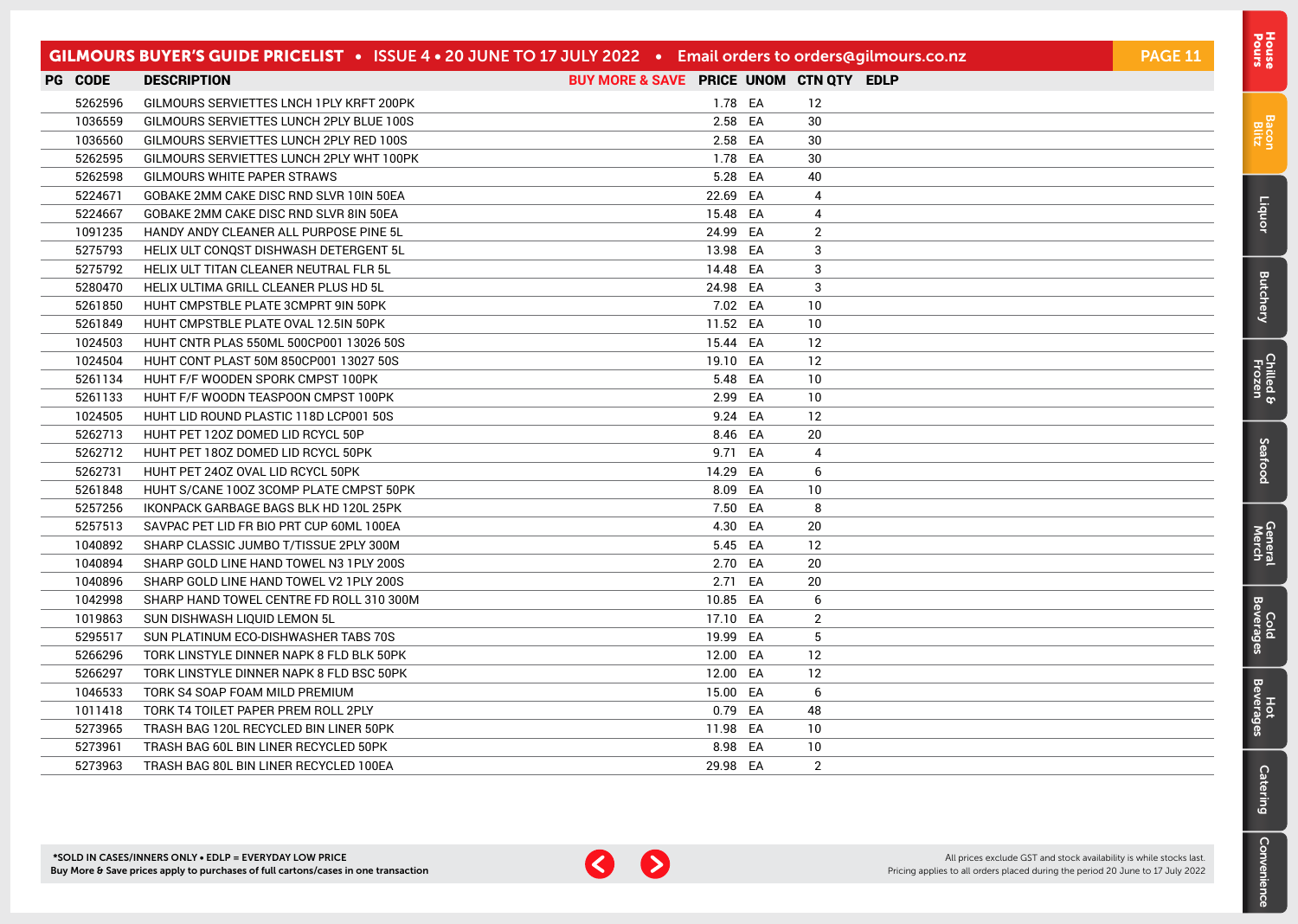### <span id="page-11-0"></span>CONVENIENCE / PAGE 15

|    | <b>PG CODE</b> | <b>DESCRIPTION</b>                       | BUY MORE & SAVE PRICE UNOM CTN QTY EDLP |            |    |  |
|----|----------------|------------------------------------------|-----------------------------------------|------------|----|--|
|    | 15 1024959     | ARNOTTS CHEESEBOARD 250G                 |                                         | 4.29 EA    | 12 |  |
| 15 | 1024958        | ARNOTTS CRACKERS CHEDS 250G              |                                         | 2.89 EA    | 16 |  |
| 15 | 1024952        | ARNOTTS CRACKERS COUNTRY CHEESE 250G     |                                         | 2.89 EA    | 20 |  |
| 15 | 1091763        | ARNOTTS SHAPES BAGGED BARBECUE 70G       |                                         | 1.13 EA    | 12 |  |
| 15 | 1091764        | ARNOTTS SHAPES BAGGED CHEESE / BACON 70G |                                         | 1.13 EA    | 12 |  |
| 15 | 1091765        | ARNOTTS SHAPES BAGGED PIZZA 70G          |                                         | 1.13 EA    | 12 |  |
| 15 | 1091351        | ARNOTTS WATER CRACKERS ORIGINAL 125G     |                                         | 1.89 EA    | 20 |  |
| 15 | 1033600        | CADBURY BAR LUXURY FLAKE 45G             |                                         | 1.48 *EA   | 45 |  |
| 15 | 1034791        | CADBURY BAR PICNIC TWIN PACK 67G         |                                         | 1.48 *EA   | 25 |  |
| 15 | 1035971        | CADBURY CRUNCHIE TWIN PACK 80G           |                                         | 1.48 *EA   | 24 |  |
| 15 | 1038135        | CADBURY MORO TWIN PACK 85G               |                                         | 1.48 *EA   | 28 |  |
| 15 | 5265963        | CADBURY TWIN CHOC BAR CARAMILK TWIRL 58G |                                         | 1.48 *EA   | 42 |  |
| 15 | 5281650        | CADBURY TWIRL BREAKAWAY 58G              |                                         | 1.48 *EA   | 40 |  |
| 15 | 1034023        | CAROUSEL ASSORTED TOFFEES 2KG            |                                         | 14.48 EA   | 4  |  |
| 15 | 1014988        | CAROUSEL JERSEY CARAMELS 2KG             |                                         | 16.98 EA   | 6  |  |
| 15 | 1091629        | COPPER KETTLE CHIPS SEA SALT 40G         |                                         | 0.99 EA    | 24 |  |
| 15 | 1091630        | COPPER KETTLE CHIPS SEA SALT/VINEGAR 40G |                                         | 0.99 EA    | 24 |  |
| 15 | 1091631        | COPPER KETTLE CHIPS WOOD FIRE BBQ 40G    |                                         | 0.99 EA    | 24 |  |
| 15 | 5295565        | ETA CRUNCHES CRACKER SR CREAM CHIVS 160G |                                         | 1.89 EA    | 12 |  |
| 15 | 5295513        | ETA CRUNCHES CRACKERS CHEESE ONION 160G  |                                         | 1.89 EA    | 12 |  |
| 15 | 5295510        | ETA CRUNCHES CRACKERS CHICKEN 160G       |                                         | 1.89 EA    | 12 |  |
| 15 | 5262102        | GILMOURS MARSHMALLOWS PINK/WHITE 1KG     |                                         | 6.98 EA    | 3  |  |
| 15 | 5247543        | KETTLE CHIP CO SEA SALT VINEGAR 40G      |                                         | 1.09 EA    | 24 |  |
| 15 | 5230703        | KETTLE CHIPS HONEY SOY CHICKEN 40G       |                                         | 1.09 EA    | 24 |  |
| 15 | 5230699        | KETTLE CHIPS SEA SALT 40G                |                                         | 1.09 EA    | 24 |  |
| 15 | 1091887        | M/MS BAG CRISPY 145G                     |                                         | 2.99 EA    | 16 |  |
| 15 | 1091888        | M/MS BAG MILK CHOCOLATE 180G             |                                         | 2.99 EA    | 24 |  |
|    | 15 1091891     | M/MS BAG MINIS 145G                      |                                         | 2.99 EA    | 12 |  |
| 15 | 1091890        | M/MS BAG PEANUT CHOCOLATE 180G           |                                         | 2.99 EA    | 24 |  |
| 15 | 5238027        | M/MS CARAMEL BAG 130G                    |                                         | 2.99 EA    | 24 |  |
| 15 | 5281649        | M/MS CRUNCHY CARAMEL POUCH 130G          |                                         | 2.99 EA    | 16 |  |
| 15 | 1093206        | M/MS MILK CHOCOLATE 49G                  |                                         | 0.99 *EA   | 12 |  |
| 15 | 1093207        | M/MS PEANUT 46G                          |                                         | 0.99 *EA   | 12 |  |
| 15 | 1040337        | MALTESERS 140G                           |                                         | 2.99 EA    | 24 |  |
| 15 | 5289832        | MARS BAR 47G                             |                                         | 0.99 *EA   | 48 |  |
| 15 | 5295659        | NESTLE CHOKITO CHOCOLATE TWINPK 70G      |                                         | 1.18 $*FA$ | 24 |  |
|    | 15 1017167     | NESTLE KIT KAT 4 FINGER KINGSIZE 65G     |                                         | 1.18 $*FA$ | 24 |  |

\*SOLD IN CASES/INNERS ONLY • EDLP = EVERYDAY LOW PRICE Buy More & Save prices apply to purchases of full cartons/cases in one transaction



All prices exclude GST and stock availability is while stocks last. Pricing applies to all orders placed during the period 20 June to 17 July 2022

[Bacon](#page-2-0) Blitz

Pours [House](#page-0-0)

[Liquor](#page-23-0)

[Butchery](#page-0-0)

[Chilled & Frozen](#page-3-0)

Seafood [Seafood](#page-6-0)

**General**<br>Merch

[General](#page-7-0) Cold<br>Merch Beverages Cold<br>Beverages

**[Catering](#page-16-0)** 

Convenience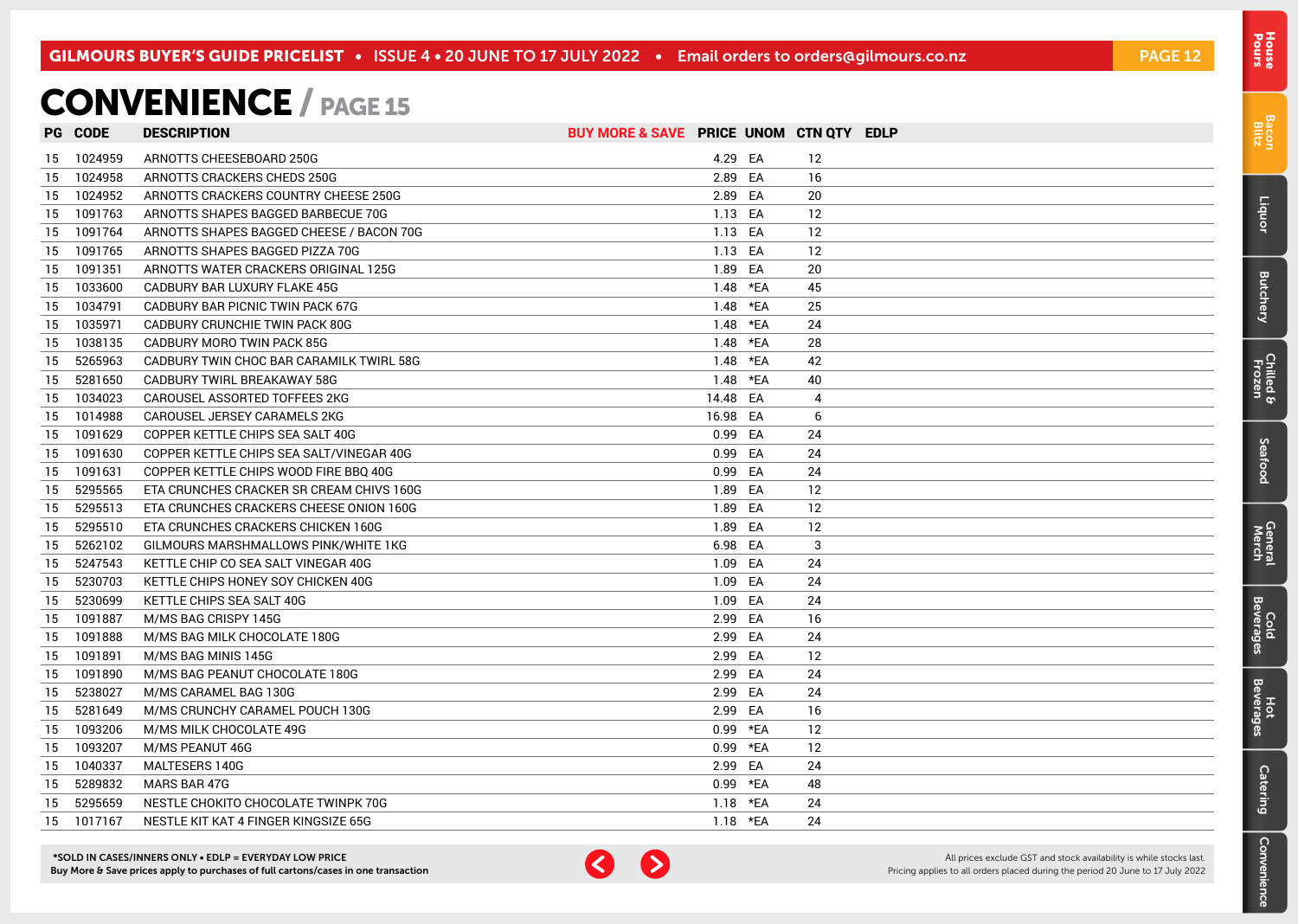|     |         | GILMOURS BUYER'S GUIDE PRICELIST . ISSUE 4 . 20 JUNE TO 17 JULY 2022 . Email orders to orders@gilmours.co.nz |                                         |            |     |    |                        | <b>PAGE 13</b> |
|-----|---------|--------------------------------------------------------------------------------------------------------------|-----------------------------------------|------------|-----|----|------------------------|----------------|
|     | PG CODE | <b>DESCRIPTION</b>                                                                                           | BUY MORE & SAVE PRICE UNOM CTN QTY EDLP |            |     |    |                        |                |
| 15  | 1018069 | NESTLE KIT KAT CHUNKY KINGSIZE 70G                                                                           |                                         | $1.18$ *EA |     | 24 |                        |                |
| 15  | 1033127 | NESTLE MILKY BAR KING SIZE 75G                                                                               |                                         | 1.18       | *EA | 24 |                        |                |
| -15 | 5088910 | OREO COOKIE ORIGINAL 133G                                                                                    |                                         | 0.98 EA    |     | 20 |                        |                |
| -15 | 5305030 | SAN PABLO GF JALAPENO CORN CHIPS 1KG                                                                         |                                         | 9.98       | EA  | 4  | Product of New Zealand |                |
| 15  | 5305028 | SAN PABLO GF NAT CORN CHIPS TRIANGLE 1KG                                                                     |                                         | 9.98       | EA  | 4  | Product of New Zealand |                |
| -15 | 5305029 | SAN PABLO GF TRIANGLE CHSE CORN CHIP 1KG                                                                     |                                         | 9.98       | EA  | 4  | Product of New Zealand |                |
| -15 | 1320542 | <b>SKITTLES BOX FRUIT 45G</b>                                                                                |                                         | $1.15$ *EA |     | 18 |                        |                |
| 15  | 1320526 | <b>SKITTLES BOX SOURS 45G</b>                                                                                |                                         | 1.15       | *EA | 18 |                        |                |
| 15  | 5295708 | SNACKA CHANGI CHIPS KTLE BBQ 40G                                                                             |                                         | 1.19 EA    |     | 24 |                        |                |
| -15 | 5295771 | SNACKA CHANGI CHIPS KTLE SALTED 40G                                                                          |                                         | 1.19       | EA  | 24 |                        |                |
| 15  | 5295768 | SNACKA CHANGI CHIPS KTLE VNGR SALT 40G                                                                       |                                         | 1.19       | EA  | 24 |                        |                |
| 15  | 1311391 | <b>SNICKERS 50G</b>                                                                                          |                                         | 0.99       | *EA | 48 |                        |                |
| 15  | 1025075 | SPACEMAN CANDY STICKS 16G                                                                                    |                                         | 0.59       | *EA | 48 |                        |                |
| 15  | 1035352 | TWIX BAR 50G                                                                                                 |                                         | 0.99       | *EA | 20 |                        |                |
| 15  | 1090705 | WHITTAKERS SANTE LONG DARK WRAPPED 25G                                                                       |                                         | 0.78       | *EA | 48 |                        |                |
| -15 | 1090706 | WHITTAKERS SANTE LONG MILK WRAPPED 25G                                                                       |                                         | 0.78       | *EA | 48 |                        |                |
| 15  | 1090707 | WHITTAKERS SANTE LONG WHITE WRAPPD 25G                                                                       |                                         | 0.78       | *EA | 48 |                        |                |
| 15  | 1045145 | WHITTAKERS SUPER SLAB ALMOND GOLD 70G                                                                        |                                         | 1.68       | *EA | 30 |                        |                |
| 15  | 1019878 | WHITTAKERS SUPER SLAB PEANUT WRAPPED 75G                                                                     |                                         | 1.68       | *EA | 30 |                        |                |
| 15  | 1323734 | WRIGLEYS 10 PELLET EXTRA BUBBLEMINT 14G                                                                      |                                         | 0.69       | *EA | 24 |                        |                |
| 15  | 1035692 | WRIGLEYS 10 PELLET EXTRA LEMON LIME 14G                                                                      |                                         | 0.69       | *EA | 24 |                        |                |
| 15  | 1323733 | WRIGLEYS 10 PELLET EXTRA PEPPERMINT 14G                                                                      |                                         | 0.69       | *EA | 24 |                        |                |
| 15  | 1323732 | WRIGLEYS 10 PELLET EXTRA SPEARMINT 14G                                                                       |                                         | 0.69       | *EA | 24 |                        |                |
| 15  | 1090817 | WRIGLEYS 10 PELLET JUICY FRUIT 14G                                                                           |                                         | 0.69       | *EA | 30 |                        |                |
| 15  | 1091468 | WRIGLEYS 10 PELLET PK ORANGE 14G                                                                             |                                         | 0.69       | *EA | 30 |                        |                |

#### **More Convenience not featured in this Buyer's Guide. Come instore or shop online www.gilmours.co.nz**

| 5232003 | BOUNTY BAR 56G                                 | 0.99 *EA | 24  |
|---------|------------------------------------------------|----------|-----|
| 5237833 | ETA NUTS CHOCOLATE NUTS MIX POUCH 150G         | 2.94 EA  | 12  |
| 5237790 | ETA NUTS PEANUTS SALT VINEGAR POUCH 150G       | 2.33 EA  | 12  |
| 5237832 | ETA NUTS SAVOURY MIX POUCH 150G                | 2.94 EA  | 12  |
| 5266970 | ETA PEANUTS DRY ROASTED POUCH 175G             | 2.33 EA  | 12  |
| 1031692 | ETA PEANUTS SALTED 200G                        | 2.33 EA  | 12  |
| 5276900 | <b>GRIFFINS BISCUITS ROUGHS MILK CHOC 200G</b> | 2.40 EA  | 25  |
| 5256569 | GRIFFINS CHOCOLATE THINS 180G                  | 2.40 EA  | 21  |
| 1091331 | GRIFFINS CREME CAMEO CLASSIC 250G              | 2.61 EA  | 24  |
| 1024925 | <b>GRIFFINS CREME SWISS 250G</b>               | 2.61 EA  | 24  |
| 1024982 | GRIFFINS CREMES BELGIAN 250G                   | 2.61 EA  | 24  |
| 1031847 | GRIFFINS KRISPIE CHOCOLATE 200G                | 2.40 EA  | -20 |



All prices exclude GST and stock availability is while stocks last. Pricing applies to all orders placed during the period 20 June to 17 July 2022 [Bacon](#page-2-0) Blitz

[Liquor](#page-23-0)

[Butchery](#page-0-0)

[Chilled & Frozen](#page-3-0)

[Seafood](#page-6-0)

Seafood

[General](#page-7-0) Cold<br>Merch Beverages

Cold<br>Beverages

General<br>Merch

Hot<br>Beverages

[Catering](#page-16-0)

[Convenience](#page-11-0)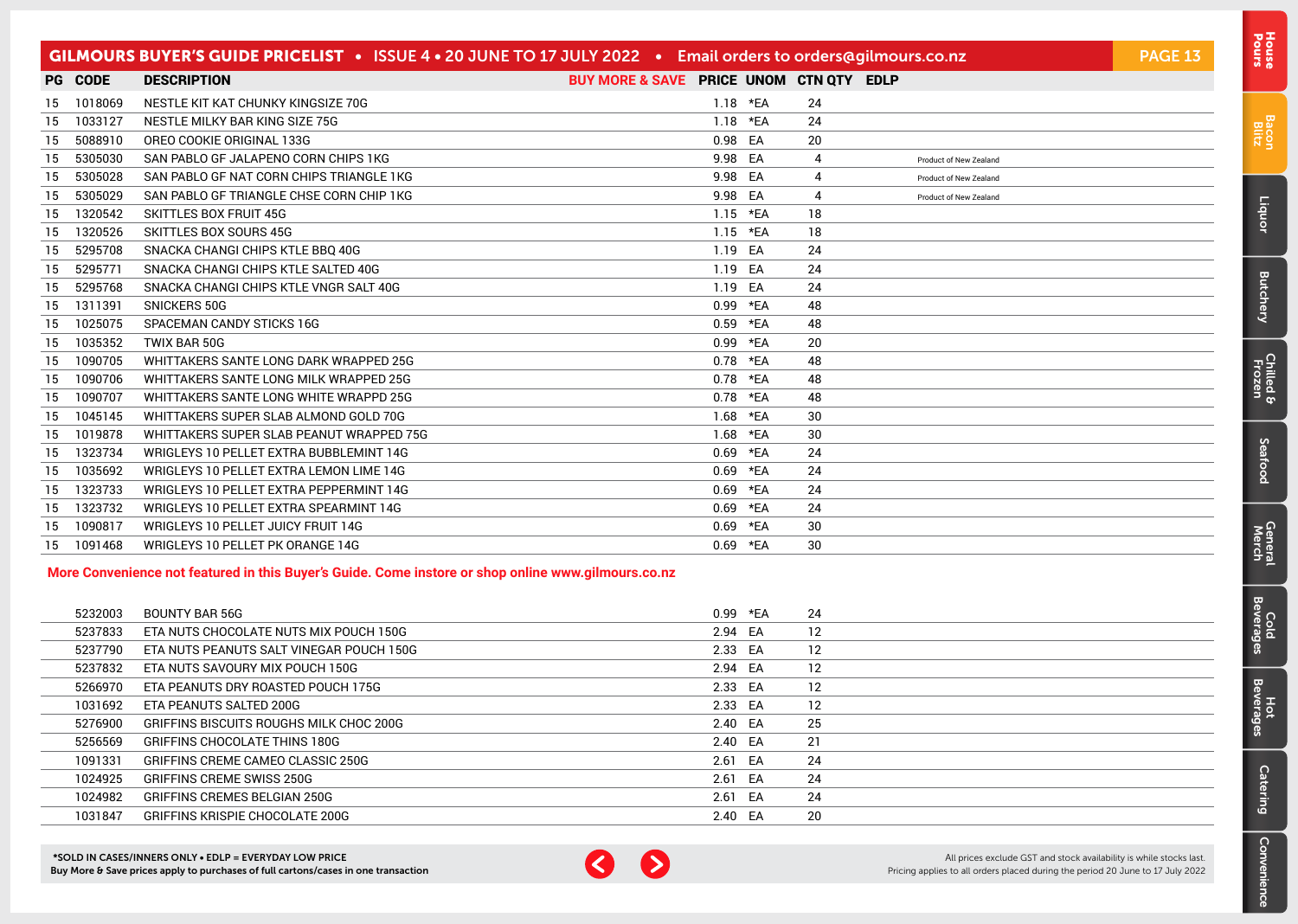<span id="page-13-0"></span>

| <b>PG CODE</b><br>BUY MORE & SAVE PRICE UNOM CTN QTY EDLP<br><b>DESCRIPTION</b><br>2.61 EA<br>1010642<br><b>GRIFFINS MELTING MOMENTS 250G</b><br>24<br>1024914<br>24<br>2.61 EA<br><b>GRIFFINS TREATS LEMON 250G</b><br>EA<br>25<br>1024910<br>GRIFFINS WHEATEN CHOCOLATE DARK 200G<br>2.40<br>1024909<br>GRIFFINS WHEATEN CHOCOLATE MILK 200G<br>2.40 EA<br>25<br>8<br>5280220<br>2.91 EA<br>KETTLE FLAT BREAD CRACKERS SEA SALT 150G<br>24<br>5201240<br>KINDER SURPRISE BLUE 20G<br>1.78<br>*EA<br>24<br>1011543<br>KINDER SURPRISE EGG 20G<br>1.78<br>*EA<br>1337440<br>*EA<br>24<br>KINDER SURPRISE EGG PINK 20G<br>1.78<br>12<br>1011188<br>M/MS MINI TUBES 35G<br>0.99 EA<br>8<br>6.48<br>EA<br>1012860<br><b>RAINBOW ASSORTED PUFFS 1KG</b><br>1012193<br><b>RAINBOW CHOC BABY FISH 1KG</b><br>8.28 EA<br>8<br>5<br>1012195<br><b>RAINBOW CHOC HEARTS 1KG</b><br>8.28 EA<br>1012172<br>8.28 EA<br>5<br>RAINBOW CHOC PINEAPPLE CHUNKS 1KG<br>6.48 EA<br>5089089<br><b>RAINBOW EMOS 1KG</b><br>6<br>7.38 EA<br>1346830<br>RAINBOW LICORICE DELIGHTS 1KG<br>6<br>1032830<br>9.18 EA<br><b>RAINBOW MINTS WRAPPED 1KG</b><br>6<br>1037986<br>10.95 EA<br>6<br>TORK S1 PREM SOAP LIQUID MILD 1000ML<br>15<br>1091451<br>WHITTAKERS SANTE LONG DARK UNWRP 48X25G<br>33.98 EA<br>15<br>1091452<br>33.98 EA<br>WHITTAKERS SANTE LONG MILK UNWRP 48X25G<br>1312881<br>6<br>WONKA FABULCS R/BERRY SPR TWIST1.6KG 60S<br>20.99 EA<br>30<br>1014913<br>WRIGLEY EXTRA WHT P/MINT 14G<br>*EA<br>0.69<br>1090794<br>*EA<br>30<br>WRIGLEYS ECLIPSE ICE GUM SPEARMINT 14G<br>0.69<br>5255399<br>WRIGLEYS ECLIPSE MINT INTENSE 40G<br>2.29<br>*EA<br>12<br>*EA<br>12<br>5255397<br>WRIGLEYS ECLIPSE MINT PEPPERMINT 40G<br>2.29<br>5255396<br>WRIGLEYS ECLIPSE MINT SPEARMINT 40G<br>12<br>2.29<br>*EA<br>12<br>5255398<br>2.29 *EA<br>WRIGLEYS ECLIPSE MINTS STRAWBERRY 40G |  | GILMOURS BUYER'S GUIDE PRICELIST • ISSUE 4 • 20 JUNE TO 17 JULY 2022 • Email orders to orders@gilmours.co.nz |  |  | <b>PAGE 14</b> |
|-------------------------------------------------------------------------------------------------------------------------------------------------------------------------------------------------------------------------------------------------------------------------------------------------------------------------------------------------------------------------------------------------------------------------------------------------------------------------------------------------------------------------------------------------------------------------------------------------------------------------------------------------------------------------------------------------------------------------------------------------------------------------------------------------------------------------------------------------------------------------------------------------------------------------------------------------------------------------------------------------------------------------------------------------------------------------------------------------------------------------------------------------------------------------------------------------------------------------------------------------------------------------------------------------------------------------------------------------------------------------------------------------------------------------------------------------------------------------------------------------------------------------------------------------------------------------------------------------------------------------------------------------------------------------------------------------------------------------------------------------------------------------------------------------------------------------------------------------------------------|--|--------------------------------------------------------------------------------------------------------------|--|--|----------------|
|                                                                                                                                                                                                                                                                                                                                                                                                                                                                                                                                                                                                                                                                                                                                                                                                                                                                                                                                                                                                                                                                                                                                                                                                                                                                                                                                                                                                                                                                                                                                                                                                                                                                                                                                                                                                                                                                   |  |                                                                                                              |  |  |                |
|                                                                                                                                                                                                                                                                                                                                                                                                                                                                                                                                                                                                                                                                                                                                                                                                                                                                                                                                                                                                                                                                                                                                                                                                                                                                                                                                                                                                                                                                                                                                                                                                                                                                                                                                                                                                                                                                   |  |                                                                                                              |  |  |                |
|                                                                                                                                                                                                                                                                                                                                                                                                                                                                                                                                                                                                                                                                                                                                                                                                                                                                                                                                                                                                                                                                                                                                                                                                                                                                                                                                                                                                                                                                                                                                                                                                                                                                                                                                                                                                                                                                   |  |                                                                                                              |  |  |                |
|                                                                                                                                                                                                                                                                                                                                                                                                                                                                                                                                                                                                                                                                                                                                                                                                                                                                                                                                                                                                                                                                                                                                                                                                                                                                                                                                                                                                                                                                                                                                                                                                                                                                                                                                                                                                                                                                   |  |                                                                                                              |  |  |                |
|                                                                                                                                                                                                                                                                                                                                                                                                                                                                                                                                                                                                                                                                                                                                                                                                                                                                                                                                                                                                                                                                                                                                                                                                                                                                                                                                                                                                                                                                                                                                                                                                                                                                                                                                                                                                                                                                   |  |                                                                                                              |  |  |                |
|                                                                                                                                                                                                                                                                                                                                                                                                                                                                                                                                                                                                                                                                                                                                                                                                                                                                                                                                                                                                                                                                                                                                                                                                                                                                                                                                                                                                                                                                                                                                                                                                                                                                                                                                                                                                                                                                   |  |                                                                                                              |  |  |                |
|                                                                                                                                                                                                                                                                                                                                                                                                                                                                                                                                                                                                                                                                                                                                                                                                                                                                                                                                                                                                                                                                                                                                                                                                                                                                                                                                                                                                                                                                                                                                                                                                                                                                                                                                                                                                                                                                   |  |                                                                                                              |  |  |                |
|                                                                                                                                                                                                                                                                                                                                                                                                                                                                                                                                                                                                                                                                                                                                                                                                                                                                                                                                                                                                                                                                                                                                                                                                                                                                                                                                                                                                                                                                                                                                                                                                                                                                                                                                                                                                                                                                   |  |                                                                                                              |  |  |                |
|                                                                                                                                                                                                                                                                                                                                                                                                                                                                                                                                                                                                                                                                                                                                                                                                                                                                                                                                                                                                                                                                                                                                                                                                                                                                                                                                                                                                                                                                                                                                                                                                                                                                                                                                                                                                                                                                   |  |                                                                                                              |  |  |                |
|                                                                                                                                                                                                                                                                                                                                                                                                                                                                                                                                                                                                                                                                                                                                                                                                                                                                                                                                                                                                                                                                                                                                                                                                                                                                                                                                                                                                                                                                                                                                                                                                                                                                                                                                                                                                                                                                   |  |                                                                                                              |  |  |                |
|                                                                                                                                                                                                                                                                                                                                                                                                                                                                                                                                                                                                                                                                                                                                                                                                                                                                                                                                                                                                                                                                                                                                                                                                                                                                                                                                                                                                                                                                                                                                                                                                                                                                                                                                                                                                                                                                   |  |                                                                                                              |  |  |                |
|                                                                                                                                                                                                                                                                                                                                                                                                                                                                                                                                                                                                                                                                                                                                                                                                                                                                                                                                                                                                                                                                                                                                                                                                                                                                                                                                                                                                                                                                                                                                                                                                                                                                                                                                                                                                                                                                   |  |                                                                                                              |  |  |                |
|                                                                                                                                                                                                                                                                                                                                                                                                                                                                                                                                                                                                                                                                                                                                                                                                                                                                                                                                                                                                                                                                                                                                                                                                                                                                                                                                                                                                                                                                                                                                                                                                                                                                                                                                                                                                                                                                   |  |                                                                                                              |  |  |                |
|                                                                                                                                                                                                                                                                                                                                                                                                                                                                                                                                                                                                                                                                                                                                                                                                                                                                                                                                                                                                                                                                                                                                                                                                                                                                                                                                                                                                                                                                                                                                                                                                                                                                                                                                                                                                                                                                   |  |                                                                                                              |  |  |                |
|                                                                                                                                                                                                                                                                                                                                                                                                                                                                                                                                                                                                                                                                                                                                                                                                                                                                                                                                                                                                                                                                                                                                                                                                                                                                                                                                                                                                                                                                                                                                                                                                                                                                                                                                                                                                                                                                   |  |                                                                                                              |  |  |                |
|                                                                                                                                                                                                                                                                                                                                                                                                                                                                                                                                                                                                                                                                                                                                                                                                                                                                                                                                                                                                                                                                                                                                                                                                                                                                                                                                                                                                                                                                                                                                                                                                                                                                                                                                                                                                                                                                   |  |                                                                                                              |  |  |                |
|                                                                                                                                                                                                                                                                                                                                                                                                                                                                                                                                                                                                                                                                                                                                                                                                                                                                                                                                                                                                                                                                                                                                                                                                                                                                                                                                                                                                                                                                                                                                                                                                                                                                                                                                                                                                                                                                   |  |                                                                                                              |  |  |                |
|                                                                                                                                                                                                                                                                                                                                                                                                                                                                                                                                                                                                                                                                                                                                                                                                                                                                                                                                                                                                                                                                                                                                                                                                                                                                                                                                                                                                                                                                                                                                                                                                                                                                                                                                                                                                                                                                   |  |                                                                                                              |  |  |                |
|                                                                                                                                                                                                                                                                                                                                                                                                                                                                                                                                                                                                                                                                                                                                                                                                                                                                                                                                                                                                                                                                                                                                                                                                                                                                                                                                                                                                                                                                                                                                                                                                                                                                                                                                                                                                                                                                   |  |                                                                                                              |  |  |                |
|                                                                                                                                                                                                                                                                                                                                                                                                                                                                                                                                                                                                                                                                                                                                                                                                                                                                                                                                                                                                                                                                                                                                                                                                                                                                                                                                                                                                                                                                                                                                                                                                                                                                                                                                                                                                                                                                   |  |                                                                                                              |  |  |                |
|                                                                                                                                                                                                                                                                                                                                                                                                                                                                                                                                                                                                                                                                                                                                                                                                                                                                                                                                                                                                                                                                                                                                                                                                                                                                                                                                                                                                                                                                                                                                                                                                                                                                                                                                                                                                                                                                   |  |                                                                                                              |  |  |                |
|                                                                                                                                                                                                                                                                                                                                                                                                                                                                                                                                                                                                                                                                                                                                                                                                                                                                                                                                                                                                                                                                                                                                                                                                                                                                                                                                                                                                                                                                                                                                                                                                                                                                                                                                                                                                                                                                   |  |                                                                                                              |  |  |                |
|                                                                                                                                                                                                                                                                                                                                                                                                                                                                                                                                                                                                                                                                                                                                                                                                                                                                                                                                                                                                                                                                                                                                                                                                                                                                                                                                                                                                                                                                                                                                                                                                                                                                                                                                                                                                                                                                   |  |                                                                                                              |  |  |                |
|                                                                                                                                                                                                                                                                                                                                                                                                                                                                                                                                                                                                                                                                                                                                                                                                                                                                                                                                                                                                                                                                                                                                                                                                                                                                                                                                                                                                                                                                                                                                                                                                                                                                                                                                                                                                                                                                   |  |                                                                                                              |  |  |                |
|                                                                                                                                                                                                                                                                                                                                                                                                                                                                                                                                                                                                                                                                                                                                                                                                                                                                                                                                                                                                                                                                                                                                                                                                                                                                                                                                                                                                                                                                                                                                                                                                                                                                                                                                                                                                                                                                   |  |                                                                                                              |  |  |                |
|                                                                                                                                                                                                                                                                                                                                                                                                                                                                                                                                                                                                                                                                                                                                                                                                                                                                                                                                                                                                                                                                                                                                                                                                                                                                                                                                                                                                                                                                                                                                                                                                                                                                                                                                                                                                                                                                   |  |                                                                                                              |  |  |                |
|                                                                                                                                                                                                                                                                                                                                                                                                                                                                                                                                                                                                                                                                                                                                                                                                                                                                                                                                                                                                                                                                                                                                                                                                                                                                                                                                                                                                                                                                                                                                                                                                                                                                                                                                                                                                                                                                   |  |                                                                                                              |  |  |                |

## BEVERAGES / PAGE 16

|    | <b>PG CODE</b> | <b>DESCRIPTION</b>                   | BUY MORE & SAVE PRICE UNOM CTN QTY EDLP |         |            |    |  |
|----|----------------|--------------------------------------|-----------------------------------------|---------|------------|----|--|
|    |                |                                      |                                         |         |            |    |  |
| 16 | 1028080        | BUNDABERG GINGER BEER ORIGINAL 375ML | BUY 4+ CASES @ \$32.40 p/unit           |         | 37.68 CASE |    |  |
| 16 | 1012205        | COCA COLA 600ML BTL                  |                                         |         | 2.99 *EA   | 24 |  |
| 16 | 1012180        | COCA COLA DIET 1.5L BTL              |                                         | 2.75 EA |            | 8  |  |
| 16 | 1020336        | COCA COLA ZERO 600ML BTL             |                                         |         | 2.99 *EA   | 24 |  |
| 16 | 1012179        | COCA-COLA 1.5L                       |                                         | 2.75 EA |            | 8  |  |
| 16 | 1020337        | COCA-COLA ZERO 1.5L                  |                                         | 2.75 EA |            | 8  |  |
| 16 | 1012182        | FANTA ORANGE 1.5L                    |                                         | 2.75 EA |            | 8  |  |



[Bacon](#page-2-0) Blitz

[Liquor](#page-23-0)

[Butchery](#page-0-0)

[Chilled & Frozen](#page-3-0)

[Seafood](#page-6-0)

Seafood

[General](#page-7-0) Cold<br>Merch Beverages

Cold<br>Beverages

**General**<br>Merch

Hot<br>Beverages

[Catering](#page-16-0)

[Convenience](#page-11-0)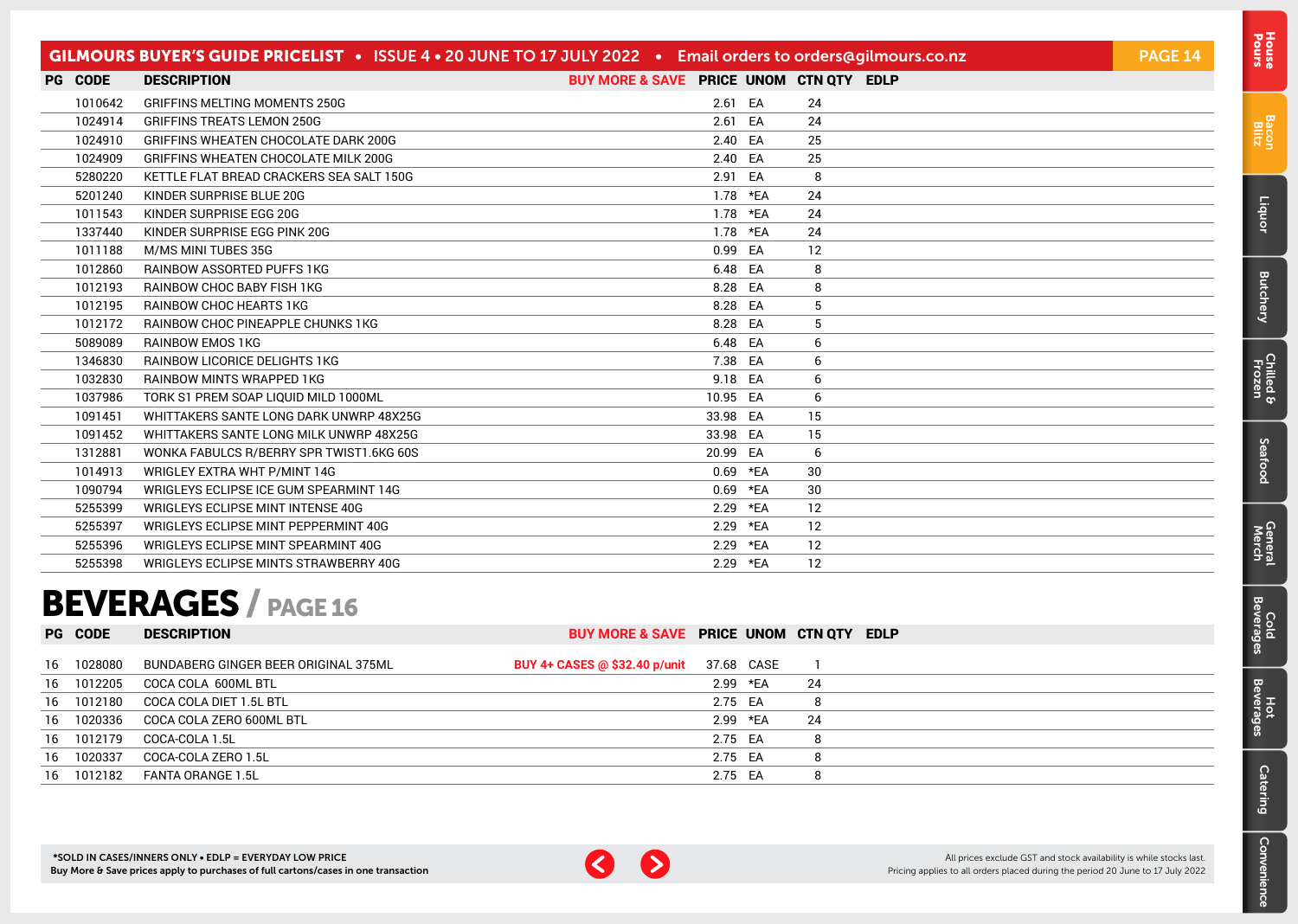|     |         | GILMOURS BUYER'S GUIDE PRICELIST • ISSUE 4 • 20 JUNE TO 17 JULY 2022 • Email orders to orders@gilmours.co.nz |                                         |          |              |             | <b>PAGE 15</b> |
|-----|---------|--------------------------------------------------------------------------------------------------------------|-----------------------------------------|----------|--------------|-------------|----------------|
|     | PG CODE | <b>DESCRIPTION</b>                                                                                           | BUY MORE & SAVE PRICE UNOM CTN QTY EDLP |          |              |             |                |
| 16. | 5091933 | FEVER TREE LIGHT TONIC WATER 200ML 4PK                                                                       | 6.99 EA                                 |          | 6            |             |                |
| 16  | 1334168 | FEVER TREE PREM INDIAN TONIC 200ML 4PK                                                                       | 6.99 EA                                 |          | 6            |             |                |
| 16  | 5223446 | FEVER TREE SOFT DRNK MEDTRRNEN 4PK 200ML                                                                     | 6.99 EA                                 |          | 6            |             |                |
| 16  | 5301842 | FEVER TREE TONC WATR LGHT RASP 4PK 200ML                                                                     | 6.99 EA                                 |          | 6            |             |                |
| 16  | 5278095 | FEVER TREE TONIC WATER LEMON 4PK 200ML                                                                       | 6.99 EA                                 |          | 6            |             |                |
| 16  | 5223447 | FEVERTREE AROMATIC TONIC WATER 4PK 200ML                                                                     | 6.99 EA                                 |          | 6            |             |                |
| 16  | 5223398 | FEVERTREE SOFT DRINK ELDERFLWR 4PK 200ML                                                                     | 6.99 EA                                 |          | 6            |             |                |
| 16  | 5222216 | JUICY LUCY JUICE APPLE 2L                                                                                    | 5.60 EA                                 |          | 6            |             |                |
| 16  | 5222213 | JUICY LUCY JUICE CRANBERRY 2L                                                                                | 5.60 EA                                 |          | 6            |             |                |
| 16  | 5222215 | JUICY LUCY JUICE GUAVA 2L                                                                                    | 5.60 EA                                 |          | 6            |             |                |
| 16  | 5222218 | JUICY LUCY JUICE MANGO 2L                                                                                    | 5.60 EA                                 |          | 6            |             |                |
| 16  | 5222222 | JUICY LUCY JUICE PINEAPPLE 2L                                                                                | 5.60 EA                                 |          | 6            |             |                |
| 16  | 5222223 | JUICY LUCY JUICE TOMATO 2L                                                                                   | 5.60 EA                                 |          | 6            |             |                |
| 16  | 1090954 | JUST JUICE ORANGE / MANGO 250ML                                                                              | 1.50 *EA                                |          | 24           |             |                |
| 16  | 1090955 | <b>JUST JUICE TROPICAL 250ML</b>                                                                             | 1.50 *EA                                |          | 24           |             |                |
| 16  | 5272323 | KARMA DRINKS GINGERELLA 250ML CAN                                                                            | 1.70 *EA                                |          | 12           |             |                |
| 16  | 5272324 | KARMA DRINKS KARMA COLA 250ML CAN                                                                            | 1.70 *EA                                |          | 12           |             |                |
| 16  | 5272325 | KARMA DRINKS LEMMY LEMONADE 250ML CAN                                                                        | 1.70 *EA                                |          | 12           |             |                |
| 16  | 5278904 | KARMA DRINKS ORANGEADE 250ML CAN                                                                             | 1.70 *EA                                |          | 12           |             |                |
| 16  | 5301843 | KARMA DRINKS RASP LEMONADE 250ML                                                                             | 1.70 *EA                                |          | 12           |             |                |
| 16  | 1037962 | KERI APPLE JUICE 1L                                                                                          | 2.10 EA                                 |          | 12           |             |                |
| 16  | 1036293 | KERI JUICE KITCHEN TOMATO 1L                                                                                 | 2.99 EA                                 |          | 12           |             |                |
| 16  | 1041528 | KERI JUICE PREMIUM ORANGE 1L                                                                                 | 2.99 EA                                 |          | 12           |             |                |
| 16  | 1012184 | LEMON AND PAEROA 1.5L                                                                                        | 2.75 EA                                 |          | 8            |             |                |
| 16  | 5242405 | MCCOY FRUIT JUICE ORANGE 2L PET                                                                              | 4.25 EA                                 |          | 4            |             |                |
| 16  | 5242407 | MCCOY JUICE CRANBERRY 2L PET                                                                                 | 4.25 EA                                 |          | 4            |             |                |
| 16  | 5242406 | MCCOY JUICE PINEAPPLE 2L PET                                                                                 | 4.25 EA                                 |          | 4            |             |                |
| 16  | 5243100 | NIPPYS LONG LIFE MILK CHOC 500ML PET                                                                         | 2.59 *EA                                |          | 12           |             |                |
| 16  | 5243101 | NIPPYS LONG LIFE MILK COFFEE 500ML PET                                                                       |                                         | 2.59 *EA | 12           |             |                |
| 16  | 1092642 | NIPPYS MILK ICED CHOCOLATE 500ML                                                                             | 2.59 *EA                                |          | 12           |             |                |
| 16  | 1092643 | NIPPYS MILK ICED COFFEE 500ML                                                                                |                                         | 2.59 *EA | 12           |             |                |
| 16  | 1022145 | PUMP STILL WATER 750ML                                                                                       | 2.26 *EA                                |          | 20           | <b>EDLP</b> |                |
| 16  | 5087428 | PURE NZ SPRING WATER 600ML 24 PACK                                                                           | 8.59 EA                                 |          | $\mathbf{1}$ | <b>EDLP</b> |                |
| 16  | 1028006 | ROYAL CROWN COLA 340ML                                                                                       | 1.57 *EA                                |          | 24           |             |                |
| 16  | 1092106 | SANITARIUM UP / GO CHOCOLATE 350ML                                                                           | 1.85 *EA                                |          | 12           |             |                |
| 16  | 1090893 | SANITARIUM UP/GO ENERGIZE CHOC 350ML                                                                         | 1.85 *EA                                |          | 12           |             |                |
| 16  | 1090894 | SANITARIUM UP/GO ENERGIZE VANILLA 350ML                                                                      | 1.85 *EA                                |          | 12           |             |                |
| 16  | 1092107 | SANITARIUM UP/GO STRAWBERRY 350ML                                                                            | 1.85                                    | *EA      | 12           |             |                |
| 16  | 1092108 | SANITARIUM UP/GO VANILLA 350ML                                                                               | 1.85                                    | *EA      | 12           |             |                |
| 16  | 1012188 | SPRITE 1.5L                                                                                                  | 2.75 EA                                 |          | 8            |             |                |



[Bacon](#page-2-0) Blitz

[Liquor](#page-23-0)

**[Butchery](#page-0-0)** 

[Chilled & Frozen](#page-3-0)

[Seafood](#page-6-0)

Seafood

[General](#page-7-0) Cold<br>Merch Beverages

Cold<br>Beverages

General<br>Merch

Hot<br>Beverages

**[Catering](#page-16-0)** 

[Convenience](#page-11-0)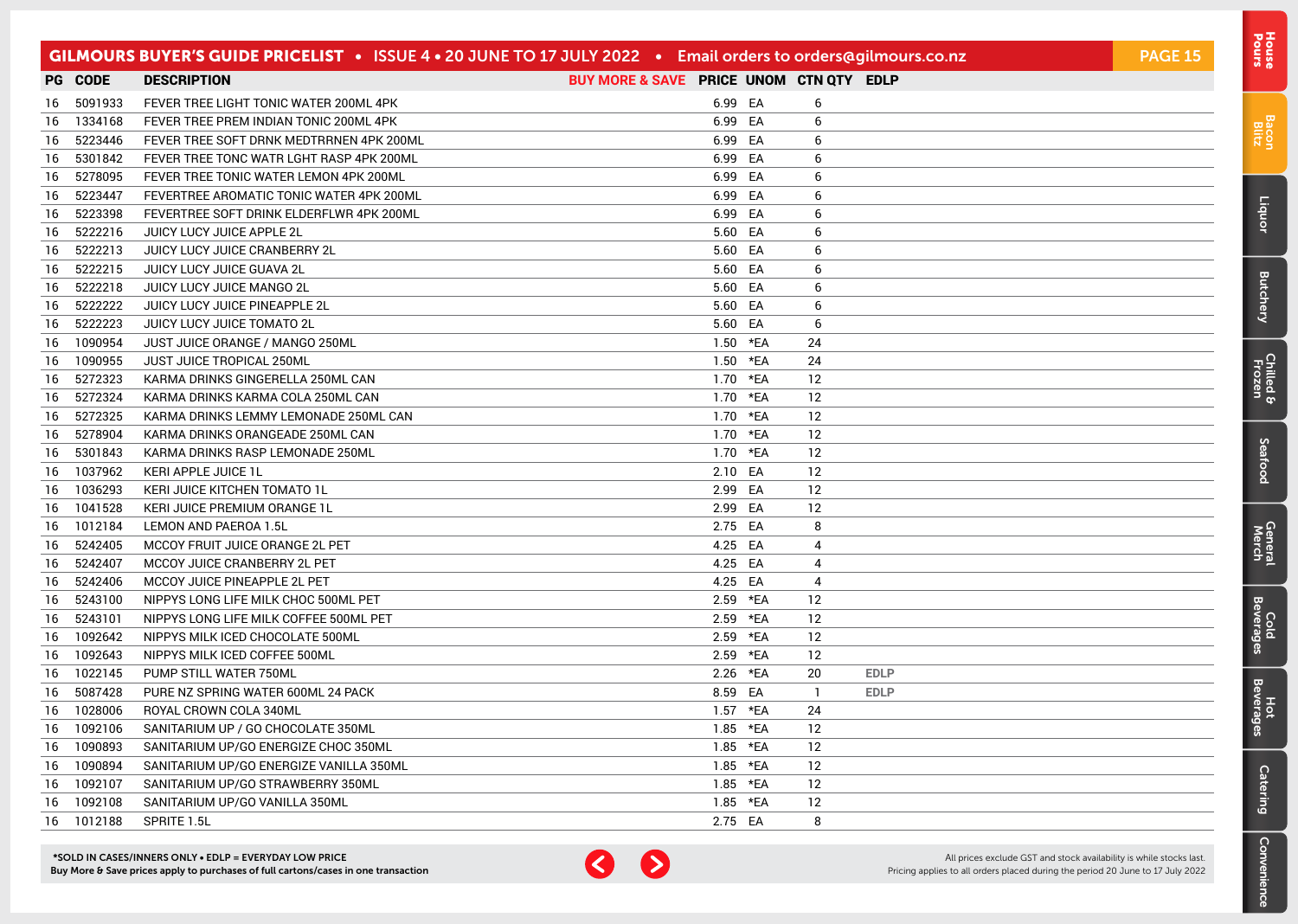| <b>GILMOURS BUYER'S GUIDE PRICELIST •</b> ISSUE 4 • 20 JUNE TO 17 JULY 2022 • Email orders to orders@gilmours.co.nz |                       |                                         |    |  |  |  |  |
|---------------------------------------------------------------------------------------------------------------------|-----------------------|-----------------------------------------|----|--|--|--|--|
| <b>PG CODE</b>                                                                                                      | <b>DESCRIPTION</b>    | BUY MORE & SAVE PRICE UNOM CTN QTY EDLP |    |  |  |  |  |
| 16 1012222                                                                                                          | SPRITE 600ML BTL      | 2.99 *EA                                | 24 |  |  |  |  |
| 16 1018470                                                                                                          | SPRITE ZERO 1.5L      | 2.75 EA                                 | 8  |  |  |  |  |
| 16 1044610                                                                                                          | V BLUE 250ML CAN      | $1.75$ *EA                              | 24 |  |  |  |  |
| 16 1024458                                                                                                          | V GREEN 250ML CAN     | 1.75 *EA                                | 24 |  |  |  |  |
| 16 1012828                                                                                                          | V SUGARFREE 250ML CAN | 1.75 *EA                                | 24 |  |  |  |  |

#### **More Beverages not featured in this Buyer's Guide. Come instore or shop online www.gilmours.co.nz**

| 1037228 | COCA COLA 420ML BTL PET                 | 2.08 *EA | 24 |             |
|---------|-----------------------------------------|----------|----|-------------|
| 5306377 | COKE ZERO SUGAR 420ML                   | 2.08 *EA | 24 | <b>EDLP</b> |
| 5306379 | COKE ZERO SUGAR 600ML                   | 2.99 *EA | 24 |             |
| 1334173 | FEVER TREE PREMIUM GINGER ALE 200ML 4PK | 6.99 EA  |    |             |
| 1334171 | FEVER TREE PRM GINGER BEER 200ML 4PK    | 6.99 EA  |    |             |
| 1012186 | LIFT LEMON 1.5L                         | 2.75 EA  | 8  |             |
| 5243103 | NIPPYS LONG LIFE MILK CHOCOLATE 1L PET  | 4.86 *EA | b  |             |
| 5243102 | NIPPYS LONG LIFE MILK COFFEE 1L PET     | 4.86 *EA | b  |             |
| 1037225 | SPRITE 420ML PET BTL                    | 2.08 *EA | 24 |             |

# COMMODITIES / PAGE 17

#### PG CODE DESCRIPTION **BUY MORE & SAVE** PRICE UNOM CTN QTY EDLP

| 17 | 5266072 | CHAMPION AORAKI PASTRY FLOUR 20KG       |                        | 27.00 EA |    | <b>EDLP</b> |
|----|---------|-----------------------------------------|------------------------|----------|----|-------------|
|    | 1023944 | <b>CHAMPION FLOUR BAKERS EPIC 20KG</b>  |                        | 28.00 EA |    | <b>EDLP</b> |
|    | 1028668 | CHAMPION FLOUR BAKERS STRONG BETA 20KG  |                        | 29.00 EA |    | <b>EDLP</b> |
|    | 1011675 | CHAMPION FLOUR DOVER 20KG               |                        | 30.50 EA |    | <b>EDLP</b> |
|    | 1022091 | CHAMPION FLOUR HI RATIO HITEX 20KG      |                        | 34.50 EA |    | <b>EDLP</b> |
|    | 1023845 | CHAMPION FLOUR HIGH RATIO PEARL 20KG    |                        | 34.50 EA |    | <b>EDLP</b> |
|    | 1023947 | CHAMPION FLOUR MEDAL 20KG               |                        | 29.00 EA |    | <b>EDLP</b> |
| 17 | 1023991 | CHAMPION FLOUR PASTRY OPAL 20KG         |                        | 29.00 EA |    | <b>EDLP</b> |
| 17 | 1023945 | CHAMPION FLOUR SOFT HALO 20KG           |                        | 34.50 EA |    | <b>EDLP</b> |
|    | 1023865 | CHAMPION FLOUR WHOLEMEAL 20KG           |                        | 28.00 EA |    | <b>EDLP</b> |
|    | 1342078 | FARRAHS 10IN SPINACH PESTO WRAPS 12PK   | BUY 3+ @ \$7.60 p/unit | 7.99 EA  | 12 |             |
|    | 1342079 | FARRAHS 10IN SUNDRIED TOMATO WRAPS 12PK | BUY 3+ @ \$7.60 p/unit | 7.99 EA  | 12 |             |
|    | 5234673 | FARRAHS 10IN WHOLEMEAL WRAPS 12PK       | BUY 3+ @ \$5.65 p/unit | 5.99 EA  | 12 |             |
|    | 1342232 | FARRAHS 12IN MIXED GRAIN WRAPS 12PK     | BUY 3+ @ \$7.60 p/unit | 7.99 EA  | 12 |             |
| 17 | 1342092 | FARRAHS 12IN SPINACH PESTO WRAPS 12PK   | BUY 3+ @ \$7.60 p/unit | 7.99 EA  | 12 |             |
| 17 | 1342093 | FARRAHS 12IN SUNDRIED TOMATO WRAPS 12PK | BUY 3+ @ \$7.60 p/unit | 7.99 EA  | 12 |             |
| 17 | 1030888 | FARRAHS WRAPS ORIGINAL 10 INCH 12S      | BUY 3+ @ \$5.65 p/unit | 5.99 EA  | 12 |             |
|    | 1030886 | FARRAHS WRAPS ORIGINAL 12 INCH 12PK     | BUY 3+ @ \$6.55 p/unit | 6.99 EA  | 12 |             |



All prices exclude GST and stock availability is while stocks last. Pricing applies to all orders placed during the period 20 June to 17 July 2022

Pours [House](#page-0-0)

[Bacon](#page-2-0) Blitz

[Liquor](#page-23-0)

**[Butchery](#page-0-0)** 

Cold<br>Beverag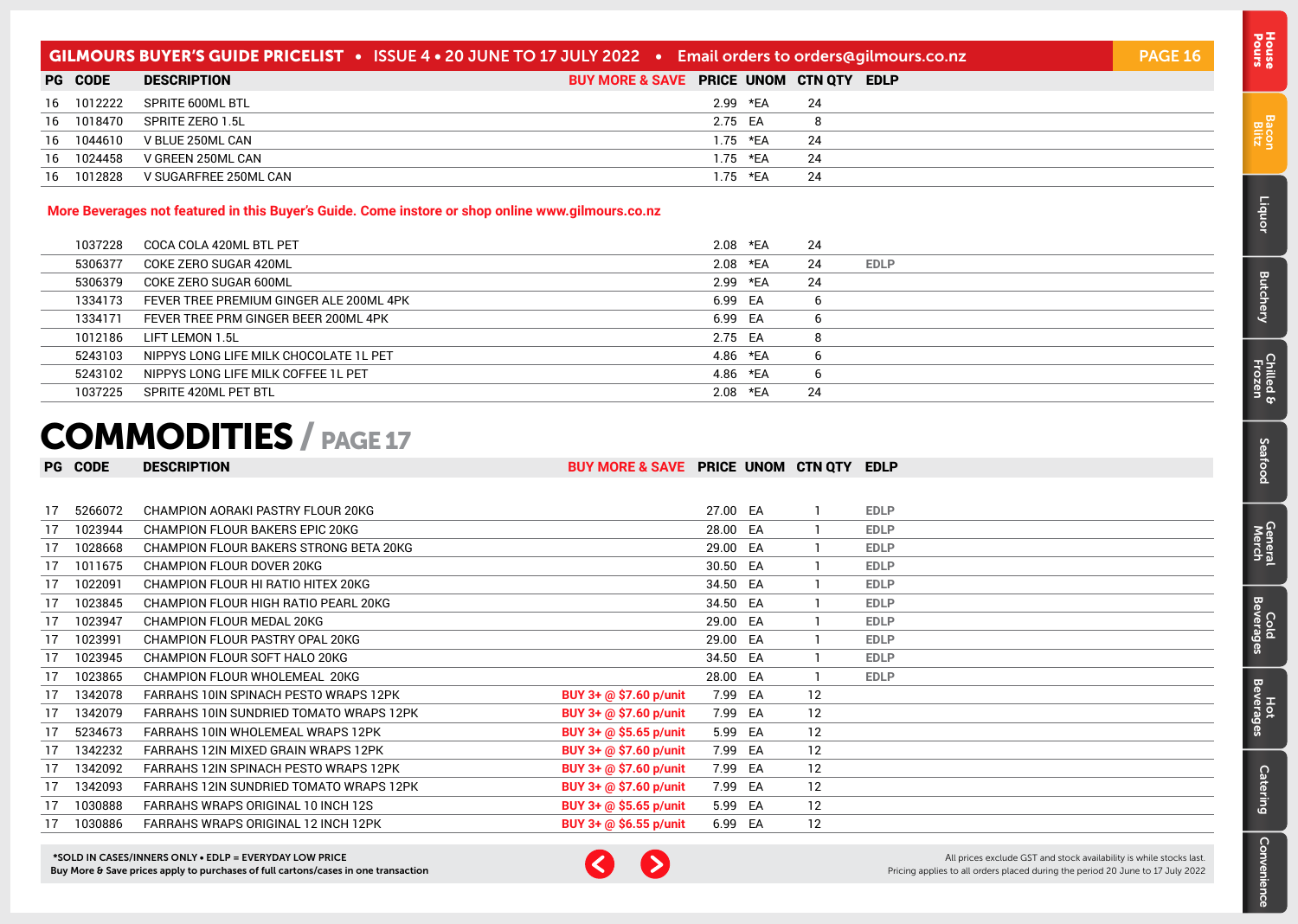<span id="page-16-0"></span>

| <b>GILMOURS BUYER'S GUIDE PRICELIST</b> • ISSUE 4 • 20 JUNE TO 17 JULY 2022 • Email orders to orders@gilmours.co.nz |                |                                   |                                         |          |  |    |             | <b>PAGE 17</b> |
|---------------------------------------------------------------------------------------------------------------------|----------------|-----------------------------------|-----------------------------------------|----------|--|----|-------------|----------------|
|                                                                                                                     | <b>PG CODE</b> | <b>DESCRIPTION</b>                | BUY MORE & SAVE PRICE UNOM CTN QTY EDLP |          |  |    |             |                |
| 17                                                                                                                  | 1030884        | FARRAHS WRAPS ORIGINAL 8 INCH 12S | BUY 3+ @ \$5.49 p/unit                  | 5.99 EA  |  | 12 |             |                |
|                                                                                                                     | 17 1013130     | GILMOURS DATES DICED 3KG          |                                         | 13.99 EA |  | 4  |             |                |
| 17                                                                                                                  | 1025032        | GILMOURS FLOUR BAKERS 10KG        | BUY 10+ @ \$11.50 p/unit                | 12.50 EA |  |    | <b>EDLP</b> |                |
| 17                                                                                                                  | 1025035        | GILMOURS FLOUR SELF RAISING 20KG  | BUY 10+ @ \$23.83 p/unit                | 24.83 EA |  |    | <b>EDLP</b> |                |
| 17                                                                                                                  | 1029060        | GILMOURS SUGAR ICING 12.5KG       |                                         | 23.99 EA |  |    |             |                |
| 17                                                                                                                  | 1036131        | GILMOURS SUGAR ICING 5KG          |                                         | 9.99 EA  |  |    |             |                |
|                                                                                                                     | 1029194        | GILMOURS SULTANAS 3KG             |                                         | 13.99 EA |  | 4  |             |                |

# CATERING / PAGES 18-21

|    | <b>PG CODE</b> | <b>DESCRIPTION</b>                      | BUY MORE & SAVE PRICE UNOM CTN QTY EDLP |          |    |             |
|----|----------------|-----------------------------------------|-----------------------------------------|----------|----|-------------|
|    |                |                                         |                                         |          |    |             |
| 18 | 1342452        | AGUGIARO FLOUR 00 PIZZA NAPOLETANA 25KG |                                         | 49.99 EA |    |             |
| 18 | 1028189        | <b>BAKELS COLSET 15KG</b>               | 109.00 EA                               |          |    |             |
| 18 | 1024029        | <b>BAKELS SPRINK CAN 500G</b>           |                                         | 8.99 EA  | 6  |             |
| 18 | 5263488        | <b>BELLA ROASTED RED PEPPER 3KG</b>     |                                         | 12.99 EA | 6  | <b>EDLP</b> |
| 18 | 5264495        | BELLA SUNDRIED TOMATOES 2KG PLASTIC JAR |                                         | 17.99 EA | 6  |             |
| 18 | 1037695        | CHEFS WORLD NOODLES HOKKIEN 200G        |                                         | 0.79 EA  | 12 |             |
| 18 | 1037696        | CHEFS WORLD NOODLES UDON 200G           |                                         | 0.79 EA  | 12 |             |
| 18 | 1333641        | GILMOURS MUFFIN MIX 10KG                |                                         | 20.99 EA |    |             |
| 18 | 1013295        | GILMOURS SCONE MIX 10KG                 |                                         | 20.99 EA |    |             |
| 18 | 1011819        | GILMOURS TOMATO PASTE 28/30 A9          |                                         | 4.99 EA  | 6  |             |
| 18 | 1011820        | GILMOURS TOMATO PUREE A9                |                                         | 4.49 EA  | 6  |             |
| 18 | 1342433        | KEWPIE MAYONNAISE JAPANESE 1KG          |                                         | 9.99 EA  | 12 |             |
| 18 | 1022011        | KINGS BASMATI RICE 10KG                 | 28.99 EA                                |          |    |             |
| 18 | 1022012        | KINGS CHOICE RICE JASMINE 10KG          | 28.99 EA                                |          |    |             |
| 18 | 1346578        | ROQUETTE CLEARAM PIE THICKENER 25KG     | 109.00 EA                               |          |    |             |
| 18 | 1043052        | SUNNOLIVE OIL OLIVE EXTRA VIRGIN TIN 4L | 37.99 EA                                |          | 4  |             |
| 18 | 1040793        | SUNNOLIVE OIL OLIVE POMACE 3L           | 19.99                                   | EA       | 3  |             |
| 18 | 1031223        | SUNNZ OIL RICEOLA B/BOX 15L             |                                         | 59.99 EA |    |             |
| 18 | 1024058        | SUNRICE MEDIUM GRAIN WHITE 10KG         | 26.21                                   | EA       |    |             |
| 18 | 1011387        | <b>WATTIES MAYONNAISE CATERING 5L</b>   | 17.99 EA                                |          | 3  |             |
| 18 | 1023348        | <b>WATTIES SAUCE BARBECUE 5L</b>        | 21.99 EA                                |          | 3  |             |
| 18 | 1041506        | <b>WATTIES SAUCE TARTARE 5L</b>         | 24.99 EA                                |          | 3  |             |
| 18 | 1023571        | <b>WATTIES SAUCE TOMATO 5L</b>          |                                         | 15.99 EA | 3  |             |
| 18 | 1091230        | WATTIES SAUCE TOMATO RIP N DIP 120G     |                                         | 1.09 EA  | 24 |             |
| 18 | 1031188        | WINDMILL POTATO STARCH 25KG             | 64.99 EA                                |          |    |             |
| 19 | 5201765        | BLUE COCONUT OIL COOKING 4L PAIL        | 39.99 EA                                |          | 2  |             |
| 19 | 1023490        | <b>CRAIGS BEANS CHILLI 3KG</b>          | 18.99 EA                                |          | 3  |             |
| 19 | 5291481        | <b>DELMAINE CAPERS 1.55KG</b>           | 18.99 EA                                |          | 4  |             |



Pours [House](#page-0-0)

[Bacon](#page-2-0) Blitz

[Liquor](#page-23-0)

[Butchery](#page-0-0)

[Chilled & Frozen](#page-3-0)

[Seafood](#page-6-0)

Seafood

[General](#page-7-0) Cold<br>Merch Beverages

Cold<br>Beverages

**General**<br>Merch

Hot<br>Beverages

**Catering** 

[Convenience](#page-11-0)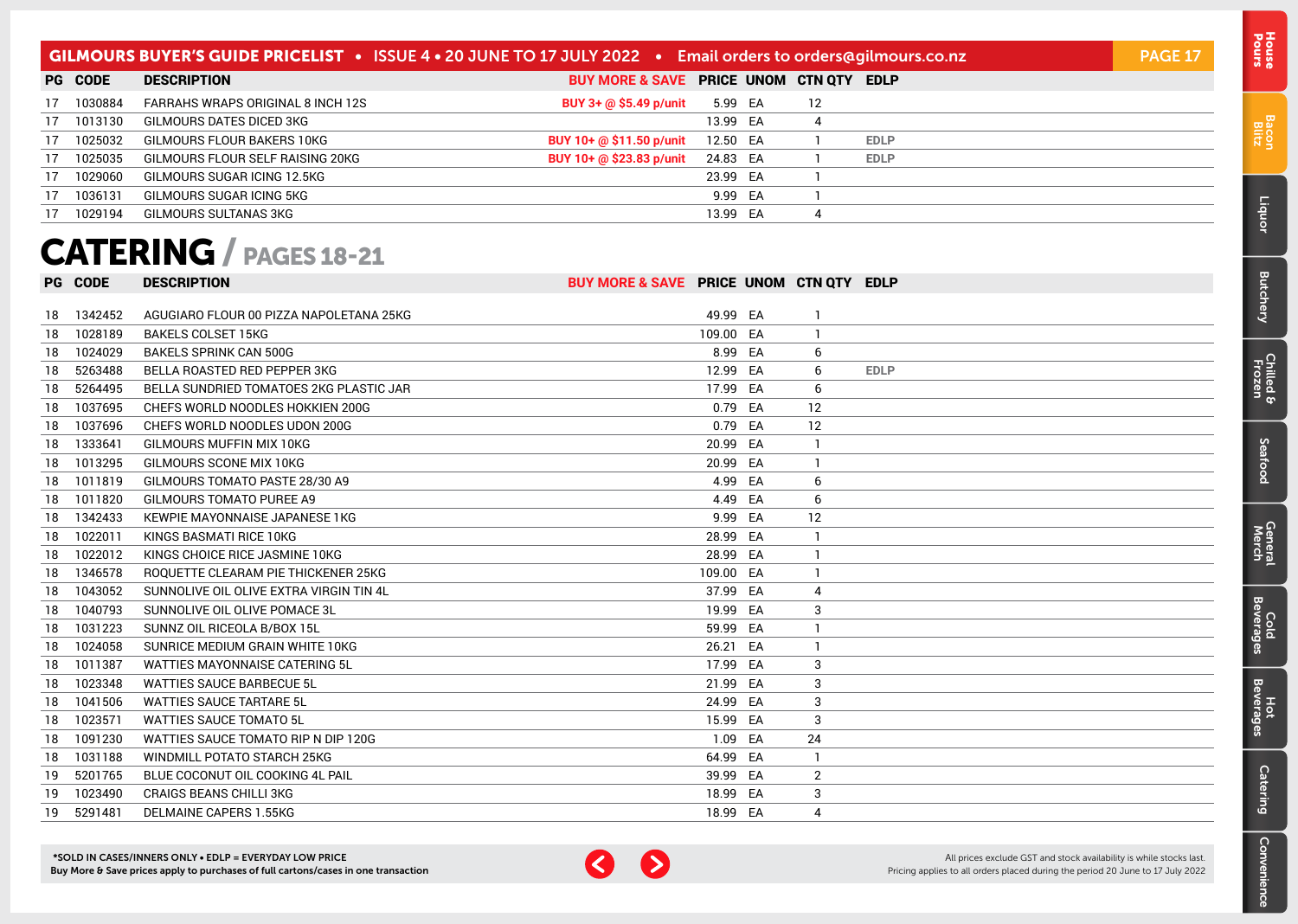|        |            | GILMOURS BUYER'S GUIDE PRICELIST • ISSUE 4 • 20 JUNE TO 17 JULY 2022 • Email orders to orders@gilmours.co.nz |                                         |         |                | <b>PAGE 18</b> |
|--------|------------|--------------------------------------------------------------------------------------------------------------|-----------------------------------------|---------|----------------|----------------|
|        | PG CODE    | <b>DESCRIPTION</b>                                                                                           | BUY MORE & SAVE PRICE UNOM CTN QTY EDLP |         |                |                |
|        | 19 1050463 | DELMAINE CHICK PEAS 2.45KG                                                                                   |                                         | 6.49 EA | 6              |                |
| 19     | 1049113    | HANSELLS SALSA MILD 4.4KG                                                                                    | 24.99 EA                                |         | $\mathbf{1}$   |                |
| 19     | 1312668    | HEINZ SERIOUSLY GOOD AIOLI 900G                                                                              |                                         | 9.99 EA | 6              |                |
| 19     | 5297142    | HEINZ SERIOUSLY GOOD MAY SMKY BACON 900G                                                                     |                                         | 9.99 EA | 6              |                |
| 19     | 1312684    | HEINZ SERIOUSLY GOOD MAYONNAISE 900G                                                                         |                                         | 9.99 EA | 6              |                |
| 19     | 1331659    | HEINZ SERIOUSLY GOOD STHWST CHIPOTLE900G                                                                     |                                         | 9.99 EA | 6              |                |
| 19     | 1331662    | HEINZ SG PERIPERI MAYONNAISE 900G                                                                            |                                         | 9.99 EA | 6              |                |
| 19     | 1090760    | KNORR PATAKS SAUCE BUTTER CHICKEN 2.2L                                                                       | 23.99 EA                                |         | 2              |                |
| 19     | 1090759    | KNORR PATAKS SAUCE TIKKA MASALA 2.2L                                                                         | 23.99 EA                                |         | $\overline{2}$ |                |
| 19     | 1041843    | MAGGI BOOSTER BEEF GLUTEN FREE 8KG                                                                           | 75.00 EA                                |         | $\mathbf{1}$   |                |
| 19     | 1041844    | MAGGI BOOSTER CHICKEN GLUTEN FREE 8KG                                                                        | 75.00 EA                                |         | $\mathbf{1}$   |                |
| 19     | 1323460    | MAGGI GLUTEN FREE GRAVY MIX CHICKEN 2KG                                                                      | 34.99 EA                                |         | 6              |                |
| 19     | 5205756    | MAGGI GRAVY MIX COUNTRY ROAST 2.1KG                                                                          | 32.99 EA                                |         | 6              |                |
| 19     | 5205757    | MAGGI GRAVY MIX GOLDEN ROAST G/FREE 2KG                                                                      | 26.99 EA                                |         | 6              |                |
| 19     | 1023501    | MAGGI GRAVY MIX RICH BROWN 2KG                                                                               | 32.99 EA                                |         | 6              |                |
| 19     | 1023633    | MAGGI SAUCE MIX DEMI GLACE 2KG                                                                               | 36.49 EA                                |         | 6              |                |
| 19     | 1023442    | MASTERFOODS DRESSING ITALIAN 3L                                                                              | 22.99 EA                                |         | 4              |                |
|        | 19 1020751 | MASTERFOODS MUSTARD SEEDED READY 2.5KG                                                                       | 22.20 EA                                |         | 6              |                |
| 19     | 1020823    | MASTERFOODS SAUCE HOT CHILLI 3L                                                                              | 24.99 EA                                |         | 4              |                |
| 19     | 1014422    | MASTERFOODS SEASONING MOROCCAN 755G                                                                          | 25.99 EA                                |         | 6              |                |
| 19     | 1014417    | MASTERFOODS SEASONING TUSCAN 670G                                                                            | 25.99 EA                                |         | 6              |                |
|        | 19 1023695 | ROYALTY SAUCE HORSERADISH 2L                                                                                 | 17.99 EA                                |         | 6              |                |
| 19     | 1026771    | TRIDENT SAUCE CHILLI SWEET 3L                                                                                | 19.99                                   | EA      | 3              |                |
| 19     | 5282951    | WATTIES SAUCE BURGER 900G                                                                                    | 9.99                                    | EA      | 6              |                |
| $20\,$ | 1018569    | DOLE FRUIT SALAD TROPICAL 3.01KG                                                                             |                                         | 9.99 EA | 6              |                |
| 20     | 1018605    | DOLE PINEAPPLE CHUNKS IN SYRUP 3.06KG                                                                        | 9.99                                    | EA      | 6              |                |
| 20     | 1019233    | DOLE PINEAPPLE CRUSHED IN JUICE 3.03KG                                                                       |                                         | 9.99 EA | 6              |                |
| 20     | 1018568    | DOLE PINEAPPLE PIZZA CUT BITS 3KG                                                                            |                                         | 9.99 EA | 6              |                |
| 20     | 1018660    | DOLE PINEAPPLE SLICES IN SYRUP 66 3.06KG                                                                     |                                         | 9.99 EA | 6              |                |
| 20     | 1012053    | GOLDEN SUN PEPPERS RED ROASTED A10                                                                           | 12.99 EA                                |         | 3              |                |
| 20     | 5087714    | GOLDEN SUN PEPPERS RED SLICED 4.1KG                                                                          | 17.99 EA                                |         | 3              |                |
| 20     | 1023692    | HIGHMARK SAUCE SOY DARK 2L                                                                                   |                                         | 7.99 EA | 6              |                |
| 20     | 5254425    | KATI COCONUT CREAM 1L                                                                                        | 4.49                                    | EA      | 12             |                |
| 20     | 1017725    | KIKKOMAN SAUCE SOY 3L                                                                                        | 22.99 EA                                |         | 4              |                |
| 20     | 1019227    | OAK APPLES DICED 2.7KG                                                                                       | 10.49 EA                                |         | 3              |                |
| 20     | 1018812    | OAK APPLES SIEVED 2.8KG                                                                                      | 10.49 EA                                |         | 3              |                |
| 20     | 1019228    | OAK APPLES SLICED 2.7KG                                                                                      | 10.49 EA                                |         | 3              |                |
| 20     | 1023602    | OAK PEACH SLICES IN SYRUP 3KG                                                                                | 9.99                                    | EA      | 3              |                |
| 20     | 1023566    | WATTIES BEETROOT DICED 2.95KG                                                                                | 10.99                                   | EA      | 3              |                |
| 20     | 1091251    | WATTIES BEETROOT SLICES LARGE 2.95KG                                                                         | 10.99 EA                                |         | 3              |                |



All prices exclude GST and stock availability is while stocks last. Pricing applies to all orders placed during the period 20 June to 17 July 2022

[Bacon](#page-2-0) Blitz

[Liquor](#page-23-0)

**[Butchery](#page-0-0)** 

[Chilled & Frozen](#page-3-0)

[Seafood](#page-6-0)

Seafood

[General](#page-7-0) Cold<br>Merch Beverages

Cold<br>Beverages

General<br>Merch

Hot<br>Beverages

**[Catering](#page-16-0)** 

[Convenience](#page-11-0)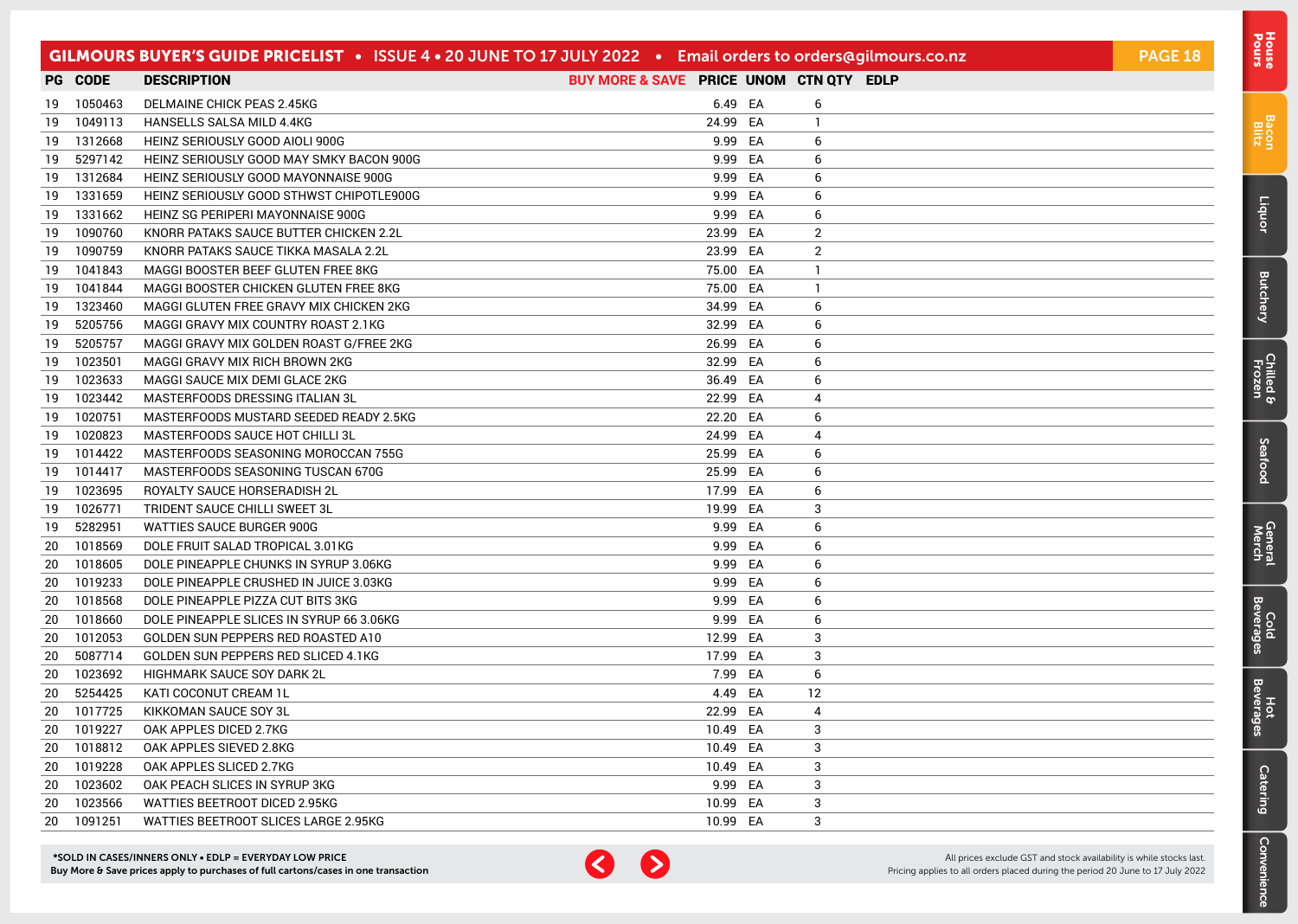|     |                | GILMOURS BUYER'S GUIDE PRICELIST . ISSUE 4 . 20 JUNE TO 17 JULY 2022 . Email orders to orders@gilmours.co.nz |                                         |    |    | <b>PAGE 19</b> |
|-----|----------------|--------------------------------------------------------------------------------------------------------------|-----------------------------------------|----|----|----------------|
|     | <b>PG CODE</b> | <b>DESCRIPTION</b>                                                                                           | BUY MORE & SAVE PRICE UNOM CTN QTY EDLP |    |    |                |
| 20  | 1091252        | WATTIES BEETROOT SLICES SMALL 2.95KG                                                                         | 10.99 EA                                |    | 3  |                |
| 21  | 1036722        | CADBURY DRINKING CHOCOLATE 2.5KG                                                                             | 13.99 EA                                |    | 2  |                |
| 21  | 5202425        | COCOA FARM DARK COMPOUND BLOCK 5KG                                                                           | 26.99 EA                                |    |    |                |
| -21 | 1015393        | COTTEES SYRUP TOPPING MAPLE 3L                                                                               | 21.49 EA                                |    | 4  |                |
| 21  | 1092068        | GILMOURS MILK SHAKE SYRUP BANANA 2L                                                                          | 4.99                                    | EA | 6  |                |
| 21  | 1092069        | GILMOURS MILK SHAKE SYRUP CARAMEL 2L                                                                         | 4.99 EA                                 |    | 6  |                |
| 21  | 1092070        | GILMOURS MILK SHAKE SYRUP CHOCOLATE 2L                                                                       | 4.99                                    | EA | 6  |                |
| -21 | 1092071        | GILMOURS MILK SHAKE SYRUP CREAM SODA 2L                                                                      | 4.99 EA                                 |    | 6  |                |
| 21  | 1092072        | GILMOURS MILK SHAKE SYRUP LIME 2L                                                                            | 4.99 EA                                 |    | 6  |                |
| 21  | 1092073        | GILMOURS MILK SHAKE SYRUP RASPBERRY 2L                                                                       | 4.99                                    | EA | 6  |                |
| 21  | 1092074        | GILMOURS MILK SHAKE SYRUP SPEARMINT 2L                                                                       | 4.99 EA                                 |    | 6  |                |
| 21  | 1092075        | GILMOURS MILK SHAKE SYRUP STRAWBERRY 2L                                                                      | 4.99                                    | EA | 6  |                |
| 21  | 1092076        | GILMOURS MILK SHAKE SYRUP VANILLA 2L                                                                         | 4.99 EA                                 |    | 6  |                |
| 21  | 5245197        | GILMOURS TUNA IN POUCH SPRING WATER 1KG                                                                      | 9.99                                    | EA | 6  |                |
| -21 | 1047927        | GO BAKE PASTE VANILLA BEAN 600G                                                                              | 39.99 EA                                |    | 6  |                |
| 21  | 1091271        | <b>HANSELLS ESSENCE FLAVOURED VANILLA 2L</b>                                                                 | 19.99 EA                                |    | 6  |                |
| 21  | 1091101        | HANSELLS ESSENCE FLAVOURED VANILLA 500ML                                                                     | 8.99                                    | EA | 12 |                |
| 21  | 1017490        | <b>HERSHEYS SYRUP CHOCOLATE 3.4KG</b>                                                                        | 15.99 EA                                |    | 6  |                |
| 21  | 1009941        | NESTLE MILO CATERING TIN 1.9KG                                                                               | 21.99                                   | EA | 6  |                |
| -21 | 1347354        | REGGIA PASTA ELBOWS 5KG                                                                                      | 11.99 EA                                |    | 3  |                |
| 21  | 1347353        | REGGIA PASTA FUSILLI 5KG                                                                                     | 15.99 EA                                |    | 3  |                |
| 21  | 5270161        | REGGIA PASTA LINGUINE 5KG                                                                                    | 9.99                                    | EA | 3  |                |
| 21  | 1347352        | <b>REGGIA PASTA PENNE 5KG</b>                                                                                | 13.99 EA                                |    | 3  |                |
| 21  | 1347351        | <b>REGGIA PASTA SPAGHETTI 5KG</b>                                                                            | 15.99                                   | EA | 3  |                |
| 21  | 1338798        | SANITARIUM WEET-BIX 1.2KG                                                                                    | 7.99 EA                                 |    | 8  |                |
| -21 | 1045242        | WHITTAKERS GHANA PIPS DARK 2KG                                                                               | 39.99 EA                                |    | 6  |                |
| 21  | 1048480        | WHITTAKERS PIP 50% DARK 2KG                                                                                  | 39.99                                   | EA | 6  |                |
| 21  | 1048481        | WHITTAKERS PIP CREAMY MILK 2KG                                                                               | 39.99 EA                                |    | 6  |                |

#### **More Catering not featured in this Buyer's Guide. Come instore or shop online www.gilmours.co.nz**

| 1037698 | ABC SAUCE KECAP MANIS SWEET SOY 620ML | 3.99 EA  | b |
|---------|---------------------------------------|----------|---|
| 5224315 | ANATHOTH RELISH TOMATO 2.55KG         | 24.99 EA | 4 |
| 1010650 | APITO FOOD COLOURING CARAMEL 5KG      | 57.99 EA |   |
| 1023970 | BAKELS CHOCKEX SUPREME 5KG            | 52.49 EA | 4 |
| 1027506 | BAKELS TRUFFLE FILLING CHOCOLATE 6KG  | 57.99 EA |   |
| 1016648 | BAKELS TRUFFLE FILLING WHITE CHOC 6KG | 62.99 EA |   |
| 1046330 | BARKERS CHUTNEY BEETROOT 1KG          | 10.49 EA | b |
| 1046331 | BARKERS CHUTNEY CAPSICUM/APRICOT 1KG  | 11.49 EA | b |
| 1046332 | BARKERS CHUTNEY MANGO/PEACH 1KG       | 11.49 EA | b |



All prices exclude GST and stock availability is while stocks last. Pricing applies to all orders placed during the period 20 June to 17 July 2022 [Bacon](#page-2-0) Blitz

[Liquor](#page-23-0)

[Butchery](#page-0-0)

[Chilled & Frozen](#page-3-0)

[Seafood](#page-6-0)

Seafood

[General](#page-7-0) Cold<br>Merch Beverages

Cold<br>Beverages

General<br>Merch

Hot<br>Beverages

**[Catering](#page-16-0)** 

[Convenience](#page-11-0)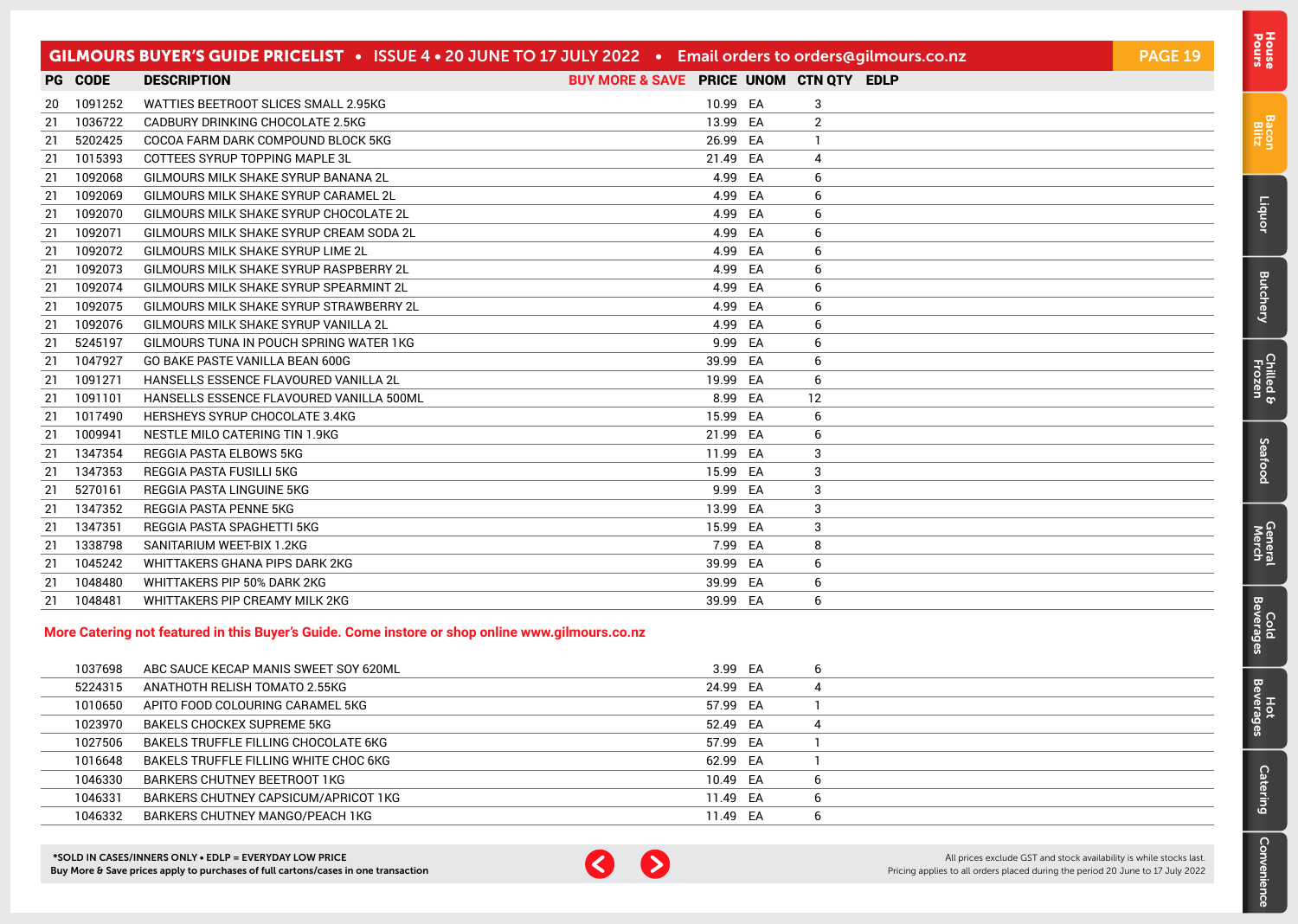|                | GILMOURS BUYER'S GUIDE PRICELIST • ISSUE 4 • 20 JUNE TO 17 JULY 2022 • Email orders to orders@gilmours.co.nz |                                         |          |                |             | <b>PAGE 20</b> |
|----------------|--------------------------------------------------------------------------------------------------------------|-----------------------------------------|----------|----------------|-------------|----------------|
| <b>PG CODE</b> | <b>DESCRIPTION</b>                                                                                           | BUY MORE & SAVE PRICE UNOM CTN QTY EDLP |          |                |             |                |
| 1046334        | BARKERS CHUTNEY ROASTED VEGETABLE 1KG                                                                        |                                         | 11.49 EA | 6              |             |                |
| 1046335        | BARKERS CHUTNEY SUNDRIED TOM N OLIVE 1KG                                                                     |                                         | 11.49 EA | 6              |             |                |
| 1343175        | BARKERS RELISH SWT CARAMELISED ONION 1KG                                                                     |                                         | 10.49 EA | 6              |             |                |
| 1046345        | BARKERS RELISH TOMATO AND RED PEPPER 1KG                                                                     |                                         | 10.49 EA | 6              |             |                |
| 5302230        | BELLA WHOLE JALAPENO IN BRINE 2750G                                                                          |                                         | 8.99 EA  | 6              |             |                |
| 1033589        | BESTFOODS MAYONNAISE REAL 1.29KG                                                                             |                                         | 14.99 EA | 8              |             |                |
| 1337366        | BLUE DIAMOND ALMOND MILK BARISTA 1L                                                                          |                                         | 3.79 EA  | 8              |             |                |
| 1022434        | CARNATION MILK EVAPORATED 340ML                                                                              |                                         | 3.29 EA  | 24             |             |                |
| 1321497        | CEREBOS CHOW CHOW CHUNKY 2.6KG                                                                               |                                         | 17.99 EA | 3              |             |                |
| 1321325        | CEREBOS CHUTNEY SWEET FRUIT 2.8KG                                                                            |                                         | 17.99 EA | 3              |             |                |
| 1321500        | <b>CEREBOS PICCALILI CHUNKY 2.6KG</b>                                                                        |                                         | 17.99 EA | 3              |             |                |
| 1321455        | CEREBOS RELISH TOMATO CHUNKY 2.8KG                                                                           |                                         | 17.99 EA | 3              |             |                |
| 1024026        | COUNTRY OVEN DOBRIM 90 2.5KG                                                                                 |                                         | 36.49 EA | $\mathbf{1}$   |             |                |
| 1023488        | CRAIGS BEANS RED KIDNEY 3KG                                                                                  |                                         | 13.49 EA | 3              |             |                |
| 1330472        | CRAIGS RASPBERRY JAM 2.5KG                                                                                   |                                         | 17.99 EA | 3              |             |                |
| 1330481        | CRAIGS STRAWBERRY JAM 2.5KG                                                                                  |                                         | 17.99 EA | 3              |             |                |
| 1037644        | DELMAINE JELLY MINT 1.25KG                                                                                   |                                         | 7.99 EA  | 6              |             |                |
| 1046263        | DOREE OIL SESAME 2L                                                                                          |                                         | 25.99 EA | 6              |             |                |
| 5204425        | DP SHAOHSING COOKING WINE SALTED 5L                                                                          |                                         | 9.99 EA  | 4              |             |                |
| 5228553        | DYC VINEGAR APPLE CIDER 5L                                                                                   |                                         | 19.99 EA | $\overline{2}$ |             |                |
| 1021898        | DYC VINEGAR MALT 5L                                                                                          |                                         | 10.99 EA | $\overline{2}$ |             |                |
| 1021866        | DYC VINEGAR WHITE 5L                                                                                         |                                         | 10.99 EA | $\overline{2}$ |             |                |
| 1023673        | ETA DRESSING COLESLAW 5L                                                                                     |                                         | 22.49 EA | 4              |             |                |
| 1023639        | ETA MAYONNAISE 20L                                                                                           |                                         | 79.00 EA | $\mathbf{1}$   |             |                |
| 1023674        | ETA MAYONNAISE 5L                                                                                            |                                         | 21.99 EA | 4              |             |                |
| 1009790        | ETA MAYONNAISE LITE / FREE 5L                                                                                |                                         | 14.99 EA | 4              |             |                |
| 1023669        | ETA SAUCE TARTARE 5L                                                                                         |                                         | 35.49 EA | 4              |             |                |
| 5201284        | F.WHITLOCK SONS RLSH CRMLSD ONION 2KG                                                                        |                                         | 22.99 EA | 3              |             |                |
| 1041691        | FIA FIA COCONUT CREAM 400ML                                                                                  |                                         | 2.49 EA  | 12             |             |                |
| 1024886        | FINO BREAD / ROLL CONCENTRATE 15KG                                                                           |                                         | 49.99 EA | $\mathbf{1}$   |             |                |
| 5207969        | FRENCH MAID CLASSIC FRENCH DRESSING 2L                                                                       |                                         | 13.99 EA | 6              |             |                |
| 1011609        | FRENCH MAID GARLIC AIOLI SAUCE 2L                                                                            |                                         | 21.99 EA | 6              |             |                |
| 1027917        | FRENCH MAID MUSTARD DIJON 2.2KG                                                                              |                                         | 19.99 EA | 6              |             |                |
| 1027888        | FRENCH MAID SAUCE SWEET / SOUR 2.3KG                                                                         |                                         | 21.99 EA | 6              |             |                |
| 1030021        | FRENCH MAID SAUCE TERIYAKI 2L                                                                                |                                         | 21.99 EA | 6              |             |                |
| 5089026        | FRENCH MAID TZATZIKI 2L                                                                                      |                                         | 21.99 EA | 6              |             |                |
| 1031031        | GILMOURS APRICOT HALVES IN JUICE 3000G                                                                       |                                         | 6.49 EA  | 3              |             |                |
| 1017273        | GILMOURS APRICOT HALVES IN SYRUP A10                                                                         |                                         | 5.99 EA  | 3              |             |                |
| 5303925        | GILMOURS OIL CANOLA 20L                                                                                      | BUY 3+ @ \$67.99 p/unit                 | 69.99 EA | $\mathbf{1}$   | <b>EDLP</b> |                |
| 5303924        | GILMOURS OIL SOYA BEAN 20L                                                                                   | BUY 3+ @ \$65.99 p/unit                 | 67.99 EA | $\mathbf{1}$   | <b>EDLP</b> |                |



All prices exclude GST and stock availability is while stocks last. Pricing applies to all orders placed during the period 20 June to 17 July 2022 [Bacon](#page-2-0) Blitz

[Liquor](#page-23-0)

**[Butchery](#page-0-0)** 

[Chilled & Frozen](#page-3-0)

[Seafood](#page-6-0)

Seafood

[General](#page-7-0) Cold<br>Merch Beverages

Cold<br>Beverages

General<br>Merch

Hot<br>Beverages

**[Catering](#page-16-0)** 

[Convenience](#page-11-0)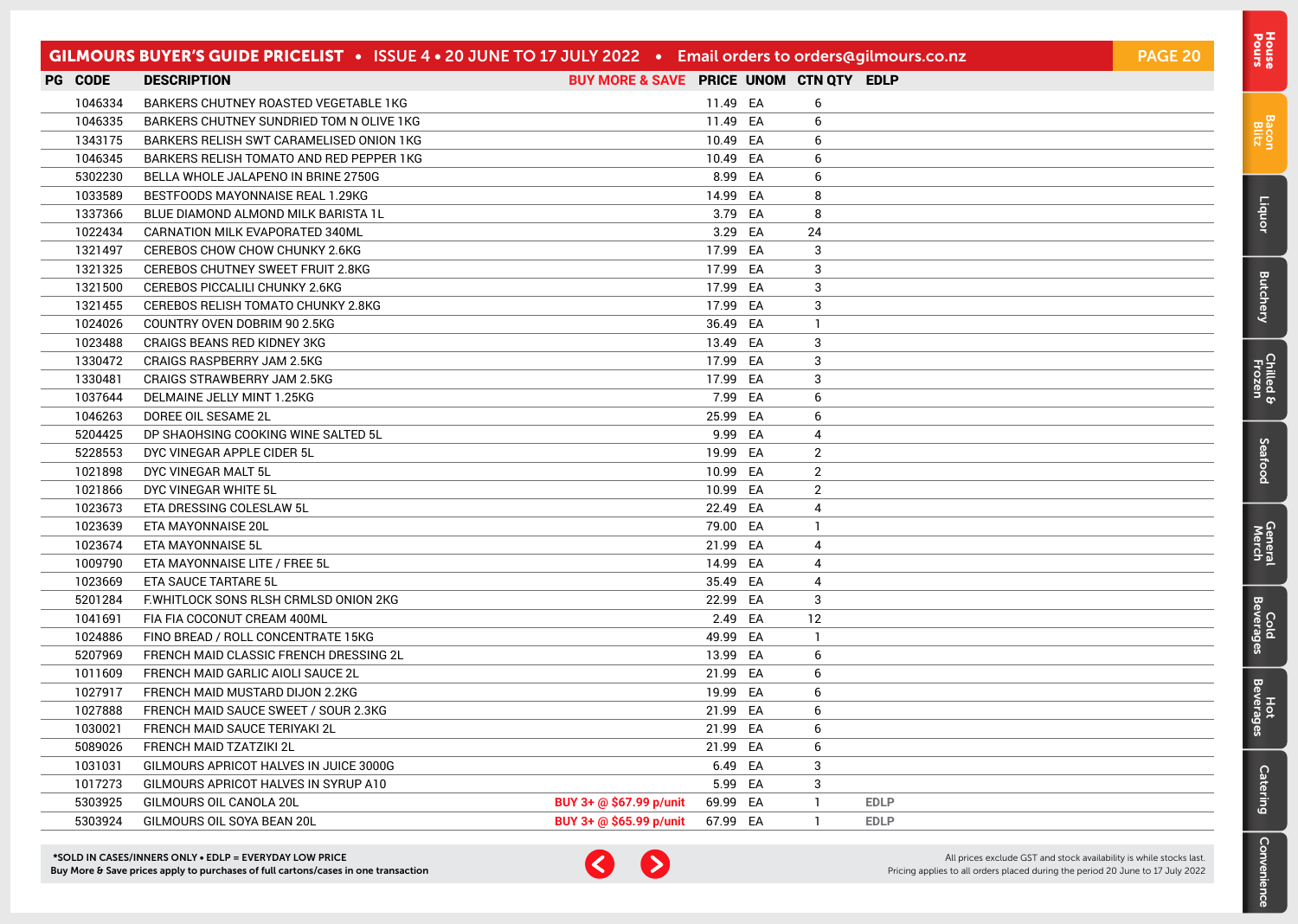|         | GILMOURS BUYER'S GUIDE PRICELIST . ISSUE 4 . 20 JUNE TO 17 JULY 2022 . Email orders to orders@gilmours.co.nz |                                         |           |                | <b>PAGE 21</b> |
|---------|--------------------------------------------------------------------------------------------------------------|-----------------------------------------|-----------|----------------|----------------|
| PG CODE | <b>DESCRIPTION</b>                                                                                           | BUY MORE & SAVE PRICE UNOM CTN QTY EDLP |           |                |                |
| 5234686 | GILMOURS SAUCE SATAY 1KG                                                                                     |                                         | 3.99 EA   | 12             |                |
| 1050218 | GO BAKE 100S / 1000S RAINBOW 1.5KG                                                                           |                                         | 15.99 EA  | 12             |                |
| 1045313 | GO BAKE SPRINKLE HAIL CHOCOLATE 1KG                                                                          |                                         | 10.99 EA  | 12             |                |
| 1045312 | GO BAKE SPRINKLE HAIL RAINBOW 1KG                                                                            |                                         | 10.99 EA  | 12             |                |
| 5201026 | GOBAKE FOOD COLOUR GREEN 500ML BTL                                                                           |                                         | 4.99 EA   | 12             |                |
| 5201030 | GOBAKE FOOD COLOUR RED 500ML BTL                                                                             |                                         | 4.99 EA   | 12             |                |
| 5201028 | GOBAKE FOOD COLOUR YLW 500ML BTL                                                                             |                                         | 4.99 EA   | 12             |                |
| 5090210 | GOLD LABEL CHOC BROWNIE MIX 10KG                                                                             |                                         | 68.99 EA  | $\mathbf{1}$   |                |
| 1024014 | GOLDEN CIRCLE PINEAPPLE PIZZA CUT A10                                                                        |                                         | 8.99 EA   | 3              |                |
| 1019598 | GOLDEN SUN LYCHEE WHOLE 565G                                                                                 |                                         | 2.89 EA   | 12             |                |
| 1020033 | GOLDEN SUN MANGO SLICES 425G                                                                                 |                                         | 1.99 EA   | -12            |                |
| 1021515 | GOLDEN SUN SAUCE THAI CHILLI SWEET 5L                                                                        |                                         | 25.99 EA  | 2              |                |
| 1021516 | GOLDEN SUN SAUCE THAI CHILLI SWEET 700ML                                                                     |                                         | 4.49 EA   | 12             |                |
| 1037685 | <b>HANABI SUSHI SHEETS 50S</b>                                                                               |                                         | 10.99 EA  | 10             |                |
| 1091102 | HANSELLS ESSENCE FLAVOURED LEMON 500ML                                                                       |                                         | 8.99 EA   | 6              |                |
| 1035684 | HEILALA PASTE VANILLA SINGLE FOLD 400ML                                                                      |                                         | 64.99 EA  | 6              |                |
| 1035682 | HEILALA VANILLA EXTRACT 500ML                                                                                |                                         | 64.99 EA  | 6              |                |
| 1312691 | HEINZ ONION RELISH 1KG                                                                                       |                                         | 7.99 EA   | 6              |                |
| 1018104 | HEINZ SAUCE CURRY BASE BUTTER CHKN 2KG                                                                       |                                         | 13.99 EA  | 6              |                |
| 1331665 | HEINZ SMOKEY BBQ SAUCE 900ML                                                                                 |                                         | 5.99 EA   | 6              |                |
| 1014515 | <b>HEINZ TOMATO KETCHUP 4L</b>                                                                               |                                         | 16.99 EA  | 3              |                |
| 1312692 | HEINZ TOMATO SALSA 1KG                                                                                       |                                         | 8.49 EA   | 6              |                |
| 5277190 | HELLMANNS MAYONNAISE VEGAN 2.4KG                                                                             |                                         | 25.99 EA  | 4              |                |
| 1033448 | HELLMANNS REAL AIOLI 2.4KG                                                                                   |                                         | 25.99 EA  | 4              |                |
| 1030799 | HELLMANNS REAL MAYONNAISE 2.4KG                                                                              |                                         | 25.99 EA  | $\overline{4}$ |                |
| 1030795 | HELLMANNS REAL MAYONNAISE 20KG                                                                               |                                         | 165.00 EA | $\mathbf{1}$   |                |
| 1028211 | <b>HERCULES BAKING POWDER 15KG</b>                                                                           |                                         | 91.99 EA  | $\mathbf{1}$   |                |
| 1020705 | HERSHEYS SYRUP CHOCOLATE 680G                                                                                |                                         | 6.49 EA   | 12             |                |
| 1034103 | HP SAUCE PLASTIC BOTTLE 390ML                                                                                |                                         | 4.99 EA   | 12             |                |
| 5261505 | KNORR SAUCE DEMI GLACE G/F 1.8KG                                                                             |                                         | 29.99 EA  | 6              |                |
| 1037323 | KNORR BOOSTER GRANULES BEEF 2.4KG                                                                            |                                         | 27.99 EA  | 6              |                |
| 1037319 | KNORR BOOSTER GRANULES CHICKEN 2.4KG                                                                         |                                         | 27.99 EA  | 6              |                |
| 1037284 | KNORR BOOSTER GRANULES VEGETABLE 2.4KG                                                                       |                                         | 27.99 EA  | 6              |                |
| 5260537 | KNORR GRAVY GOLDEN ROAST GLUTEN FREE 6KG                                                                     |                                         | 69.99 EA  | $\mathbf{1}$   |                |
| 5260532 | KNORR GRAVY GOLDEN ROAST GLUTEN/F 1.8KG                                                                      |                                         | 21.99 EA  | 6              |                |
| 1042536 | KNORR ITALIAN GLAZE WITH BALSAMIC 500G                                                                       |                                         | 16.49 EA  | 6              |                |
| 5092182 | KNORR LIQUID STOCK CHICKEN CONC 1L                                                                           |                                         | 13.99 EA  | 6              |                |
| 5282869 | KNORR SAUCE TOMATO POWDER 850G                                                                               |                                         | 27.99 EA  | 6              |                |
| 5267848 | KNORR SEASONING INTENSE CITRUS 400ML                                                                         |                                         | 12.99 EA  | 6              |                |
| 5267846 | KNORR SEASONING INTENSE MUSHROOM 400ML                                                                       |                                         | 12.99 EA  | 6              |                |



[Bacon](#page-2-0) Blitz

[Liquor](#page-23-0)

**[Butchery](#page-0-0)** 

[Chilled & Frozen](#page-3-0)

[Seafood](#page-6-0)

Seafood

[General](#page-7-0) Cold<br>Merch Beverages

Cold<br>Beverages

General<br>Merch

Hot<br>Beverages

**[Catering](#page-16-0)** 

[Convenience](#page-11-0)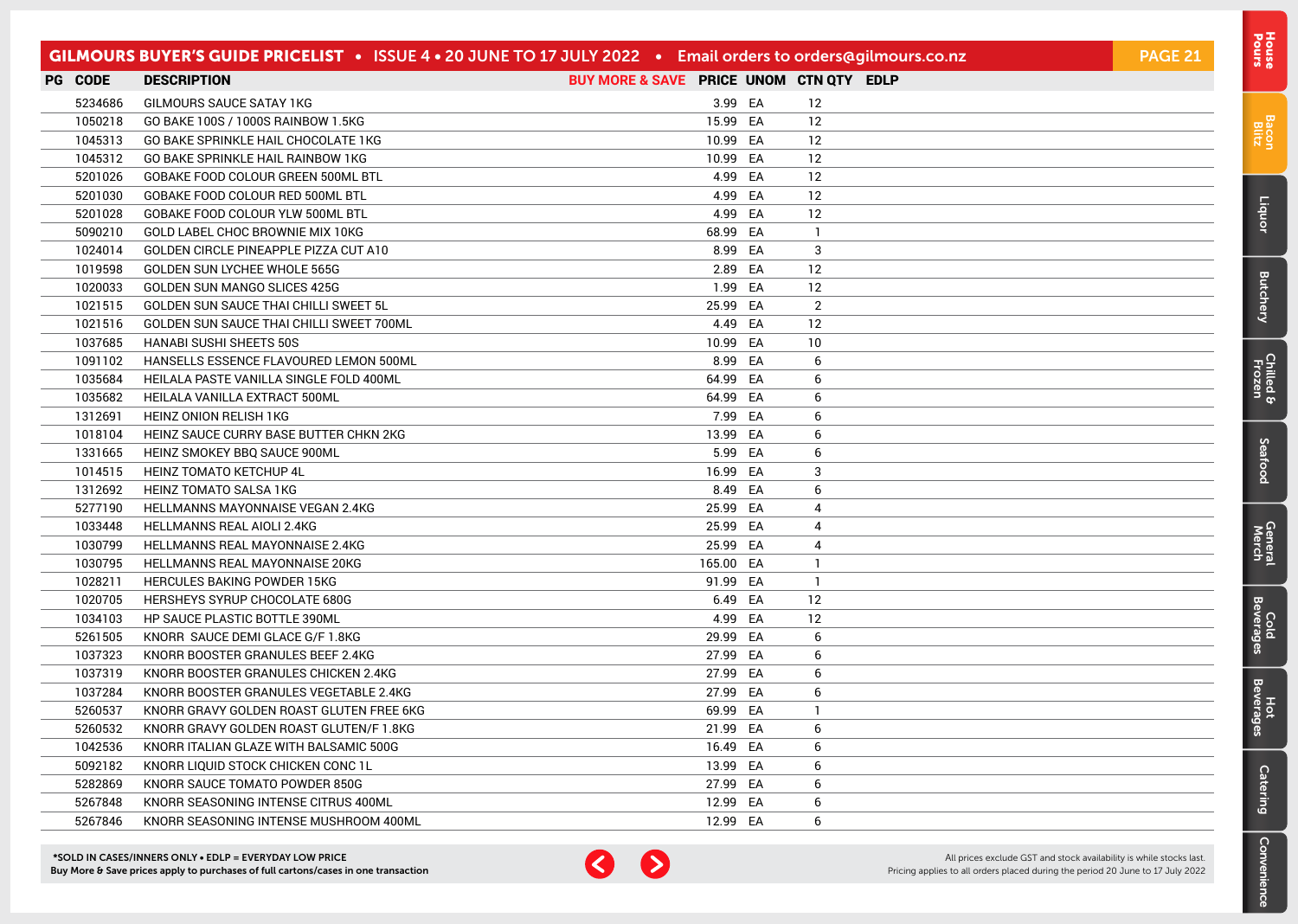|                | GILMOURS BUYER'S GUIDE PRICELIST . ISSUE 4 . 20 JUNE TO 17 JULY 2022 . Email orders to orders@gilmours.co.nz |                                         |           |                | PAGE 22 |
|----------------|--------------------------------------------------------------------------------------------------------------|-----------------------------------------|-----------|----------------|---------|
| <b>PG CODE</b> | <b>DESCRIPTION</b>                                                                                           | BUY MORE & SAVE PRICE UNOM CTN QTY EDLP |           |                |         |
| 5267849        | KNORR SEASONING INTENSE ROAST 400ML                                                                          |                                         | 12.99 EA  | 6              |         |
| 5267847        | KNORR SEASONING INTENSE SMOKE 400ML                                                                          |                                         | 12.99 EA  | 6              |         |
| 5275934        | LEE KUM KEE CHILLI GARLIC PASTE 1.05KG                                                                       |                                         | 8.99 EA   | 6              |         |
| 5275362        | LEE KUM KEE SWEET SOUR SAUCE 2.3KG                                                                           |                                         | 15.99 EA  | 3              |         |
| 5275360        | LEE KUM KEE TERIYAKI SAUCE 2.3KG                                                                             |                                         | 15.99 EA  | 3              |         |
| 1032322        | LEPANTO OLIVES GREEN MAMMOTH WHOLE 2KG                                                                       |                                         | 23.99 EA  | 6              |         |
| 1032321        | LEPANTO OLIVES GREEN STUFFD PEPPER 2KG                                                                       |                                         | 24.99 EA  | 6              |         |
| 1032314        | LEPANTO OLIVES GROVE MIX 2.3KG                                                                               |                                         | 30.99 EA  | 4              |         |
| 1032317        | LEPANTO OLIVES KALAMATA PITTED 2.3KG                                                                         |                                         | 24.99 EA  | 4              |         |
| 1042769        | LEPANTO OLIVES KALAMATA SLICED 2.3KG                                                                         |                                         | 24.99 EA  | 4              |         |
| 1032318        | LEPANTO OLIVES KALAMATA WHOLE 2.3KG                                                                          |                                         | 23.99 EA  | 4              |         |
| 1032315        | LEPANTO PEPPERS RED FIRE ROASTED 3KG                                                                         |                                         | 15.49 EA  | 6              |         |
| 1044434        | LEPANTO PEPPERS RED WITH CHEESE 1KG                                                                          |                                         | 24.99 EA  | 6              |         |
| 1037682        | MAE PLOY CURRY PASTE GREEN 1KG                                                                               |                                         | 3.49 EA   | 12             |         |
| 1048215        | MAGGI PREM JUS LIE BEEF FLAV MIX 1.8KG                                                                       |                                         | 37.99 EA  | 6              |         |
| 1023688        | OAK FRUIT SALAD IN SYRUP 2.95KG                                                                              |                                         | 10.49 EA  | 3              |         |
| 1013731        | PELION OLIVES KALAMATA 3.3KG                                                                                 |                                         | 25.99 EA  | $\overline{2}$ |         |
| 1022591        | PETTINA CRUMB 15KG                                                                                           |                                         | 152.99 EA | $\mathbf{1}$   |         |
| 1028210        | PETTINA LAMINGTON DIP CHOCOLATE 15KG                                                                         |                                         | 109.00 EA | 1.             |         |
| 1009657        | SAN REMO PASTA LINGUINE #1 5KG                                                                               |                                         | 14.99 EA  | 2              |         |
| 1033426        | SAN REMO PASTA PENNE #20 ZITA 5KG                                                                            |                                         | 14.99 EA  | $\overline{2}$ |         |
| 1090669        | SAN REMO PASTA PENNE RIGATI #18 5KG                                                                          |                                         | 14.99 EA  | $\overline{2}$ |         |
| 1090670        | SAN REMO PASTA SHELLS SMALL #28 5KG                                                                          |                                         | 14.99 EA  | $\overline{2}$ |         |
| 1090674        | SAN REMO PASTA SPAGHETTI #5 5KG                                                                              |                                         | 14.99 EA  | $\overline{2}$ |         |
| 1009654        | SAN REMO PASTA SPIRALS LARGE #53 5KG                                                                         |                                         | 14.99 EA  | $\overline{2}$ |         |
| 1018155        | SAN REMO PASTA SPIRALS VEGERONI 5KG                                                                          |                                         | 14.99 EA  | $\overline{2}$ |         |
| 1091258        | SAXA SALT IODISED TABLE 12.5KG                                                                               |                                         | 14.99 EA  | 1              |         |
| 1091257        | SAXA SALT NATURAL 12.5KG                                                                                     |                                         | 14.99 EA  | $\mathbf{1}$   |         |
| 5084824        | SUCARYL LIQUID 2L                                                                                            |                                         | 19.99 EA  | 6              |         |
| 5258984        | SUNGOLD SOY SAUCE THICK 2L                                                                                   |                                         | 6.99 EA   | 6              |         |
| 1010881        | WATTIES BEETROOT BABY 2.95KG                                                                                 |                                         | 12.49 EA  | 3              |         |
| 1023603        | WATTIES FRUIT SALAD IN SYRUP 2.95KG                                                                          |                                         | 11.99 EA  | 3              |         |
| 1023605        | WATTIES FRUIT SALAD TROPICAL SYRUP A10                                                                       |                                         | 11.99 EA  | 3              |         |
| 5093007        | WATTIES GF GRAVY RICH BROWN 7.5KG                                                                            |                                         | 95.00 EA  | 1              |         |
| 1023608        | WATTIES PEACH SLICES IN SYRUP 2.95KG                                                                         |                                         | 11.99 EA  | 3              |         |
| 1019590        | WATTIES PLUMS BLACK DORIS 850G                                                                               |                                         | 6.99 EA   | 12             |         |
| 1017488        | <b>WATTIES SAUCE TOMATO 4L</b>                                                                               |                                         | 16.99 EA  | 3              |         |
| 1023687        | WATTIES SAUCE TOMATO PCU 15G 100S                                                                            |                                         | 15.99 EA  | 6              |         |
| 1312850        | WATTIES SAUCE TOMATO PCU 8ML 300S                                                                            |                                         | 30.00 EA  | $\mathbf{1}$   |         |
| 1020835        | WATTIES SAUCE TOMATO SQUEEZE BTL 1.1L                                                                        |                                         | 7.99 EA   | 8              |         |



All prices exclude GST and stock availability is while stocks last. Pricing applies to all orders placed during the period 20 June to 17 July 2022 Pours [House](#page-0-0)

[Bacon](#page-2-0) Blitz

[Liquor](#page-23-0)

**[Butchery](#page-0-0)** 

[Chilled & Frozen](#page-3-0)

[Seafood](#page-6-0)

Seafood

[General](#page-7-0) Cold<br>Merch Beverages

Cold<br>Beverages

General<br>Merch

Hot<br>Beverages

**[Catering](#page-16-0)** 

[Convenience](#page-11-0)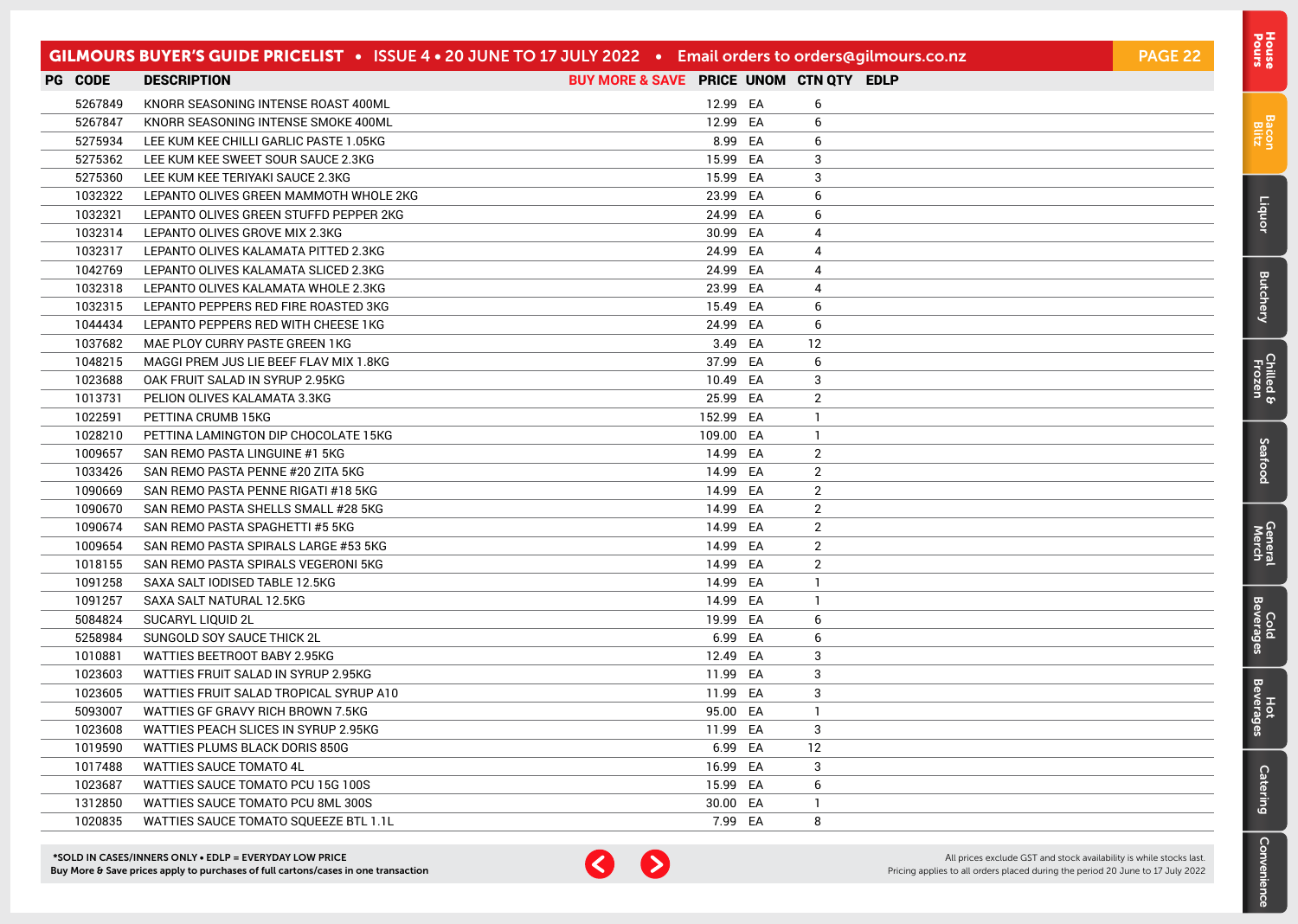### <span id="page-22-0"></span>GILMOURS BUYER'S GUIDE PRICELIST • ISSUE 4 • 20 JUNE TO 17 JULY 2022 • Email orders to [orders@gilmours.co.nz](mailto:orders%40gilmours.co.nz?subject=) PAGE 23

| <b>PG CODE</b> | <b>DESCRIPTION</b>                       | BUY MORE & SAVE PRICE UNOM CTN QTY EDLP |          |  |  |
|----------------|------------------------------------------|-----------------------------------------|----------|--|--|
| 1017500        | WATTIES SOUP TO GO HARVEST PUMPKIN 3KG   |                                         | 14.49 EA |  |  |
| 1032149        | WATTIES SOUP TO GO KUMARA AND VEGET 3KG  |                                         | 14.99 EA |  |  |
| 1023568        | WATTIES SPAGHETTI 3KG                    |                                         | 13.49 EA |  |  |
| 1034385        | WATTIES TOMATO PASTE CON 23/25 BRIX3.1KG |                                         | 14.99 EA |  |  |
| 1023546        | WATTIES TOMATOES CRUSHED 2.90KG          |                                         | 8.99 EA  |  |  |
| 1010601        | WATTIES TOMATOES DICED 2.80KG            |                                         | 8.99 EA  |  |  |
| 1321491        | WHITLOCKS SAUCE TOMATO CHUTNEY 4.4KG     |                                         | 14.99 EA |  |  |

### HOT BEVERAGES / PAGE 22

|     | <b>PG CODE</b> | <b>DESCRIPTION</b>                       | BUY MORE & SAVE PRICE UNOM CTN QTY |          |    | <b>EDLP</b> |
|-----|----------------|------------------------------------------|------------------------------------|----------|----|-------------|
|     |                |                                          |                                    |          |    |             |
|     | FC 5222650     | ALPRO ALMOND FOR PROFESSIONALS 1L        |                                    | 3.99 EA  | 8  |             |
| FC  | 1340034        | ALPRO COCONUT FOR PROFESSIONALS 1L       |                                    | 3.99 EA  | 12 |             |
| FC  | 5294228        | ALPRO PLANT BASED BARISTA OAT 1L         |                                    | 3.99 EA  | 8  |             |
| FC. | 1048435        | ALPRO SOYA FOR PROFESSIONALS 1L          |                                    | 3.99 EA  | 12 |             |
|     | 22 5218223     | BARKERS CARAMEL COFFEE SYRUP 1L          |                                    | 9.99 EA  | 6  |             |
| 22  | 5218225        | BARKERS CHAI LATTE COFFEE SYRUP 1L       |                                    | 9.99 EA  | 6  |             |
|     | 22 5218230     | BARKERS HAZELNUT COFFEE SYRUP 1L         |                                    | 9.99 EA  | 6  |             |
|     | 22 5218238     | BARKERS VANILLA COFFEE SYRUP 1L          |                                    | 9.99 EA  | 6  |             |
| 22  | 1091868        | BOOST F/T COFFEE ORG PLUNGER 1KG         |                                    | 19.99 EA | 10 |             |
| 22  | 1091869        | BOOST F/T COFFEE ORG WHOLE BEAN 1KG      |                                    | 19.99 EA | 10 |             |
| 22  | 1020663        | CHOYSA TEA BAGS 500S                     |                                    | 18.99 EA |    |             |
| 22  | 1019724        | DILMAH TEA BAGS ENGLISH B/FAST TAGL 500S |                                    | 39.99 EA |    |             |
| 22  | 1017447        | <b>EQUAL SWEETENER PENCIL PCU 500S</b>   |                                    | 41.99 EA |    |             |
| 22  | 5201525        | LIPTON TEA BAG BLACK 500S                |                                    | 26.99 EA |    |             |
| 22  | 5297907        | MANUKA HUNTERS HONEY BUSH 4KG            |                                    | 36.99 EA |    |             |
| 22  | 1033451        | MOCCONA COFFEE CLASSIC DARK 500G         |                                    | 38.99 EA | 6  |             |
| 22  | 1033449        | MOCCONA COFFEE CLASSIC FREEZE DRIED 500G |                                    | 38.99 EA | 6  |             |
| 22  | 1092651        | VITAFRESH NAVEL ORANGE 10.52KG           |                                    | 59.99 EA |    |             |
| 22  | 1092652        | VITAFRESH ORANGE MANGO 10.52KG           |                                    | 59.99 EA |    |             |
|     | 1050256        | DILMAH PREMIUM TEABAGS TAGLESS 500S      |                                    | 28.99 EA |    |             |
|     | 1033862        | NESTLE MILO SOFT PACK 310G               |                                    | 4.99 EA  | 21 |             |



[Bacon](#page-2-0) Blitz

[Liquor](#page-23-0)

[Butchery](#page-0-0)

[Chilled & Frozen](#page-3-0)

[Seafood](#page-6-0)

Seafood

[General](#page-7-0) Cold<br>Merch Beverages

Cold<br>Beverag

ၛၟ

General<br>Merch

Hot<br>Beverages

[Catering](#page-16-0)

[Convenience](#page-11-0)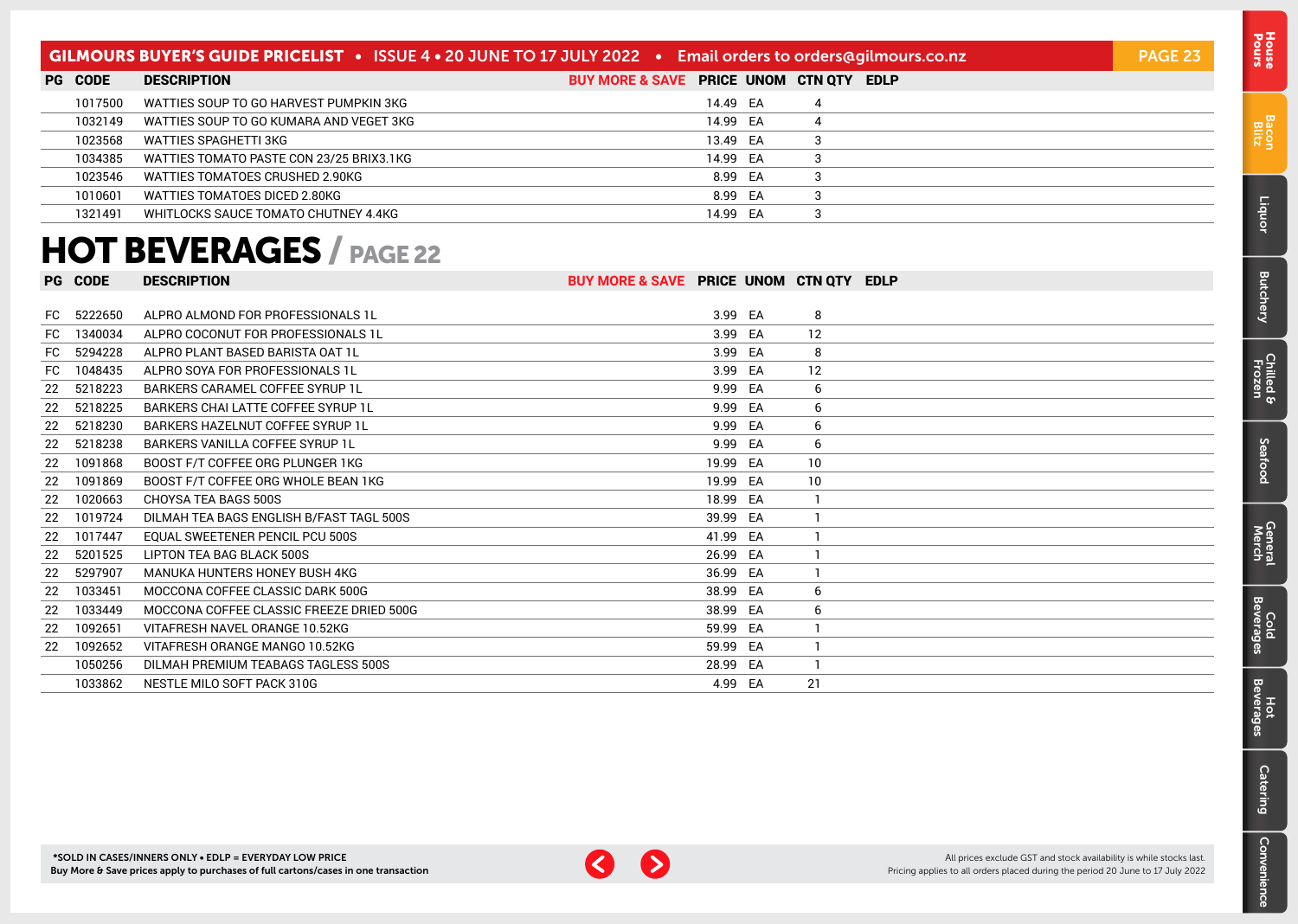### <span id="page-23-0"></span>LIQUOR / PAGES 23-27

|     | <b>PG CODE</b> | <b>DESCRIPTION</b>                       | BUY MORE & SAVE PRICE UNOM CTN QTY EDLP |          |    |  |
|-----|----------------|------------------------------------------|-----------------------------------------|----------|----|--|
| FC. | 5238051        | HEINEKEN 0.0% 330ML 12PK BTL             |                                         | 19.59 EA | 2  |  |
| 23  | 5289329        | AF DRINKS AF CUBA LIBRE 4PK 300ML        | 14.99 EA                                |          | 6  |  |
| 23  | 5289331        | AF DRINKS AF DARK N STORMY 4PK 300ML     | 14.99 EA                                |          | 6  |  |
| 23  | 5299613        | AF DRINKS ALCHL FR APERO SPRTZ 4PK 300ML | 14.99 EA                                |          | 6  |  |
| 23  | 5278695        | AF DRINKS G/T CLASSIC 300ML 4PK          | 14.99 EA                                |          | 6  |  |
| 23  | 5278694        | AF DRINKS G/T CUCUMBER 300ML 4PK         | 14.99 EA                                |          | 6  |  |
| 23  | 5278698        | AF DRINKS G/T PINK GRAPEFRUIT 300ML 4PK  | 14.99 EA                                |          | 6  |  |
| 23  | 5291457        | BRUNSWICK ACES BEV HEARTS SAPIR 700ML    | 37.20 EA                                |          | 6  |  |
| 23  | 5291458        | BRUNSWICK ACES BEV SPADES SAPIR 700ML    | 37.20 EA                                |          | 6  |  |
| 23  | 5262397        | DB EXPORT GOLD 0.0% 330ML 12PK           | 18.49 EA                                |          | -1 |  |
| 23  | 1034798        | EDENVALE ALCOHOL REM CHARD 750ML         |                                         | 9.95 EA  | 6  |  |
| 23  | 1338715        | EDENVALE ALCOHOL REM ROSE 750ML          |                                         | 9.95 EA  | 6  |  |
| 23  | 5204797        | EDENVALE ALCOHOL REM SAUV BLANC 750ML    |                                         | 9.95 EA  | 6  |  |
| 23  | 1034799        | EDENVALE ALCOHOL REM SHIRAZ 750ML        |                                         | 9.95 EA  | 6  |  |
| 23  | 1034800        | EDENVALE ALCOHOL REM SPARK CUVEE 750ML   |                                         | 9.95 EA  | 6  |  |
| 24  | 5289915        | CHURCH ROAD GWEN CHARDONNAY 750ML        | 18.12 EA                                |          | 6  |  |
| 24  | 5263835        | CHURCH ROAD GWEN PINOT GRIS 750ML        | 18.12 EA                                |          | 6  |  |
| 24  | 5240727        | CHURCH ROAD GWEN ROSE 750ML              | 18.12 EA                                |          | 6  |  |
| 24  | 1040775        | MONTANA FESTIVAL BLOCK CHARDONNAY 750ML  |                                         | 8.74 EA  | 6  |  |
| 24  | 1040761        | MONTANA FESTIVAL BLOCK MERLOT CAB 750ML  |                                         | 8.74 EA  | 6  |  |
| 24  | 1040777        | MONTANA FESTIVAL BLOCK PINOT GRIS 750ML  |                                         | 8.74 EA  | 6  |  |
| 24  | 1041516        | MONTANA FESTIVAL BLOCK PINOT NOIR 750ML  |                                         | 8.74 EA  | 6  |  |
| 24  | 1040768        | MONTANA FESTIVAL BLOCK SAUV BLANC 750ML  |                                         | 8.74 EA  | 6  |  |
| 24  | 1047867        | MT DIFFICULTY ROAR MEG PINOT GRIS 750ML  | 16.29 EA                                |          | 6  |  |
| 24  | 1030184        | MT DIFFICULTY ROAR MEG SAUV BLANC 750ML  | 16.29 EA                                |          | 6  |  |
| 24  | 1030183        | MT DIFFICULTY ROARING MEG P/NOIR 750ML   | 22.29 EA                                |          | 6  |  |
| 24  | 1047387        | SQUEALING PIG PINOT GRIS 750ML           | 14.79 EA                                |          | 6  |  |
| 24  | 1047386        | SQUEALING PIG PINOT NOIR 750ML           | 16.40 EA                                |          | 6  |  |
| 24  | 5080884        | SQUEALING PIG PINOT NOIR ROSE 750ML      | 14.79 EA                                |          | 6  |  |
| 24  | 1043084        | SQUEALING PIG SAUVIGNON BLANC 750ML      | 14.79 EA                                |          | 6  |  |
| 24  | 5250844        | SQUEALING PIG SPARKLING ROSE 750ML       | 14.79 EA                                |          | 6  |  |
| 24  | 1004089        | THORNBURY CHARDONNAY 750ML               | 11.18 EA                                |          | 6  |  |
| 24  | 1345598        | THORNBURY HAWKES BAY ROSE 750ML          | 11.18 EA                                |          | 6  |  |
| 24  | 1008399        | THORNBURY MERLOT 750ML                   | 11.18 EA                                |          | 6  |  |
| 24  | 1008321        | THORNBURY PINOT GRIS 750ML               | 11.18 EA                                |          | 6  |  |
| 24  | 1008151        | THORNBURY PINOT NOIR 750ML               | 16.82 EA                                |          | 6  |  |
|     | 24 1008150     | THORNBURY SAUVIGNON BLANC 750ML          | 11.18 EA                                |          | 6  |  |



Pours [House](#page-0-0)

[Bacon](#page-2-0) Blitz

Liquor

**[Butchery](#page-0-0)** 

[Chilled & Frozen](#page-3-0)

[Seafood](#page-6-0)

Seafood

[General](#page-7-0) Cold<br>Merch Beverages

Cold<br>Beverages

**General**<br>Merch

Hot<br>Beverages

[Catering](#page-16-0)

[Convenience](#page-11-0)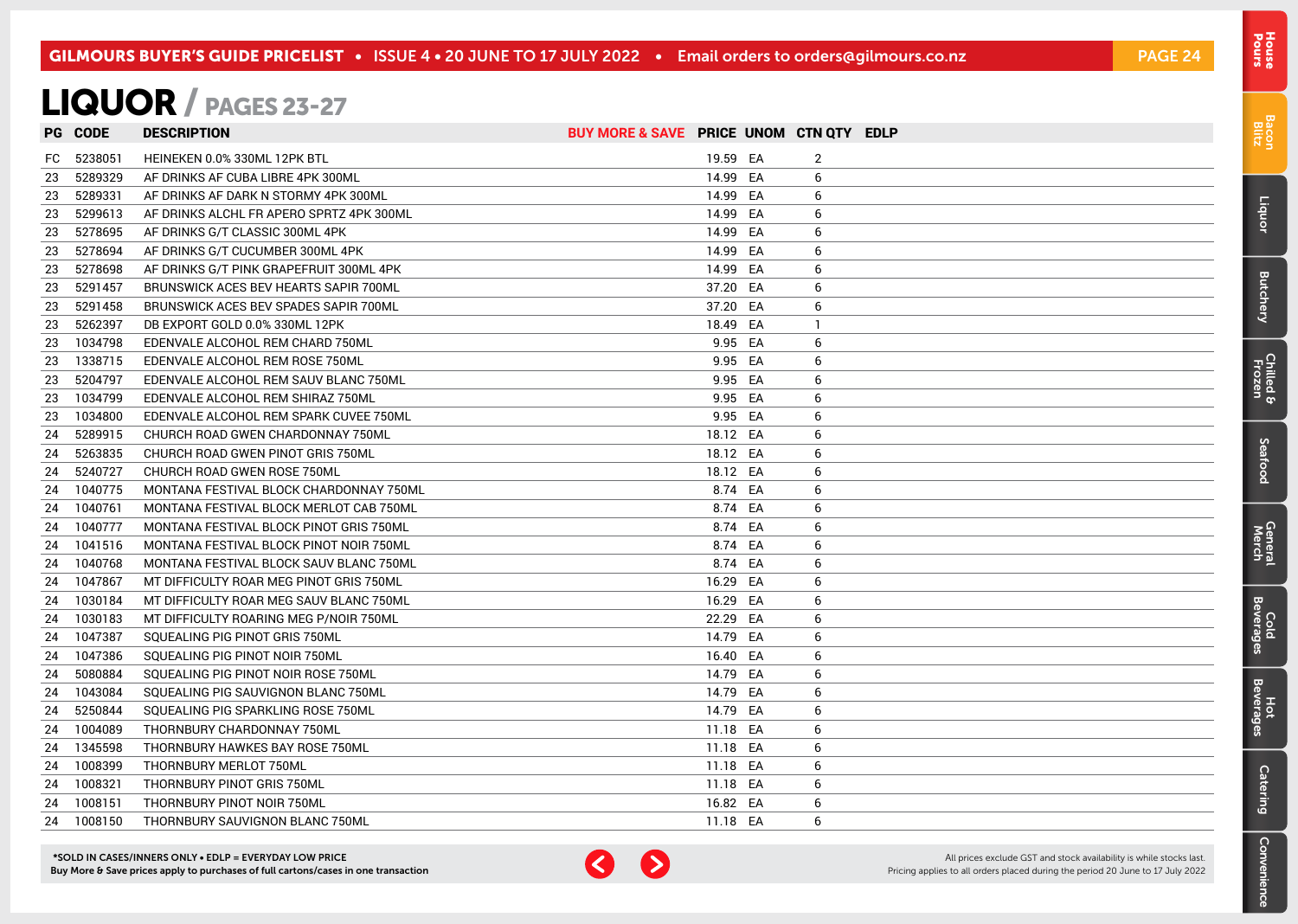|    |            | GILMOURS BUYER'S GUIDE PRICELIST • ISSUE 4 • 20 JUNE TO 17 JULY 2022 • Email orders to orders@gilmours.co.nz |                                         |          |    | <b>PAGE 25</b> |
|----|------------|--------------------------------------------------------------------------------------------------------------|-----------------------------------------|----------|----|----------------|
|    | PG CODE    | <b>DESCRIPTION</b>                                                                                           | BUY MORE & SAVE PRICE UNOM CTN QTY EDLP |          |    |                |
|    | 25 1005270 | DEUTZ CUVEE BRUT 750ML                                                                                       |                                         | 20.79 EA | 6  |                |
| 25 | 5241117    | DULCET SPARKLING BRUT NV 750ML                                                                               |                                         | 14.99 EA | 6  |                |
| 25 | 5224318    | GIOTTI SPARKLING PROSECCO 750ML                                                                              |                                         | 10.99 EA | 6  |                |
| 25 | 1003977    | MOET AND CHANDON NV BRUT IMPERIAL 750ML                                                                      |                                         | 59.99 EA | 6  |                |
| 25 | 5222328    | SELAKS TASTE COLLECTION PINOT GRIS 750ML                                                                     |                                         | 11.49 EA | 6  |                |
| 25 | 5211937    | SELAKS THE TASTE COL CHARDONNAY 750ML                                                                        |                                         | 14.85 EA | 6  |                |
| 25 | 5211938    | SELAKS THE TASTE COL PINOT NOIR 750ML                                                                        |                                         | 14.85 EA | 6  |                |
| 25 | 5211936    | SELAKS THE TASTE COL SAUVGN BLANC 750ML                                                                      |                                         | 11.49 EA | 6  |                |
| 25 | 5234919    | SELAKS THE TASTE COLLECTION MERLOT 750ML                                                                     |                                         | 14.85 EA | 6  |                |
| 25 | 5222327    | SELAKS THE TASTE COLLECTION ROSE 750ML                                                                       |                                         | 14.85 EA | 6  |                |
| 25 | 5211493    | THE NED CHARDONNAY 750ML                                                                                     |                                         | 14.55 EA | 6  |                |
| 25 | 1037854    | THE NED PINOT GRIS 750ML                                                                                     |                                         | 14.55 EA | 6  |                |
| 25 | 1347339    | THE NED PINOT ROSE 750ML                                                                                     |                                         | 14.55 EA | 6  |                |
| 25 | 1036447    | THE NED SAUVIGNON BLANC 750ML                                                                                |                                         | 14.55 EA | 6  |                |
| 25 | 1005285    | VEUVE CLICQUOT BRUT NON VINTAGE 750ML                                                                        |                                         | 69.99 EA | 6  |                |
| 25 | 5282937    | VILLA MARIA EARTHGARDEN PINOT NOIR 750ML                                                                     |                                         | 16.88 EA | 6  |                |
| 25 | 5282934    | VILLA MARIA EARTHGARDEN ROSE 750ML                                                                           |                                         | 14.24 EA | 6  |                |
| 25 | 5282935    | VILLA MARIA EARTHGARDEN SAUV BLANC 750ML                                                                     |                                         | 14.24 EA | 6  |                |
| 25 | 5282936    | VILLA MARIA EARTHGARDN MRL CAB SAV 750ML                                                                     |                                         | 16.88 EA | 6  |                |
| 25 | 1047314    | YEALANDS CHARDONNAY 750ML                                                                                    |                                         | 13.50 EA | 6  |                |
| 25 | 1042801    | YEALANDS MERLOT 750ML                                                                                        |                                         | 13.50 EA | 6  |                |
| 25 | 1033983    | YEALANDS PINOT GRIS 750ML                                                                                    |                                         | 13.50 EA | 6  |                |
| 25 | 1033985    | YEALANDS RIESLING 750ML                                                                                      |                                         | 13.50 EA | 6  |                |
| 25 | 5219232    | YEALANDS ROSE 750ML                                                                                          |                                         | 13.50 EA | 6  |                |
| 25 | 1145636    | YEALANDS SAUV BLANC LIGHTER/ALC 750ML                                                                        |                                         | 13.50 EA | 6  |                |
| 25 | 1033984    | YEALANDS SAUVIGNON BLANC 750ML                                                                               |                                         | 13.50 EA | 6  |                |
| 26 | 1007974    | ABSOLUT VODKA RASPBERRI 700ML                                                                                |                                         | 32.93 EA | 6  |                |
| 26 | 1004831    | ABSOLUT VODKA VANILLA 700ML                                                                                  |                                         | 32.93 EA | 6  |                |
| 26 | 1002687    | <b>BACARDI RUM 1L</b>                                                                                        |                                         | 40.03 EA | 6  |                |
| 26 | 1345591    | BEEFEATER 24 GIN 700ML                                                                                       |                                         | 40.33 EA | 6  |                |
| 26 | 5243468    | BEEFEATER PINK GIN 700ML                                                                                     |                                         | 33.48 EA | 6  |                |
| 26 | 1005868    | <b>BOMBAY SAPPHIRE GIN 700ML</b>                                                                             |                                         | 35.07 EA | 6  |                |
| 26 | 1002810    | <b>CANADIAN CLUB 1L</b>                                                                                      |                                         | 37.99 EA | 12 |                |
| 26 | 1327411    | CANADIAN CLUB SPICED 1L                                                                                      |                                         | 37.99 EA | 12 |                |
| 26 | 1006532    | COINTREAU 700ML                                                                                              |                                         | 45.99 EA | 6  |                |
| 26 | 1042393    | DEWARS WHISKY 1L                                                                                             |                                         | 34.86 EA | 6  |                |
| 26 | 1007150    | DI SARONNO AMARETTO 700ML                                                                                    |                                         | 36.95 EA | 12 |                |
| 26 | 1004557    | <b>GLENMORANGIE WHISKY 10YO MALT 700ML</b>                                                                   |                                         | 65.99 EA | 6  |                |
| 26 | 1349730    | GORDONS GIN / TONIC BTL 250ML 4PK                                                                            |                                         | 11.90 EA | 6  |                |
|    | 26 1008056 | HAVANA CLUB RUM 7 YEAR OLD CUBAN 700ML                                                                       |                                         | 44.81 EA | 6  |                |



All prices exclude GST and stock availability is while stocks last. Pricing applies to all orders placed during the period 20 June to 17 July 2022

[Bacon](#page-2-0) Blitz

[Liquor](#page-23-0)

**[Butchery](#page-0-0)** 

[Chilled & Frozen](#page-3-0)

[Seafood](#page-6-0)

Seafood

[General](#page-7-0) Cold<br>Merch Beverages

Cold<br>Beverages

General<br>Merch

Hot<br>Beverages

**[Catering](#page-16-0)** 

[Convenience](#page-11-0)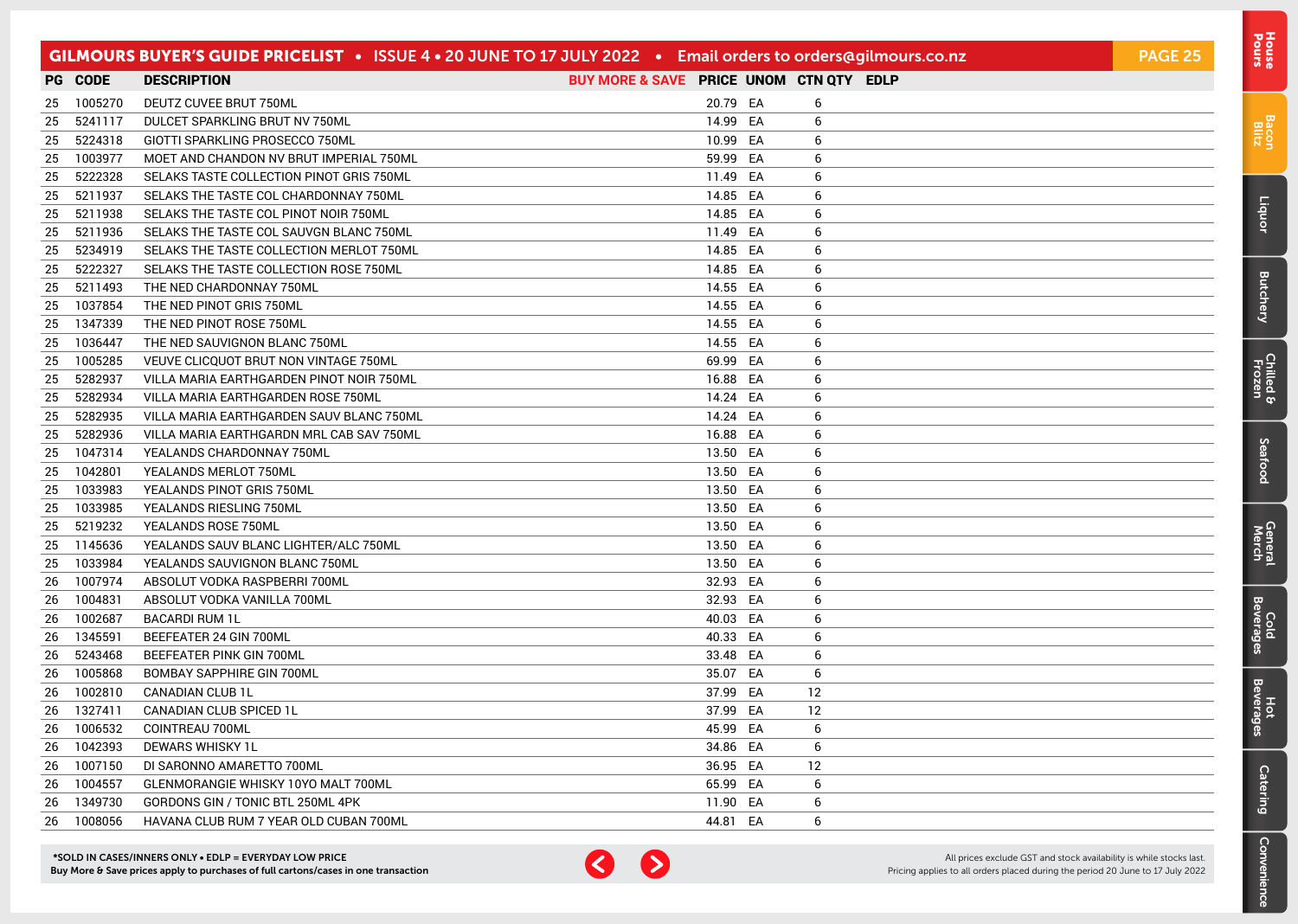|    |            | GILMOURS BUYER'S GUIDE PRICELIST • ISSUE 4 • 20 JUNE TO 17 JULY 2022 • Email orders to orders@gilmours.co.nz |                                         |          |              | <b>PAGE 26</b> |
|----|------------|--------------------------------------------------------------------------------------------------------------|-----------------------------------------|----------|--------------|----------------|
|    | PG CODE    | <b>DESCRIPTION</b>                                                                                           | BUY MORE & SAVE PRICE UNOM CTN QTY EDLP |          |              |                |
|    | 26 1008256 | J / B WHISKY RARE BLENDED 1L                                                                                 |                                         | 39.20 EA | 12           |                |
| 26 | 1007175    | JIM BEAM BOURBON 1L                                                                                          |                                         | 37.99 EA | 12           |                |
| 26 | 5262309    | JUNO EXTRA FINE GIN 700ML                                                                                    |                                         | 74.90 EA | 6            |                |
| 26 | 5297326    | KAHLUA LIQUEUR 700ML                                                                                         |                                         | 24.77 EA | 6            |                |
| 26 | 1046698    | KRAKEN RUM 700ML                                                                                             |                                         | 48.95 EA | 6            |                |
| 26 | 5247820    | MALFY CON ARANCIA GIN 700ML                                                                                  |                                         | 47.48 EA | 6            |                |
| 26 | 5208188    | MALFY GIN CON LIMONE 700ML                                                                                   |                                         | 47.48 EA | 6            |                |
| 26 | 5248443    | MALFY ORIGINALE GIN 700ML                                                                                    |                                         | 47.48 EA | 6            |                |
| 26 | 5248446    | MALFY ROSA GIN 700ML                                                                                         |                                         | 47.48 EA | 6            |                |
| 26 | 5262330    | METHOD/M IRISH MICRO DISTILLED GIN 700ML                                                                     |                                         | 50.95 EA | 3            |                |
| 26 | 5294003    | ODD CO RTD VODKA TROPICAL CAN 330ML X10                                                                      |                                         | 20.99 EA | $\mathbf{1}$ |                |
| 26 | 5264685    | ODD COMPANY RTD LMN LM YZ 10PK 330ML CAN                                                                     |                                         | 20.99 EA | $\mathbf{1}$ |                |
| 26 | 5264690    | ODD COMPANY RTD PCH PSNFR 10PK 330ML CAN                                                                     |                                         | 20.99 EA | $\mathbf{1}$ |                |
| 26 | 5280833    | ODD COMPY RTD VODKA RASPB POM 10PK 330ML                                                                     |                                         | 20.99 EA | $\mathbf{1}$ |                |
| 26 | 1003761    | SKYY VODKA 1L                                                                                                |                                         | 37.95 EA | 6            |                |
| 26 | 1004201    | <b>TALISKER WHISKY MALT 700ML</b>                                                                            |                                         | 78.05 EA | 6            |                |
| 26 | 1047063    | TEICHENNE SCHNAPPS PEACH 700ML                                                                               |                                         | 23.65 EA | 6            |                |
| 26 | 5270101    | TIA MARIA LIQUEUR COFFEE 1L                                                                                  |                                         | 49.90 EA | 12           |                |
|    | 26 1312885 | VODKA CRUISER COOL LIME 12PK 275ML BTL                                                                       | 21.84 EA                                |          | $\mathbf{1}$ |                |
| 26 | 1312886    | VODKA CRUISER ICE 12PK 275ML BTL                                                                             | 21.84 EA                                |          | $\mathbf{1}$ |                |
| 26 | 1312887    | VODKA CRUISER PASSIONFRT 12PK 275ML BTL                                                                      | 21.84 EA                                |          | $\mathbf{1}$ |                |
| 26 | 1312884    | VODKA CRUISER RASPBERRY 12PK 275ML BTL                                                                       | 21.84 EA                                |          | $\mathbf{1}$ |                |
| 26 | 1007287    | WYBOROWA VODKA 1L                                                                                            |                                         | 32.53 EA | 6            |                |
| 27 | 1045142    | ASAHI SUPER DRY 330ML 12PK BTL                                                                               |                                         | 22.43 EA | $\mathbf{1}$ |                |
| 27 | 1042590    | CORONA EXTRA 355ML 18PK BTL                                                                                  |                                         | 36.61 EA | $\mathbf{1}$ |                |
| 27 | 5231564    | DB EXPORT 33 330ML 24PK BOTTLES                                                                              |                                         | 37.19 EA | $\mathbf{1}$ |                |
| 27 | 1007830    | HEINEKEN LOOSE 24PK 330ML BTL                                                                                |                                         | 44.69 EA | 1            |                |
| 27 | 5260174    | ISAACS CLASSIC APPLE CIDER 330ML 12PK                                                                        | 19.18 EA                                |          | $\mathbf{1}$ |                |
| 27 | 5260167    | ISAACS CRISP LOW SUGAR CIDER 12PK                                                                            | 19.18 EA                                |          | $\mathbf{1}$ |                |
|    | 27 1006452 | LION RED 330ML 24PK BTL                                                                                      |                                         | 33.06 EA | $\mathbf{1}$ |                |
|    | 27 1332702 | PANHEAD PORT ROAD PILSNER 330ML 6PK BTL                                                                      | 17.50 EA                                |          | 4            |                |
| 27 | 1332703    | PANHEAD QUICKCHANGE XPA 330ML 6PK BTL                                                                        | 17.50 EA                                |          | 4            |                |
| 27 | 5246498    | PANHEAD RAT ROD BEER HAZY IPA 6PK 330ML                                                                      | 18.15 EA                                |          | 4            |                |
| 27 | 1332705    | PANHEAD SUPER CHARGER APA 330ML 6PK BTL                                                                      | 17.50 EA                                |          | 4            |                |
|    | 27 1346323 | PURE BLONDE ULTRA LOW CB 355ML 12 PK BTL                                                                     | 19.92 EA                                |          | 1            |                |
| 27 | 1043560    | SPEIGHTS CIDER 12PK 330ML BTL                                                                                | 17.03 EA                                |          | $\mathbf{1}$ |                |
| 27 | 1006466    | SPEIGHTS GOLD MEDAL ALE 330ML 24PK BTL                                                                       |                                         | 33.06 EA | $\mathbf{1}$ |                |
| 27 | 1046682    | SPEIGHTS SUMMIT 330ML 24PK BTL                                                                               |                                         | 33.06 EA | 1            |                |
| 27 | 5220257    | SPEIGHTS SUMMIT ULT LOW CARB 330ML 12PK                                                                      | 19.47 EA                                |          | 1            |                |
| 27 | 5237762    | SPEIGHTS SUMMIT ULTRA LW CARB 330ML 24PK                                                                     |                                         | 33.95 EA | $\mathbf{1}$ |                |



All prices exclude GST and stock availability is while stocks last. Pricing applies to all orders placed during the period 20 June to 17 July 2022

[Bacon](#page-2-0) Blitz

[Liquor](#page-23-0)

**[Butchery](#page-0-0)** 

[Chilled & Frozen](#page-3-0)

[Seafood](#page-6-0)

Seafood

[General](#page-7-0) Cold<br>Merch Beverages

Cold<br>Beverages

General<br>Merch

Hot<br>Beverages

**[Catering](#page-16-0)** 

[Convenience](#page-11-0)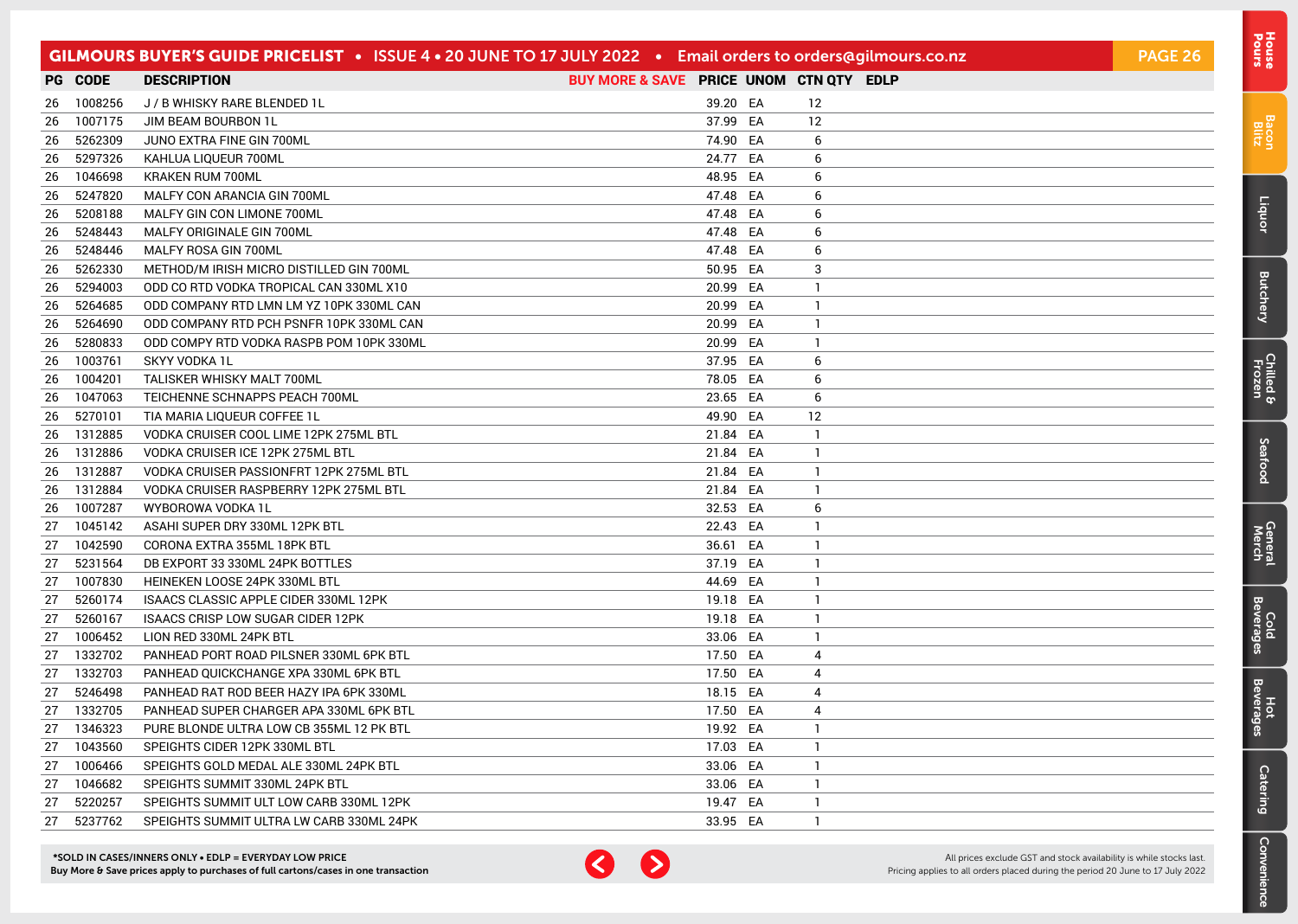|    |                | GILMOURS BUYER'S GUIDE PRICELIST . ISSUE 4 . 20 JUNE TO 17 JULY 2022 . Email orders to orders@gilmours.co.nz |                                         |          |              | PAGE 27 |
|----|----------------|--------------------------------------------------------------------------------------------------------------|-----------------------------------------|----------|--------------|---------|
|    | <b>PG CODE</b> | <b>DESCRIPTION</b>                                                                                           | BUY MORE & SAVE PRICE UNOM CTN QTY EDLP |          |              |         |
| 27 | 1006448        | STEINLAGER CLASSIC 24PK 330ML BTL                                                                            |                                         | 36.98 EA | -1           |         |
| 27 | 1048145        | STEINLAGER PURE 330ML 24PK BTL                                                                               |                                         | 39.07 EA | $\mathbf{1}$ |         |
| 27 | 1044540        | STELLA ARTOIS 330ML 24PK BTL                                                                                 |                                         | 39.07 EA | -1           |         |
| 27 | 1008070        | TIGER 330ML 12 PACK BOTTLES                                                                                  |                                         | 18.65 EA | $\mathbf{1}$ |         |
| 27 | 5302871        | TIGER CRYSTAL ULTRA LOW CARB 330ML 12PK                                                                      |                                         | 18.65 EA | $\mathbf{1}$ |         |
| 27 | 1006720        | TSINGTAO STUBBIES 6PK 330ML                                                                                  |                                         | 11.29 EA | 4            |         |
| 27 | 1006335        | TUI 12PK 330ML BTL                                                                                           |                                         | 17.60 EA | $\mathbf{1}$ |         |
| 27 | 1006497        | WAIKATO DRAUGHT 330ML 24PK BTL                                                                               |                                         | 33.06 EA | $\mathbf{1}$ |         |
|    |                | More Liquor not featured in this Buyer's Guide. Come instore or shop online www.gilmours.co.nz               |                                         |          |              |         |
|    | 1006746        | 42 BELOW VODKA 1L                                                                                            |                                         | 38.58 EA | 6            |         |
|    | 1002938        | 42 BELOW VODKA FEIJOA 700ML                                                                                  |                                         | 30.57 EA | 6            |         |
|    | 1008435        | ABSOLUT VODKA APEACH 700ML                                                                                   |                                         | 32.93 EA | 6            |         |
|    | 1004320        | ABSOLUT VODKA CITRON 700ML                                                                                   |                                         | 32.93 EA | 6            |         |
|    | 5261051        | ABSOLUT VODKA GRAPEFRUIT 700ML                                                                               |                                         | 32.93 EA | 6            |         |
|    | 5220115        | ABSOLUT VODKA LIME 700ML                                                                                     |                                         | 32.93 EA | 6            |         |
|    | 1334177        | ABSOLUT VODKA MANGO 700ML                                                                                    |                                         | 32.93 EA | 6            |         |
|    | 5274697        | ABSOLUT VODKA PASSIONFRUIT 700ML                                                                             |                                         | 32.93 EA | 6            |         |
|    | 1032780        | ABSOLUT VODKA PEARS 700ML                                                                                    |                                         | 32.93 EA | 6            |         |
|    | 5290943        | ABSOLUT VODKA WATERMELON 700ML                                                                               |                                         | 32.93 EA | 6            |         |
|    | 1033962        | <b>BANROCK STATION MOSCATO 750ML</b>                                                                         |                                         | 9.10 EA  | 6            |         |
|    | 5282300        | <b>BOMBAY BRAMBLES GIN 700ML</b>                                                                             |                                         | 46.86 EA | 6            |         |
|    | 5081413        | BOODLES LONDON DRY BRITISH GIN 700ML                                                                         |                                         | 53.75 EA | 6            |         |
|    | 5288238        | BOTTER PINOT GRIGIO ORGANIC 750ML                                                                            |                                         | 14.25 EA | 6            |         |
|    | 5304471        | BOTTER PROSECCO EXTRA DRY DOC 750ML                                                                          |                                         | 16.49 EA | 6            |         |
|    | 5288305        | BOTTER SPARKLING PROSECCO DOC ROSE 750ML                                                                     |                                         | 16.50 EA | 6            |         |
|    | 1047312        | <b>BRANCOTT EST FLIGHT PINOT GRIS 750ML</b>                                                                  |                                         | 10.22 EA | 6            |         |
|    | 1167139        | BRANCOTT EST FLIGHT ROSE 750ML                                                                               |                                         | 10.22 EA | 6            |         |
|    | 1047313        | BRANCOTT EST FLIGHT SAUV BLANC 750ML                                                                         |                                         | 10.22 EA | 6            |         |
|    | 1004397        | BRANCOTT EST LETTER SER O CHARD 750ML                                                                        |                                         | 17.63 EA | 6            |         |
|    | 1007806        | BRANCOTT EST LETTER SER T P/NOIR 750ML                                                                       |                                         | 17.63 EA | 6            |         |
|    | 5259696        | CAMPO VIEJO ROSE 750ML                                                                                       |                                         | 14.66 EA | 6            |         |
|    | 5237450        | CAMPO VIEJO SPANISH SPRK BRUT RSRV 750ML                                                                     |                                         | 19.56 EA | 6            |         |
|    | 5274971        | CANTINA SM LA PALMA VERMENTINO 750ML                                                                         |                                         | 14.25 EA | 6            |         |
|    | 1007448        | CHANG BEER 6PK 320ML BTL                                                                                     |                                         | 18.00 EA | 4            |         |
|    | 5200267        | CHAPEL HILL GRNCHE SHIRAZ MRVEDRE 750ML                                                                      |                                         | 16.50 EA | 6            |         |
|    | 1006516        | CHIVAS REGAL WHISKY 700ML                                                                                    |                                         | 44.99 EA | 6            |         |
|    | 1045770        | CHURCH ROAD MCDONALD CABERNET SAUV 750ML                                                                     |                                         | 22.19 EA | 6            |         |
|    | 1045772        | CHURCH ROAD MCDONALD CHARDONNAY 750ML                                                                        |                                         | 18.12 EA | 6            |         |
|    | 1045769        | CHURCH ROAD MCDONALD MERLOT 750ML                                                                            |                                         | 22.19 EA | 6            |         |



All prices exclude GST and stock availability is while stocks last. Pricing applies to all orders placed during the period 20 June to 17 July 2022 [Bacon](#page-2-0) Blitz

[Liquor](#page-23-0)

**[Butchery](#page-0-0)** 

[Chilled & Frozen](#page-3-0)

[Seafood](#page-6-0)

Seafood

[General](#page-7-0) Cold<br>Merch Beverages

Cold<br>Beverages

General<br>Merch

Hot<br>Beverages

**[Catering](#page-16-0)** 

[Convenience](#page-11-0)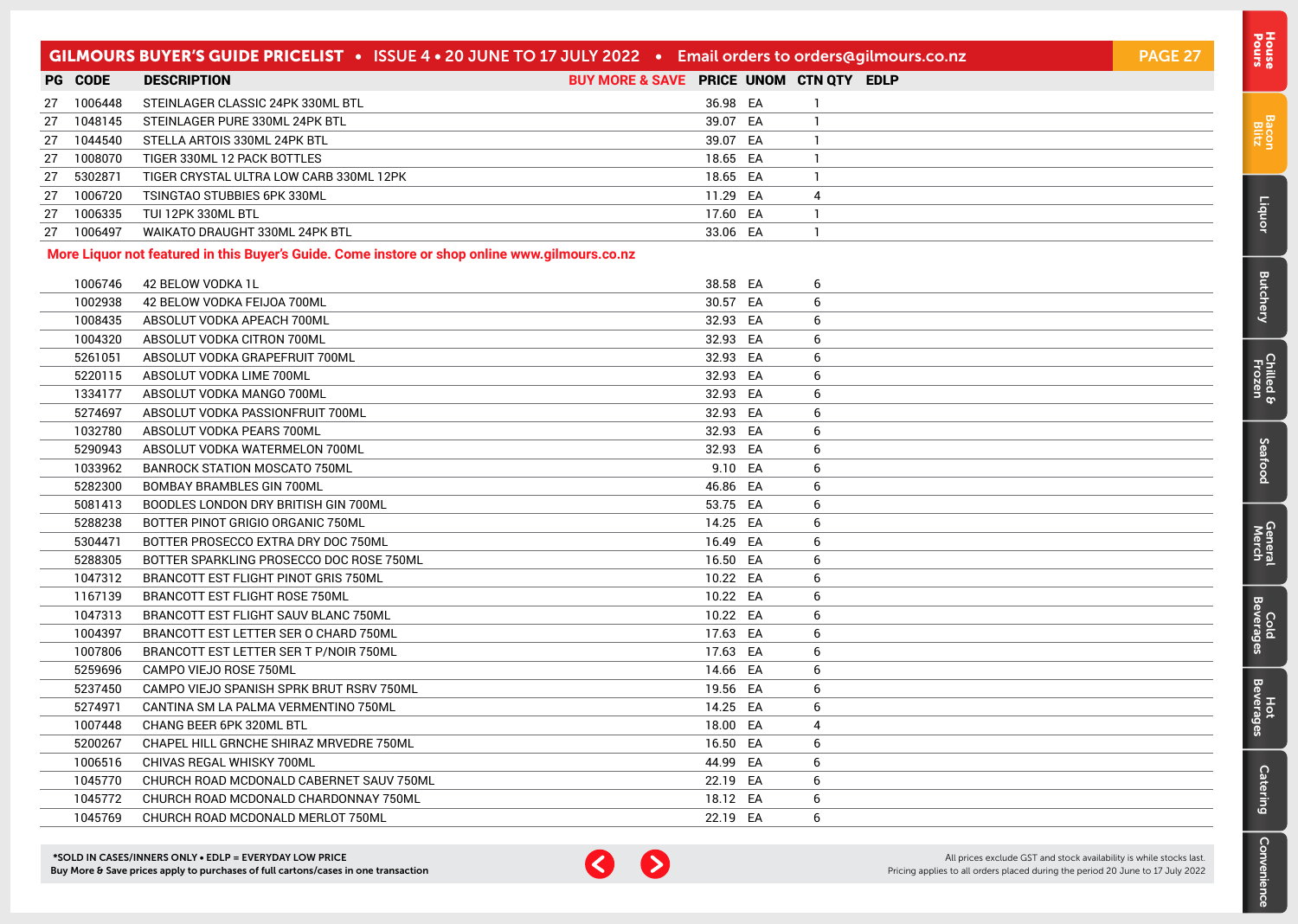| GILMOURS BUYER'S GUIDE PRICELIST • ISSUE 4 • 20 JUNE TO 17 JULY 2022 • Email orders to orders@gilmours.co.nz |                                          |                                         |          |  |                   |             | PAGE 28 |
|--------------------------------------------------------------------------------------------------------------|------------------------------------------|-----------------------------------------|----------|--|-------------------|-------------|---------|
| <b>PG CODE</b>                                                                                               | <b>DESCRIPTION</b>                       | BUY MORE & SAVE PRICE UNOM CTN QTY EDLP |          |  |                   |             |         |
| 1045775                                                                                                      | CHURCH ROAD MCDONALD PINOT GRIS 750ML    |                                         | 18.12 EA |  | 6                 |             |         |
| 1045773                                                                                                      | CHURCH ROAD MCDONALD SAUV BLANC 750ML    |                                         | 18.12 EA |  | 6                 |             |         |
| 1045768                                                                                                      | CHURCH ROAD MCDONALD SYRAH 750ML         |                                         | 22.19 EA |  | 6                 |             |         |
| 5094825                                                                                                      | CINZANO PROSECCO DOC                     |                                         | 14.99 EA |  | 6                 |             |         |
| 1033950                                                                                                      | CLOUDY BAY PINOT NOIR 750ML              |                                         | 44.99 EA |  | 6                 |             |         |
| 5275603                                                                                                      | CLUB SETTER SLTZR TROPCL 330ML 10PK CANS |                                         | 22.99 EA |  | $\mathbf{1}$      |             |         |
| 1311082                                                                                                      | CORUBA / COLA 10PK 330ML BTL             |                                         | 22.85 EA |  | 2                 |             |         |
| 5265702                                                                                                      | DE BORTOLI WOODFIRED CABERNET SAUV 750ML |                                         | 15.99 EA |  | 6                 |             |         |
| 1008158                                                                                                      | DEUTZ MARLBOROUGH ROSE 750ML             |                                         | 23.00 EA |  | 6                 |             |         |
| 1037889                                                                                                      | DEVILS STAIRCASE CTRL OTAGO P/NOIR 750ML |                                         | 19.99 EA |  | 6                 |             |         |
| 1317137                                                                                                      | ESPOLON REPOSADO TEQUILA 700ML           |                                         | 58.95 EA |  | 6                 |             |         |
| 5304643                                                                                                      | FINCA FELLA ALTADO VERDEJO 750ML         |                                         | 17.95 EA |  | 6                 |             |         |
| 1047075                                                                                                      | GIN MARE 42.7% 700ML                     |                                         | 76.25 EA |  | 6                 |             |         |
| 5241889                                                                                                      | GORDONS PREM PINK GIN AND SODA 4PK 330ML |                                         | 12.57 EA |  | 6                 |             |         |
| 5243264                                                                                                      | GRAHAM NORTON PROSECCO 750ML             |                                         | 13.99 EA |  | 6                 |             |         |
| 1342710                                                                                                      | <b>GRAHAM NORTON SHIRAZ 750ML</b>        |                                         | 12.41 EA |  | 6                 |             |         |
| 1127915                                                                                                      | <b>GRANT BURGE CAMERON VALE 750ML</b>    |                                         | 18.10 EA |  | 6                 | <b>EDLP</b> |         |
| 1343297                                                                                                      | HEINEKEN LIGHT 330ML 12PK BTL            |                                         | 19.25 EA |  | -1                |             |         |
| 1006275                                                                                                      | HEINEKEN LONGNECK 330ML 12PK BTL         |                                         | 25.46 EA |  | -1                |             |         |
| 1033946                                                                                                      | HENNESSY COGNAC VS 700ML                 |                                         | 59.99 EA |  | 6                 |             |         |
| 1006512                                                                                                      | HENNESSY COGNAC VSOP 700ML               |                                         | 89.99 EA |  | 6                 |             |         |
| 5271890                                                                                                      | INVIVO X SJP ROSE 750ML                  |                                         | 15.85 EA |  | 6                 |             |         |
| 5253561                                                                                                      | JACOBS CREEK BAROSSA CABERNET SAUV 750ML |                                         | 15.29 EA |  | 6                 |             |         |
| 5253563                                                                                                      | JACOBS CREEK BAROSSA SIGNATURE SHIRAZ    |                                         | 15.29 EA |  | 6                 |             |         |
| 1343831                                                                                                      | JACOBS CREEK RES SPK PROSECCO 750ML      |                                         | 12.03 EA |  | 6                 |             |         |
| 1343830                                                                                                      | JACOBS CREEK RES SPK ROSE 750ML          |                                         | 12.03 EA |  | 6                 |             |         |
| 1043799                                                                                                      | JACOBS CREEK RESERVE RIESLING 750ML      |                                         | 12.30 EA |  | 6                 |             |         |
| 5091992                                                                                                      | JAMESON CASKMATES 700ML                  |                                         | 39.64 EA |  | 6                 |             |         |
| 5240848                                                                                                      | JAMESON CASKMATES IPA 700ML              |                                         | 39.64 EA |  | 6                 |             |         |
| 1007090                                                                                                      | <b>JAMESON WHISKEY 1L</b>                |                                         | 46.78 EA |  | 6                 |             |         |
| 1005944                                                                                                      | JAMESON WHISKEY 700ML                    |                                         | 33.72 EA |  | 6                 |             |         |
| 5304896                                                                                                      | JANSZ BRUT CUVEE SPARKLG WINE ROSE 750ML |                                         | 20.20 EA |  | 6                 |             |         |
| 5295395                                                                                                      | JEAN JOSSELIN CUVEE DES JEAN BRUT 750ML  |                                         | 52.99 EA |  | 6                 |             |         |
| 1004840                                                                                                      | JIM BEAM BOURBON 1750ML                  |                                         | 63.49 EA |  | 6                 |             |         |
| 1006433                                                                                                      | JOHNNIE WALKER WHISKY BLACK 1L           |                                         | 61.87 EA |  | $12 \overline{ }$ |             |         |
| 5304387                                                                                                      | LA BELLE ANGELE GAMAY BEAUJOLAIS 750ML   |                                         | 13.70 EA |  | 6                 |             |         |
| 5254247                                                                                                      | LA PRIMER BODEGUITA CS WINE MALBEC 750ML |                                         | 14.35 EA |  | 6                 |             |         |
| 5281238                                                                                                      | LANDING RD SHIRAZ 750ML                  |                                         | 6.49 EA  |  | 12                |             |         |
| 5281230                                                                                                      | LANDING RD WINE ROSE 750ML               |                                         | 6.49 EA  |  | $12 \overline{ }$ |             |         |
| 5257576                                                                                                      | LANDING ROAD CHARDONNAY 750ML            |                                         | 6.49 EA  |  | 12                |             |         |



All prices exclude GST and stock availability is while stocks last. Pricing applies to all orders placed during the period 20 June to 17 July 2022 [Bacon](#page-2-0) Blitz

[Liquor](#page-23-0)

**[Butchery](#page-0-0)** 

[Chilled & Frozen](#page-3-0)

[Seafood](#page-6-0)

Seafood

[General](#page-7-0) Cold<br>Merch Beverages

Cold<br>Beverages

General<br>Merch

Hot<br>Beverages

**[Catering](#page-16-0)** 

[Convenience](#page-11-0)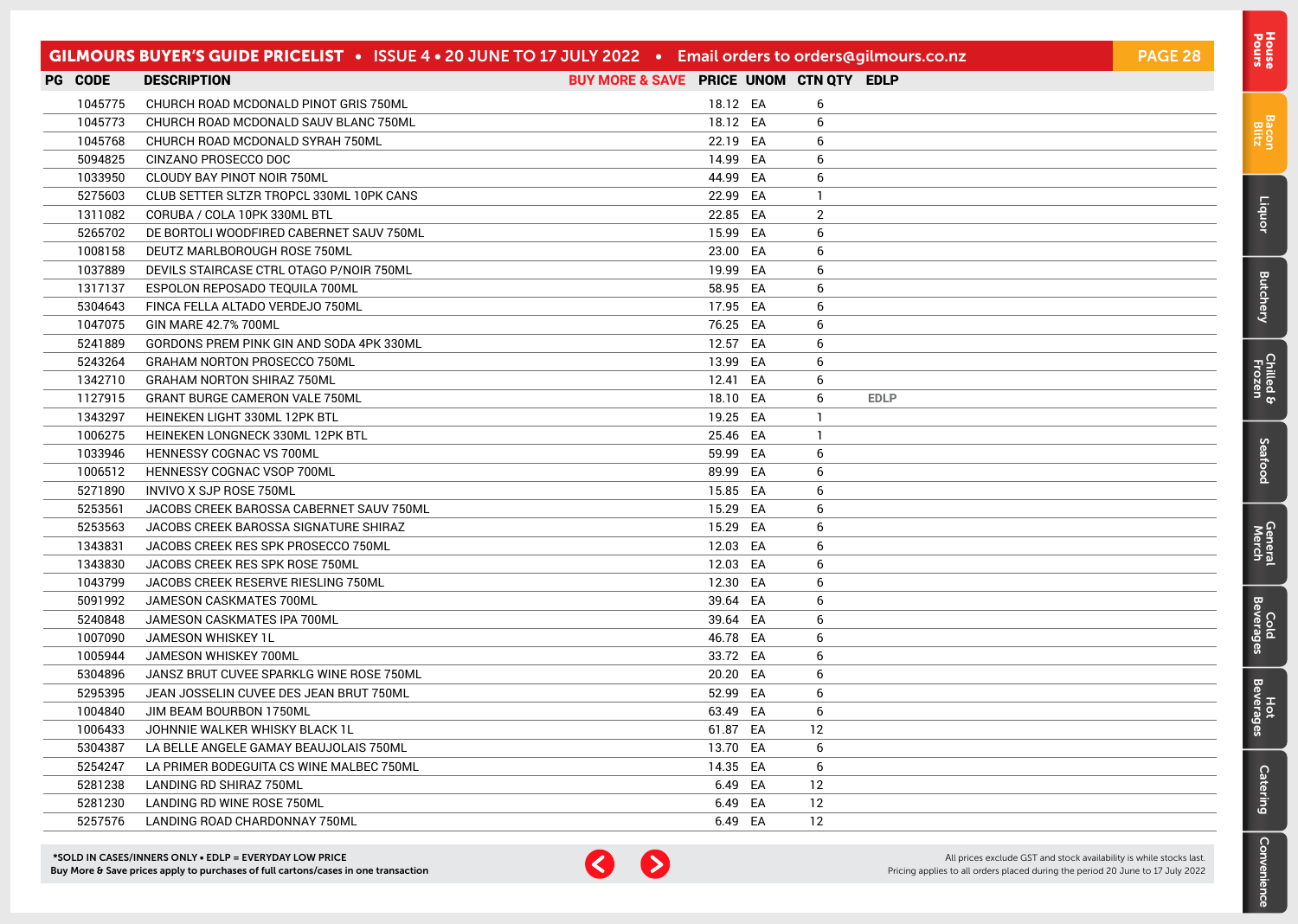|                | GILMOURS BUYER'S GUIDE PRICELIST • ISSUE 4 • 20 JUNE TO 17 JULY 2022 • Email orders to orders@gilmours.co.nz |                                         |          |              | PAGE 29 |
|----------------|--------------------------------------------------------------------------------------------------------------|-----------------------------------------|----------|--------------|---------|
| <b>PG CODE</b> | <b>DESCRIPTION</b>                                                                                           | BUY MORE & SAVE PRICE UNOM CTN QTY EDLP |          |              |         |
| 5257574        | LANDING ROAD MERLOT 750ML                                                                                    |                                         | 6.49 EA  | 12           |         |
| 5257577        | LANDING ROAD PINOT GRIS 750ML                                                                                |                                         | 6.49 EA  | 12           |         |
| 5257575        | LANDING ROAD PINOT NOIR 750ML                                                                                |                                         | 6.49 EA  | 12           |         |
| 5257578        | LANDING ROAD SAUVIGNON BLANC 750ML                                                                           |                                         | 6.49 EA  | 12           |         |
| 5287810        | LANGS JAMAICAN RUM BANANA 700ML                                                                              |                                         | 44.00 EA | 6            |         |
| 5262021        | LINDAUER FREE BRUT 0.5% 750ML                                                                                |                                         | 13.55 EA | 6            |         |
| 5262020        | LINDAUER FREE ROSE 0.5% 750ML                                                                                |                                         | 13.55 EA | 6            |         |
| 5260218        | MAKERS ANONYMOUS PROSECCO 750ML                                                                              |                                         | 13.92 EA | 6            |         |
| 1003689        | MARTELL COGNAC VS 700ML                                                                                      |                                         | 49.90 EA | 6            |         |
| 1035560        | <b>MARTIN MILLERS GIN 700ML</b>                                                                              |                                         | 59.35 EA | 6            |         |
| 5207209        | MOET / CHANDON BRUT IMPERIAL 200ML BTL                                                                       |                                         | 19.99 EA | 24           |         |
| 5243371        | MONTALBANO FRIULI GRAVE PINOT GRIS 750ML                                                                     |                                         | 18.06 EA | $\mathbf{1}$ |         |
| 1323776        | MONTEITHS CIDER PEAR 4PK                                                                                     |                                         | 7.85 EA  | 6            |         |
| 1031894        | MONTEITHS CLASSICS GOLDN LAGR 330ML 12PK                                                                     |                                         | 20.99 EA | $\mathbf{1}$ |         |
| 5259787        | MONTEITHS CLASSICS RADLER 330ML 12PK                                                                         |                                         | 20.99 EA | $\mathbf{1}$ |         |
| 5304534        | MONTEITHS CLASSICS RADLR 4.2% 330ML 12PK                                                                     |                                         | 20.99 EA | $\mathbf{1}$ |         |
| 5259788        | MONTEITHS CLASSICS SUMMER 330ML 12PK                                                                         |                                         | 20.99 EA | $\mathbf{1}$ |         |
| 5304535        | MONTEITHS CLASSICS SUMMR 4.2% 330ML 12PK                                                                     |                                         | 20.99 EA | $\mathbf{1}$ |         |
| 5278531        | MONTEITHS HAZY PALE ALE 330ML 12PK                                                                           |                                         | 22.99 EA | $\mathbf{1}$ |         |
| 1031890        | MONTEITHS ORIGINAL 330ML 12PK BTL                                                                            |                                         | 20.99 EA | $\mathbf{1}$ |         |
| 5273851        | MONTEITHS WAYFARER PILS 330ML 12PK BTL                                                                       |                                         | 22.99 EA | $\mathbf{1}$ |         |
| 1003150        | MT DIFFICULTY PINOT NOIR 750ML                                                                               |                                         | 32.99 EA | 6            |         |
| 5228163        | MUMM GRAND CORDON CHAMPAGNE 750ML                                                                            |                                         | 57.56 EA | 6            |         |
| 5283997        | NEGROAMARO NOTTE ROSSA 750ML                                                                                 |                                         | 12.89 EA | 6            |         |
| 5243510        | OLMECA ALTOSPLATA TEQUILA 700ML                                                                              |                                         | 50.34 EA | 6            |         |
| 5295258        | ORLANDO NEW HEROES AUS SHIRAZ 750ML                                                                          |                                         | 25.80 EA | 6            |         |
| 5081200        | OVEJA TINTA GRACIANO MALBEC 750ML                                                                            |                                         | 15.85 EA | 6            |         |
| 1003701        | PEPPERJACK CABERNET SAUVIGNON 750ML                                                                          |                                         | 18.95 EA | 6            |         |
| 1003842        | PEPPERJACK SHIRAZ 750ML                                                                                      |                                         | 18.95 EA | 6            |         |
| 5288010        | PICCINI COSI ORGANIC WINE CHIANTI 750ML                                                                      |                                         | 14.20 EA | 6            |         |
| 5262594        | RICCITELLI HEY MALBEC MALBEC 750ML                                                                           |                                         | 17.73 EA | 12           |         |
| 1040972        | RUSSIAN JACK PINOT NOIR 750ML                                                                                |                                         | 20.49 EA | 6            |         |
| 5219423        | RUSSIAN JACK WHITE WINE SAUV.BLANC 750ML                                                                     |                                         | 13.40 EA | 6            |         |
| 1035613        | SAGATIBA PURA CACHACA 700ML                                                                                  |                                         | 43.95 EA | 6            |         |
| 5283045        | SCALUNERA ETNA BIANCO 750ML                                                                                  |                                         | 28.79 EA | 6            |         |
| 1047380        | SELAKS PREM SEL BREEZE LOWALC P/GRIS                                                                         |                                         | 9.15 EA  | 6            |         |
| 1047381        | SELAKS PREM SEL BREEZE LOWALC S/BLANC                                                                        |                                         | 9.15 EA  | 6            |         |
| 1323631        | SELAKS PREM SEL CABERNET SAUVIGNON 750ML                                                                     |                                         | 9.15 EA  | 6            |         |
| 1004770        | SELAKS PREM SEL CHARDONNAY 750ML                                                                             |                                         | 9.15 EA  | 6            |         |
| 1005878        | SELAKS PREM SEL MERLOT 750ML                                                                                 |                                         | 9.15 EA  | 6            |         |



[Bacon](#page-2-0) Blitz

[Liquor](#page-23-0)

**[Butchery](#page-0-0)** 

[Chilled & Frozen](#page-3-0)

[Seafood](#page-6-0)

Seafood

[General](#page-7-0) Cold<br>Merch Beverages

Cold<br>Beverages

General<br>Merch

Hot<br>Beverages

**[Catering](#page-16-0)** 

[Convenience](#page-11-0)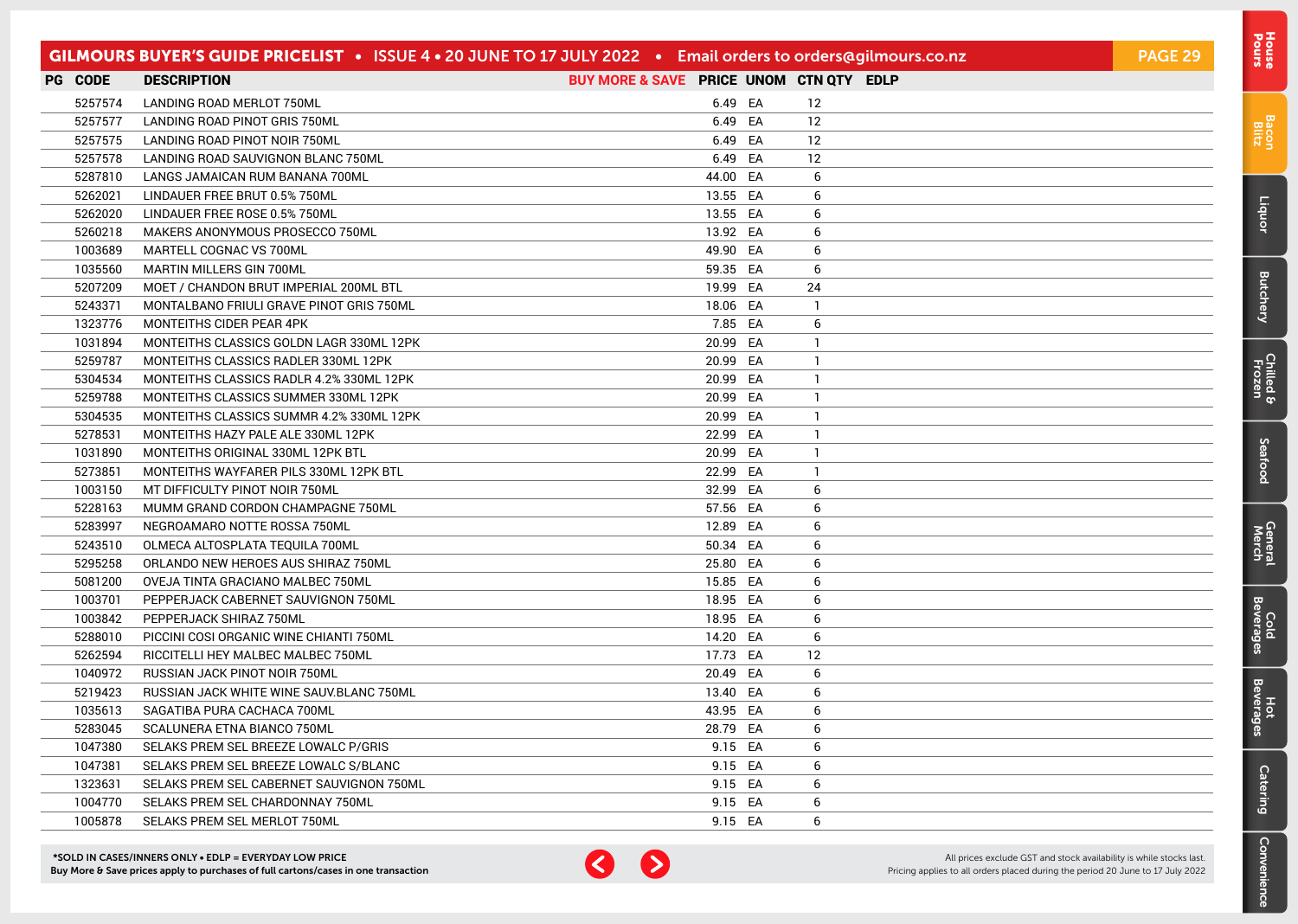|                | GILMOURS BUYER'S GUIDE PRICELIST • ISSUE 4 • 20 JUNE TO 17 JULY 2022 • Email orders to orders@gilmours.co.nz |                                         |          |    |                | <b>PAGE 30</b> |
|----------------|--------------------------------------------------------------------------------------------------------------|-----------------------------------------|----------|----|----------------|----------------|
| <b>PG CODE</b> | <b>DESCRIPTION</b>                                                                                           | BUY MORE & SAVE PRICE UNOM CTN QTY EDLP |          |    |                |                |
| 1033298        | SELAKS PREM SEL PINOT GRIS 750ML                                                                             |                                         | 9.15 EA  |    | 6              |                |
| 1047612        | SELAKS PREM SEL PINOT NOIR                                                                                   |                                         | 9.15 EA  |    | 6              |                |
| 1162739        | SELAKS PREM SEL ROSE 750ML                                                                                   |                                         | 9.15 EA  |    | 6              |                |
| 1003915        | SELAKS PREM SEL SAUV BLANC 750ML                                                                             |                                         | 9.15 EA  |    | 6              |                |
| 1047724        | SELAKS PREMIUM SELECTION SHIRAZ 750ML                                                                        |                                         | 9.15 EA  |    | 6              |                |
| 1005708        | SHINGLE PEAK CHARDONNAY 750ML                                                                                |                                         | 7.85 EA  |    | 6              |                |
| 1006075        | SHINGLE PEAK PINOT GRIS 750ML                                                                                |                                         | 7.85 EA  |    | 6              |                |
| 1008485        | SHINGLE PEAK PINOT NOIR 750ML                                                                                |                                         | 10.19 EA |    | 6              |                |
| 1003686        | SHINGLE PEAK SAUVIGNON BLANC 750ML                                                                           |                                         | 7.85 EA  |    | 6              |                |
| 1048205        | SMIRNOFF ICE 7% 10PK 300ML BTL                                                                               |                                         | 22.32 EA |    | $\overline{2}$ |                |
| 1048204        | SMIRNOFF ICE RED 5% 10PK 300ML BTL                                                                           |                                         | 21.41 EA |    | $\overline{2}$ |                |
| 1008105        | SOL MEXICAN LAGER 330ML 12PK BTL                                                                             |                                         | 20.95 EA |    | $\overline{2}$ |                |
| 1006164        | ST HALLETT FAITH SHIRAZ 750ML                                                                                |                                         | 17.46 EA |    | 6              |                |
| 1044171        | STONELEIGH LATITUDE CHARDONNAY 750ML                                                                         |                                         | 15.20 EA |    | 6              |                |
| 1338669        | STONELEIGH LATITUDE MERLOT 750ML                                                                             |                                         | 15.20 EA |    | 6              |                |
| 1044180        | STONELEIGH LATITUDE PINOT GRIS 750ML                                                                         |                                         | 15.20 EA |    | 6              |                |
| 1044309        | STONELEIGH LATITUDE PINOT NOIR 750ML                                                                         |                                         | 15.20 EA |    | 6              |                |
| 1338691        | STONELEIGH LATITUDE ROSE 750ML                                                                               |                                         | 15.20 EA |    | 6              |                |
| 1044176        | STONELEIGH LATITUDE SAUV BLANC 750ML                                                                         |                                         | 15.20 EA |    | 6              |                |
| 1003995        | STONES GREEN GINGER WINE 750ML                                                                               |                                         | 12.99 EA |    | 6              |                |
| 5084449        | THE GRAYLING CHARDONNAY 750ML                                                                                |                                         | 9.40 EA  |    | 6              |                |
| 5084448        | THE GRAYLING PINOT GRIS 750ML                                                                                |                                         | 9.40     | EA | 6              |                |
| 5084450        | THE GRAYLING PINOT NOIR 750ML                                                                                |                                         | 9.40 EA  |    | 6              |                |
| 5084447        | THE GRAYLING SAUVIGNON BLANC 750ML                                                                           |                                         | 9.40 EA  |    | 6              |                |
| 5200362        | THE LAST SHEPHERD GISBORNE CHARD 750ML                                                                       |                                         | 17.44 EA |    | 6              |                |
| 5253558        | THE LAST SHEPHERD NZ SYRAH 750ML                                                                             |                                         | 17.44 EA |    | 6              |                |
| 1338679        | THE LAST SHEPHERD PINOT NOIR                                                                                 |                                         | 17.44 EA |    | 6              |                |
| 5293411        | THE LAST SHEPHERD ROSE 750ML                                                                                 |                                         | 17.44 EA |    | 6              |                |
| 1007975        | TRIPLEBANK AWATERE VALLEY PIN GRIS 750ML                                                                     |                                         | 14.29 EA |    | 6              |                |
| 1007978        | TRIPLEBANK AWATERE VALLEY PIN NOIR 750ML                                                                     |                                         | 14.29 EA |    | 6              |                |
| 1007976        | TRIPLEBANK AWATERE VALLEY SAUV BL 750ML                                                                      |                                         | 14.29 EA |    | 6              |                |
| 5260087        | TRIPLEBANK PINOT NOIR ROSE 750ML                                                                             |                                         | 14.29 EA |    | 6              |                |
| 5088164        | V/M SNGL V/YARD SEDDON PINOT NOIR 750ML                                                                      |                                         | 36.89 EA |    | 6              |                |
| 1047243        | VEUVE CLICQUOT ROSE NON VINTAGE 750ML                                                                        |                                         | 79.99 EA |    | 6              |                |
| 5304646        | VIGNETI ROMIO RISERVA DOC 750ML                                                                              |                                         | 13.70 EA |    | 6              |                |
| 1005785        | VILLA CELLAR SEL MER CAB SAUV 750ML                                                                          |                                         | 13.52 EA |    | 6              |                |
| 1007629        | VILLA CELLAR SEL PINOT GRIS 750ML                                                                            |                                         | 13.52 EA |    | 6              |                |
| 5216266        | VILLA CELLAR SEL PN ROSE 750ML                                                                               |                                         | 13.52 EA |    | 6              |                |
| 1007581        | VILLA CELLAR SEL SAUV BLANC 750ML                                                                            |                                         | 13.52 EA |    | 6              |                |
| 1032686        | VILLA CELLAR SEL VIOGNIER 750ML                                                                              |                                         | 13.52 EA |    | 6              |                |



[Bacon](#page-2-0) Blitz

[Liquor](#page-23-0)

**[Butchery](#page-0-0)** 

[Chilled & Frozen](#page-3-0)

[Seafood](#page-6-0)

Seafood

[General](#page-7-0) Cold<br>Merch Beverages

Cold<br>Beverages

General<br>Merch

Hot<br>Beverages

**[Catering](#page-16-0)** 

[Convenience](#page-11-0)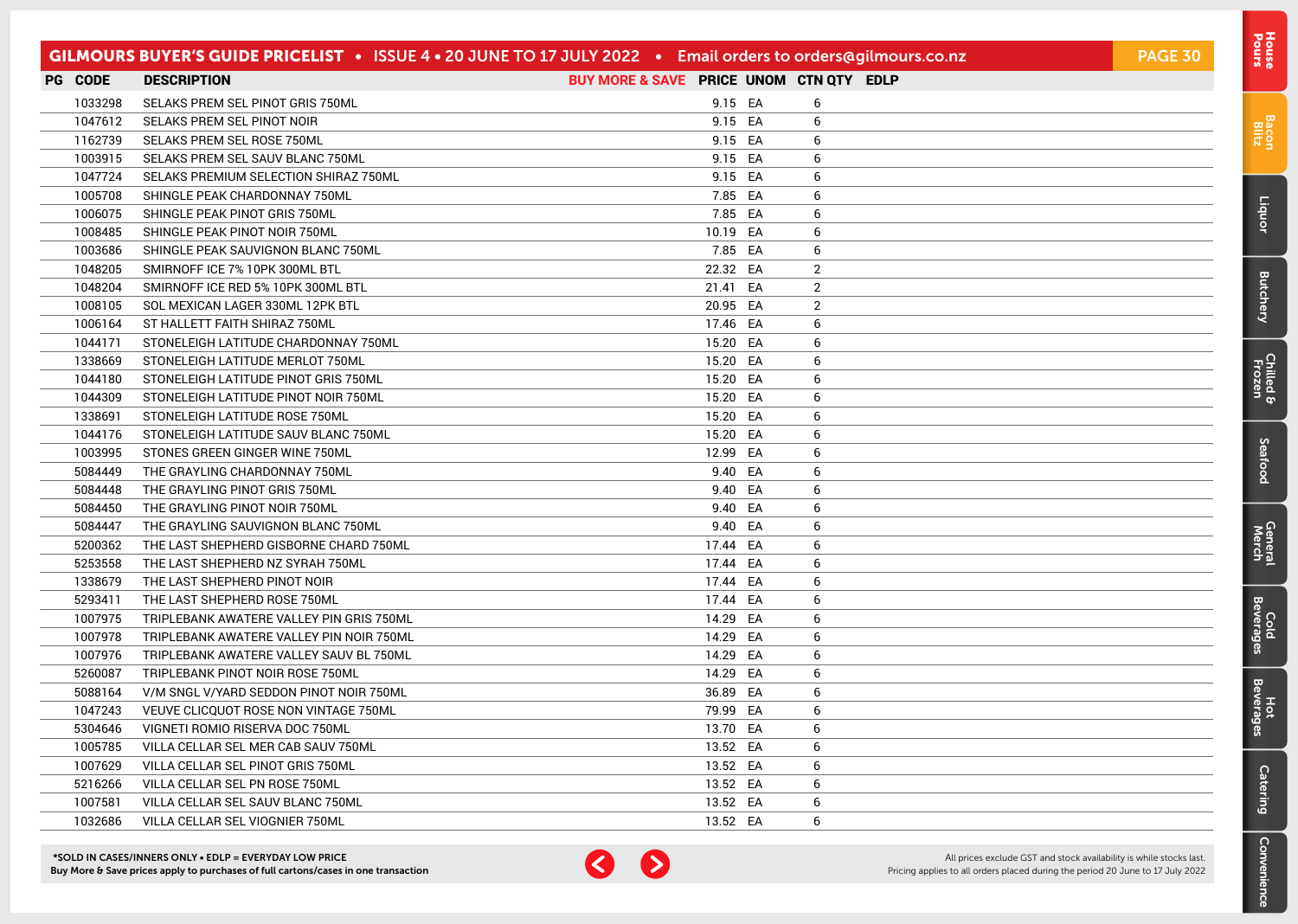|         | GILMOURS BUYER'S GUIDE PRICELIST . ISSUE 4 . 20 JUNE TO 17 JULY 2022 . Email orders to orders@gilmours.co.nz |                                         |                | <b>PAGE 31</b> |
|---------|--------------------------------------------------------------------------------------------------------------|-----------------------------------------|----------------|----------------|
| PG CODE | <b>DESCRIPTION</b>                                                                                           | BUY MORE & SAVE PRICE UNOM CTN QTY EDLP |                |                |
| 1031174 | VILLA MARIA V/Y IHUMATAO CHARD 750ML                                                                         | 20.49 EA                                | 6              |                |
| 5211700 | VILLA MARIA ALBARINO GISBORNE 2015 750ML                                                                     | 13.52 EA                                | 6              |                |
| 5276129 | VILLA MARIA BLUSH SAUVIGNON BLANC 750ML                                                                      | 13.52 EA                                | 6              |                |
| 1008470 | VILLA MARIA CEL SEL HB CHARDONNAY 750ML                                                                      | 13.52 EA                                | 6              |                |
| 1008010 | VILLA MARIA CEL SEL PINOT NOIR 750ML                                                                         | 15.65 EA                                | 6              |                |
| 1046445 | VILLA MARIA CELLAR SEL GRENACHE 750ML                                                                        | 16.99 EA                                | 6              |                |
| 1047531 | VILLA MARIA CELLAR SEL LH RIESLING 375ML                                                                     | 13.52 EA                                | 6              |                |
| 1008330 | VILLA MARIA CELLAR SELECTION SYRAH 750ML                                                                     | 15.65 EA                                | 6              |                |
| 1034243 | VILLA MARIA RES BARRIQUE GIS CHARD 750ML                                                                     | 21.18 EA                                | 6              |                |
| 1008223 | VILLA MARIA RES CLIFF BAY SAUV BL 750ML                                                                      | 16.99 EA                                | 6              |                |
| 1008228 | VILLA MARIA RES HAWKES BAY CHARD 750ML                                                                       | 21.18 EA                                | 6              |                |
| 1008313 | VILLA MARIA RES MARL CHARDONNAY 750ML                                                                        | 19.89 EA                                | 6              |                |
| 1164019 | VILLA MARIA RES MERLOT CAB SAUV 750ML                                                                        | 32.02 EA                                | 6              |                |
| 1008222 | VILLA MARIA RES WAIRAU SAUV BLANC 750ML                                                                      | 16.99 EA                                | 6              |                |
| 1006210 | VILLA MARIA RESERVE MERLOT 750ML                                                                             | 21.18 EA                                | 6              |                |
| 1008498 | VILLA MARIA RESERVE PINOT NOIR 750ML                                                                         | 32.02 EA                                | 6              |                |
| 1042968 | VILLA MARIA RESERVE SYRAH 750ML                                                                              | 32.02 EA                                | 6              |                |
| 1005683 | VILLA MARIA S V/Y TAY PASS SAUV BL 750ML                                                                     | 17.95 EA                                | 6              |                |
| 1037960 | VILLA MARIA S/VNYRD SED PINOT GRIS 750ML                                                                     | 17.80 EA                                | 6              |                |
| 1008513 | VILLA MARIA S/VY SEDDON PIN NOIR 750ML                                                                       | 36.89 EA                                | 6              |                |
| 5241150 | VILLA MARIA SEL CEL HB MERLOT 750ML                                                                          | 13.52 EA                                | 6              |                |
| 1047988 | VILLA MARIA SOUTHERN CLAY P/NOIR 750ML                                                                       | 34.80 EA                                | 6              |                |
| 1158146 | VILLA MARIA SV TAYLORS PASS CHARD 750ML                                                                      | 20.49 EA                                | 6              |                |
| 5140138 | VODKA CRUISER 5% M/RASP 275ML 12PK BTL                                                                       | 21.84 EA                                | $\overline{1}$ |                |
| 5245000 | VODKA CRUISER APL BLKCRNT 12PK 275ML                                                                         | 21.84 EA                                | $\mathbf{1}$   |                |
| 5080718 | YALUMBA Y SERIES SHIRAZ 750ML                                                                                | 11.59 EA                                | 6              |                |
| 1004918 | YALUMBA Y SERIES VIOGNIER 750M                                                                               | 11.59 EA                                | 6              |                |
| 1124806 | YALUMBA Y SHIRAZ VIOGNIER 750ML                                                                              | 11.59 EA                                | 6              |                |
| 5262189 | YOUNG N CO CHARDONNAY 750ML                                                                                  | 14.90 EA                                | 6              |                |
| 5255458 | YOUNG N CO GRENACHE 750ML                                                                                    | 14.90 EA                                | 6              |                |
| 5262188 | YOUNG N CO PINOT GRIS 750ML                                                                                  | 11.49 EA                                | 6              |                |
| 5255459 | YOUNG N CO PINOT NOIR 750ML                                                                                  | 14.90 EA                                | 6              |                |
| 5262177 | YOUNG N CO ROSE 750ML                                                                                        | 11.49 EA                                | 6              |                |
| 5262173 | YOUNG N CO SAUVIGNON BLANC 750ML                                                                             | 11.49 EA                                | 6              |                |
| 5255457 | YOUNG N CO SHIRAZ 750ML                                                                                      | 14.90 EA                                | 6              |                |



[Bacon](#page-2-0) Blitz

[Liquor](#page-23-0)

[Butchery](#page-0-0)

[Chilled & Frozen](#page-3-0)

[Seafood](#page-6-0)

**Seafood** 

[General](#page-7-0) Cold<br>Merch Beverages

Cold<br>Beverages

General<br>Merch

Hot<br>Beverages

**[Catering](#page-16-0)** 

[Convenience](#page-11-0)